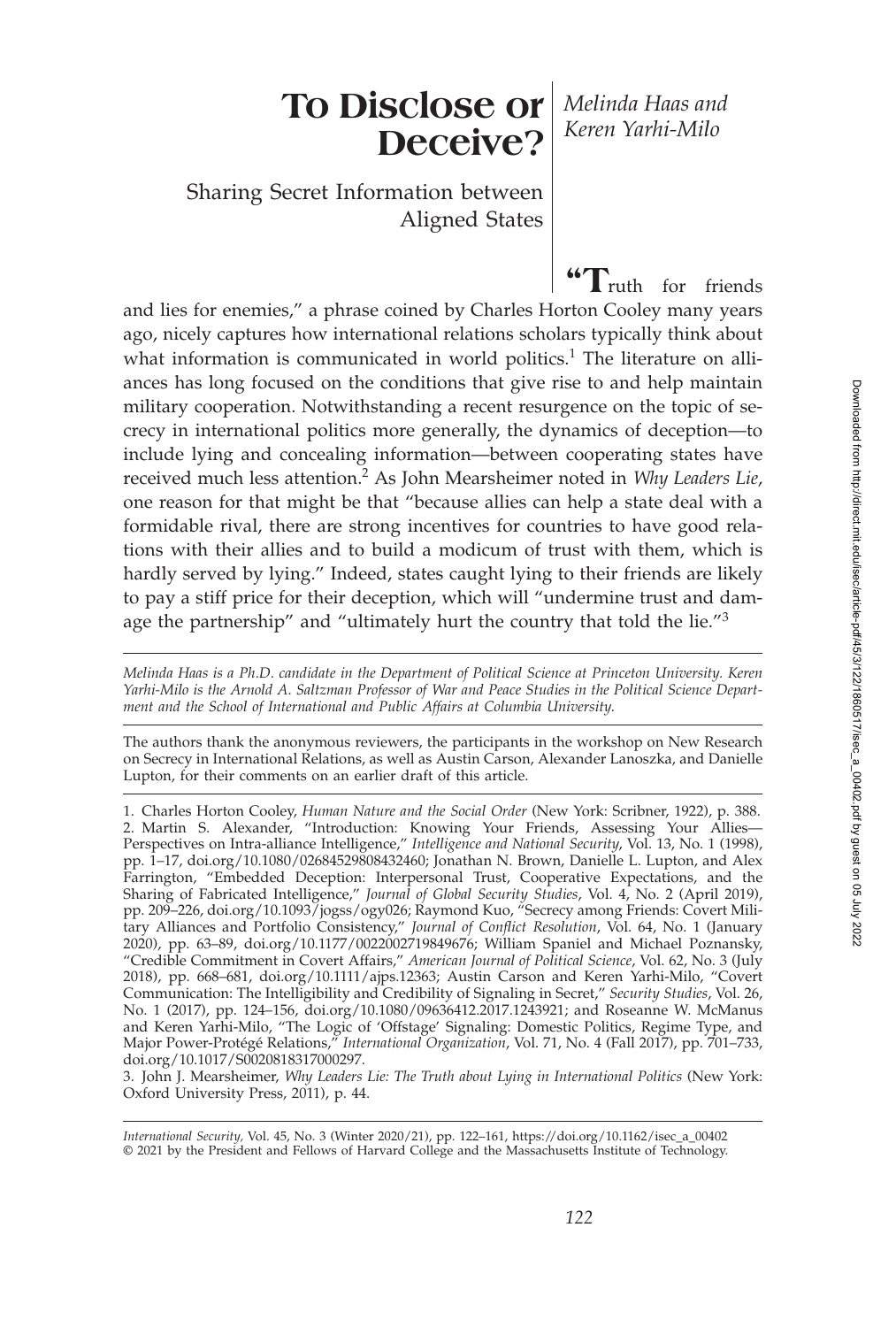Yet, alongside military cooperation, deception between aligned states sometimes occurs—even in between states that enjoy a long-term relationship, when their strategic interests are aligned, and when the states are particularly able to uncover lies or deception by their counterpart. For example, U.S. allies such as Israel, South Korea, and Taiwan have repeatedly deceived the United States about their respective efforts to build nuclear programs.<sup>4</sup> Allies have also concealed from each other treaties signed with third parties, as was the case with Bismarckian Germany's secret alliance network.<sup>5</sup> Moreover, it is an open secret that allies continually spy on each other and deny doing so when caught. One of the most famous instances is former U.S. Navy intelligence analyst Jonathan Pollard, who was caught spying for Israel in 1985. More recently, the National Security Agency was accused of tapping phone calls involving German Chancellor Angela Merkel, with international outrage somewhat lessened by claims that German intelligence had also been eavesdropping on U.S. secretaries of state.<sup>6</sup>

The most pronounced, consequential, and intriguing cases are those that involve a state deceiving an aligned state—that is, a foreign country with which it has formal or extensive informal ties in the security realm—about its intentions to use offensive military force against a threatening third party. Given the ability of the aligned state to provide military, economic, and diplomatic cover, the choice to deceive or conceal information is especially important to explore.

The dynamics of deception between aligned states become ever more crucial to understand, for both theoretical and policy reasons, when put in a larger framework of strategic choices about how much and what information to share with a trusted state. Current scholarship has been silent on the conditions that lead states to adopt one kind of information-sharing strategy over another. But what explains this variation? For example, why do states some-

5. Kuo, "Secrecy among Friends."

<sup>4.</sup> Philipp C. Bleek, "When Did (and Didn't) States Proliferate? Chronicling the Spread of Nuclear Weapons," Discussion Paper (Cambridge, Mass.: Project on Managing the Atom, Belfer Center for Science and International Affairs, Harvard Kennedy School, and the James Martin Center for Nonproliferation Studies, Middlebury Institute of International Studies, Monterey, California, June 2017), https://www.belfercenter.org/sites/default/ªles/ªles/publication/When%20Did%20%28 and%20Didn%27t%29%20States%20Proliferate%3F\_1.pdf; and Rebecca K.C. Hersman and Robert Peters, "Nuclear U-Turns: Learning from South Korean and Taiwanese Rollback," *Nonproliferation Review*, Vol. 13, No. 3 (2006), pp. 539–553, doi.org/10.1080/1073670060 1071629.

<sup>6.</sup> Christopher J. Murphy, "Why Would the U.S. Spy on Its Allies? Because Everyone Does," *CNN*, June 25, 2015, https://www.cnn.com/2015/06/25/opinions/france-spy-claims/index.html; and Leif-Eric Easley, "Spying on Allies," *Survival*, Vol. 56, No. 4 (2014), pp. 141–156, doi.org/10.1080/ 00396338.2014.941545.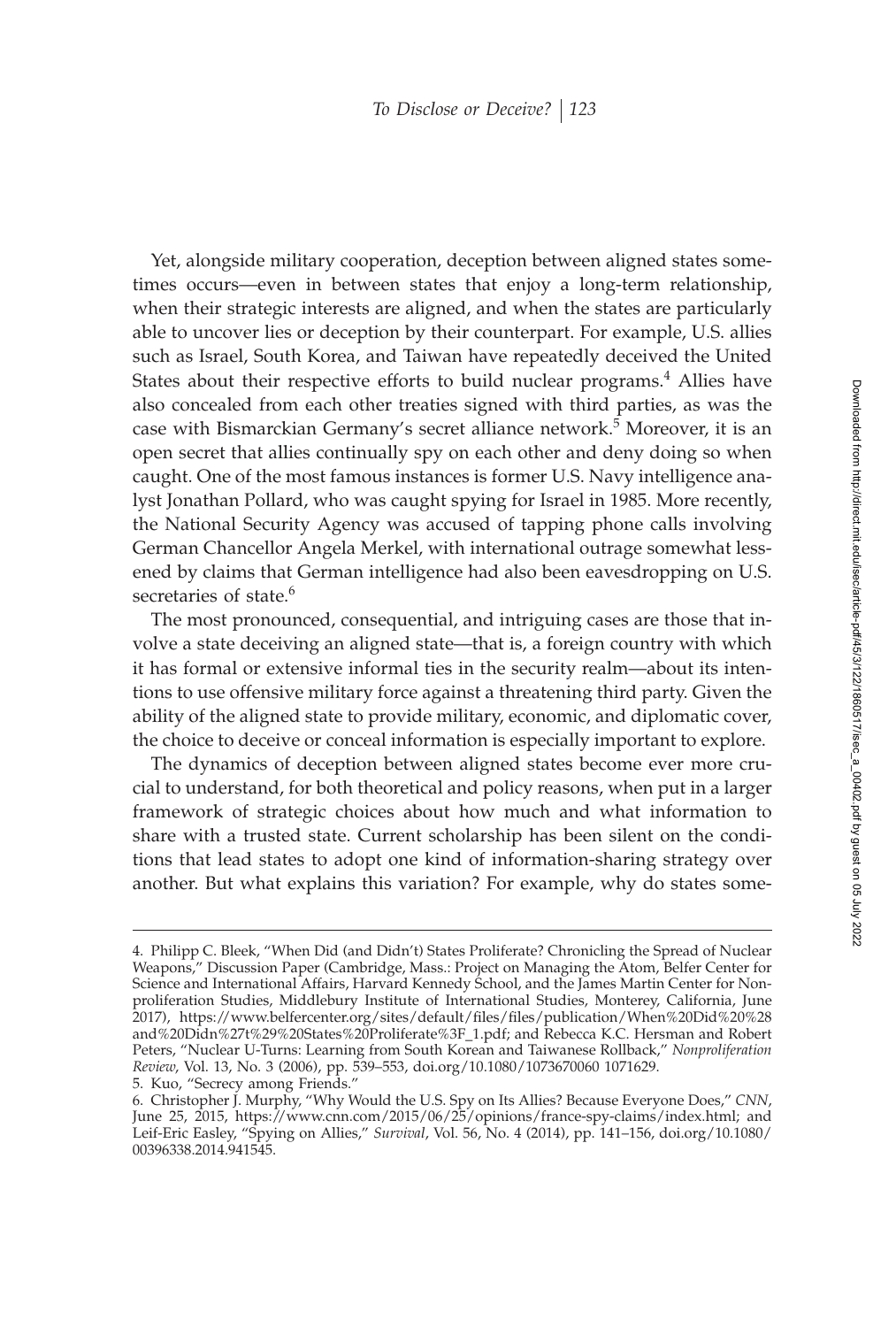times choose to share information about their intentions to use force, yet other times lie about their plans? When do they choose to conceal such plans, and when will they be transparent?

In this article, we seek to answer these questions by developing and testing a new theory that explains how states choose an information-sharing strategy when thinking about using military force. Specifically, we offer a parsimonious theory about the conditions under which a state chooses among four different information-sharing strategies: collusion, compartmentalization, concealment, and lying.

Our point of departure is that a state contemplating a limited offensive use of force against another state must decide whether and how much information about its secret plans to share with a state with which it is aligned. We argue that three main considerations govern decisions to fully share, compartmentalize, conceal, or lie: the state's assessment of whether it needs its partner's capabilities to succeed at the military mission, the state's perception of whether the partner will be willing to support the state in the requested role, and the state's expectation of costs it would incur if caught deceiving its partner state. We examine how these perceptual variables explain a state's choice of which information-sharing strategy to adopt.

The article makes three main contributions to the literature on information sharing and military cooperation between allies. First, it reconsiders how scholars typically understand the dynamics between aligned states regarding the use of force. We thus challenge the conventional wisdom that deception in the military sphere is characteristic of the interactions between adversaries but not aligned states. Our theory specifies important causal variables and scope conditions that explain when such dynamics are likely to be more or less salient.

Second, our theory contributes to a growing literature on secrecy in international security. Whereas most studies about secrecy focus on when states choose to act covertly versus overtly, and the consequences of such actions, we consider a state's decisions about whether and when to share secret information with an allied state about its intention to use force.<sup>7</sup> As such, we look

<sup>7.</sup> Lindsey A. O'Rourke, *Covert Regime Change: America's Secret Cold War* (Ithaca, N.Y.: Cornell University Press, 2018); Austin Carson, *Secret Wars: Covert Conflict in International Politics* (Princeton, N.J.: Princeton University Press, 2018); and Michael Poznansky, *In the Shadow of International Law: Secrecy and Regime Change in the Postwar World* (New York: Oxford University Press, 2020).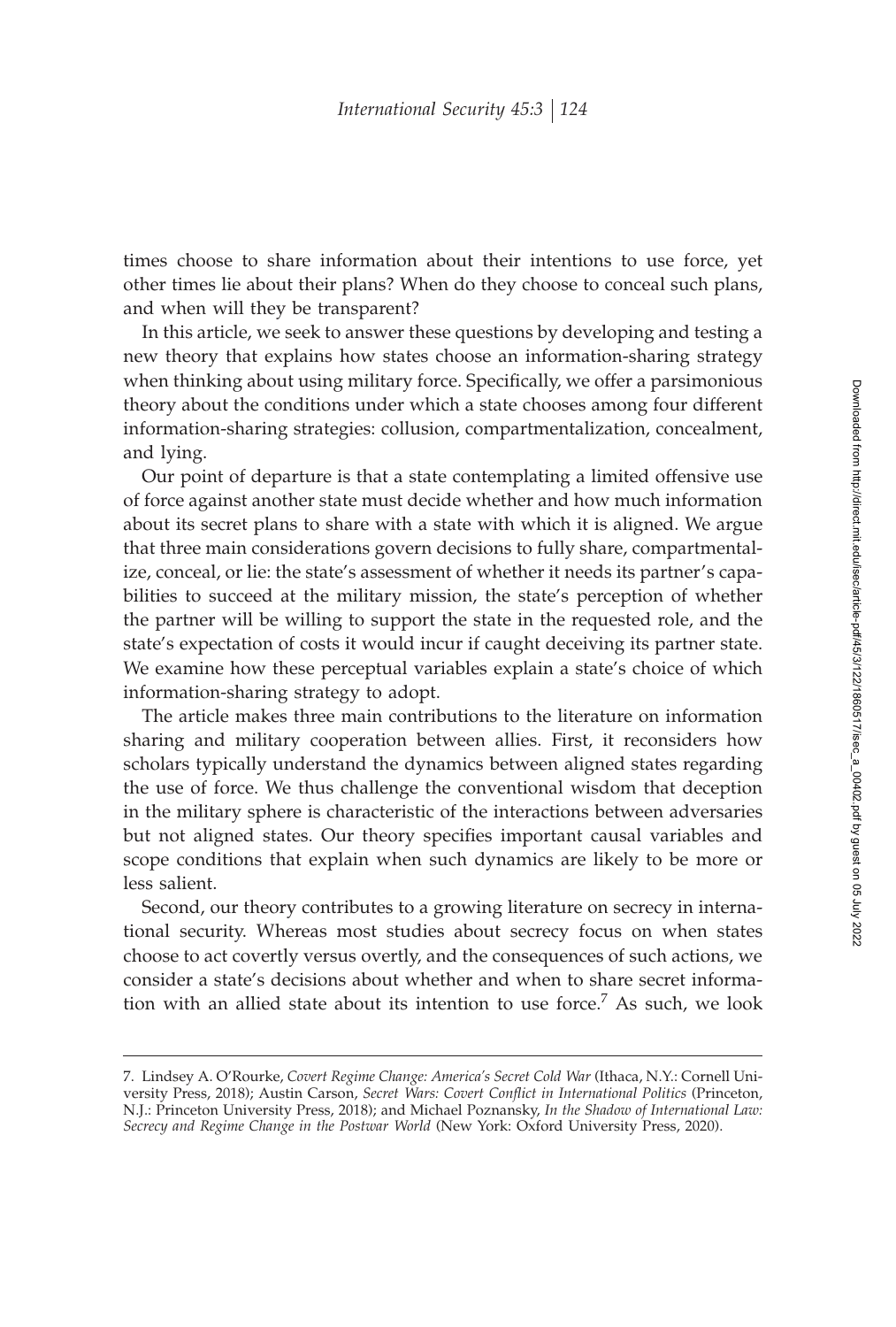within the covert sphere to show how information-sharing dynamics affect not only the likelihood, but also the type of covert action we should observe.

Third, not only does the choice of an information-sharing strategy reveal the extent of states' intentions to cooperate and on what issues, but it also acts as an important mediating factor connecting pre-operational planning to the form of military force that will be employed and the likely blowback that could follow from these operations. Such intentions thus carry significant implications for international dynamics more broadly. For example, a choice among the four information-sharing strategies significantly affects whether states use military force bilaterally or unilaterally; it shapes the degree to which states are willing to exercise military restraint in their use of force; and it constitutes an important condition under which the use of force can lead either to tighter cooperation or to a lack of trust. Put differently, the choice of information-sharing strategy is an independent variable shaping these broader dynamics and outcomes, but one that current scholarship has yet to study.

The rest of the article proceeds as follows. First, we discuss the extant literature on aligned states and how secrecy and deception have been undertheorized with regard to allies. We then develop a theory that explains the variation in information-sharing strategies—that is, collusion, compartmentalization, concealment, and lying—that states choose to employ when contemplating the use of force. Next, we test our theory by examining four case studies, each corresponding to one of the information-sharing strategies we consider. The case studies include Israel, Britain, and France's decision to use force against Egypt during the Suez Crisis (illustrating the logic of collusion between France and Israel, as well as concealment vis-à-vis the United States), Israel's bombing of Syria's al Kibar reactor in 2007 (as a case of compartmentalization), and Israel's internal deliberations from 2010 to 2012 about whether to attack Iran's nuclear facilities (as a case of lying).<sup>8</sup> In addition to offering variation in both the explanatory and dependent variables, the cases allow us to control for a host of potential confounding variables, including the extent of Israel's dependence on each of its main allies. We conclude with a discussion of the implications of our theoretical framework for states' cooperative or manipulative behaviors.

<sup>8.</sup> Two additional case studies, Israel's bombing of Iraq's Osiraq reactor in 1981 (as a case of concealment) and the Israel-U.S. Stuxnet attack against Iran's nuclear program (as a case of collusion), are included in the online appendix at doi.org/10.7910/DVN/PVLBYU.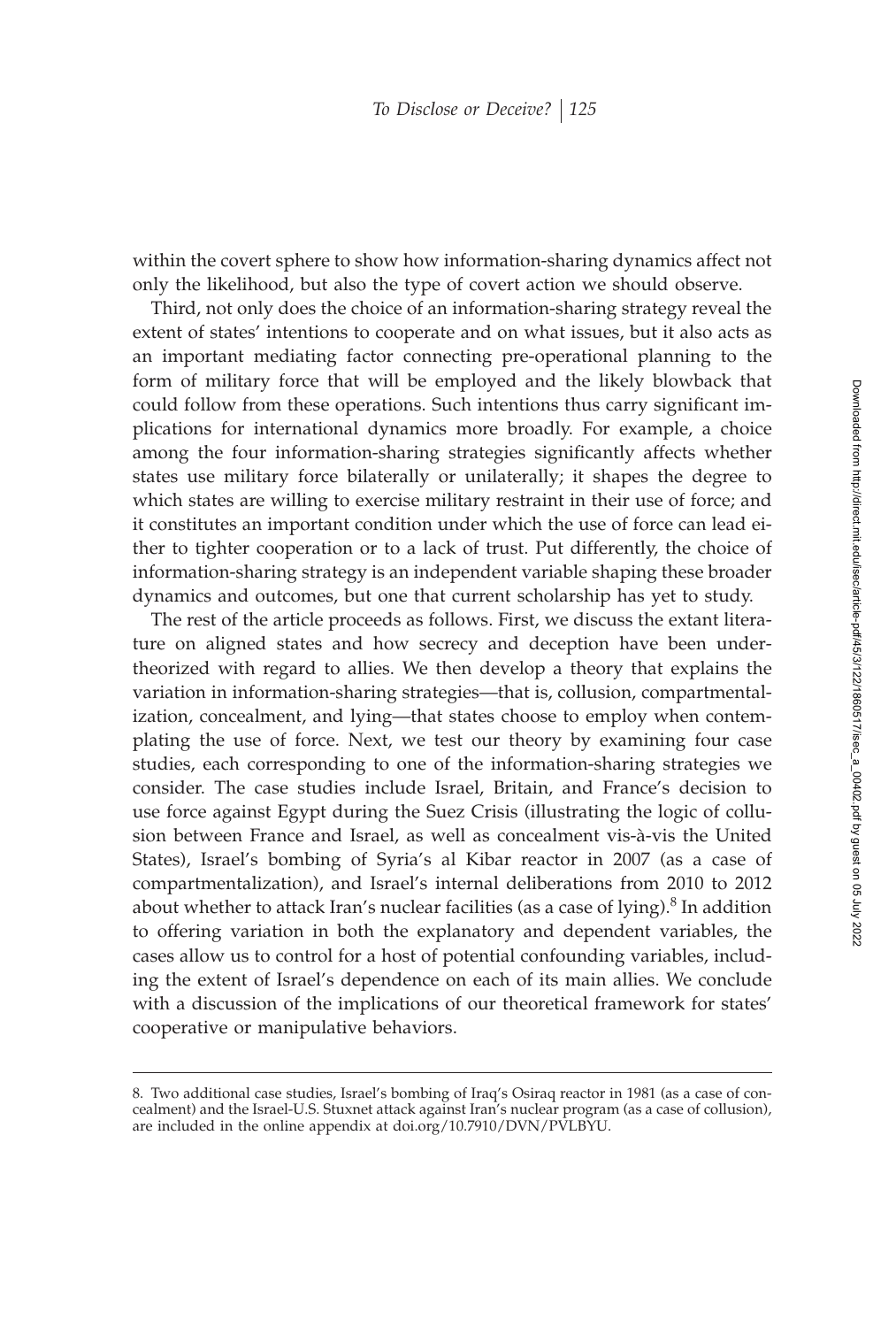# *Existing Literature on Secrecy and State Cooperation*

Our theory on information-sharing strategies and military cooperation draws from earlier theories related to alliance restraint, that is, the diplomatic effort of one state to influence its ally not to proceed with a proposed or existing military policy. $9$  The alliance restraint literature assumes that the state knows the military plans of its allies and thus can intervene in the implementation of those plans. Our article, instead, theorizes about whether a state will share information with an aligned state that may interfere or retaliate in response to that information. Most literature on alliance restraint and inter-alliance control focuses on formal alliances, whereas our theory extends to informal alignment relationships. Works discussing informal reliance relationships, such as military coalitions or allies of convenience, suggest temporary allegiance against some urgent national security threat.<sup>10</sup> Our article shows that even these informal dealings can have predictable effects across repeated interactions, despite changes over time, in leadership, or in the relevant adversary.

We make a point to differentiate between alignments and alliances, a distinction often neglected in the literature. Stephen Walt's traditional definition tends to conflate these terms: "An alliance (or alignment) is a formal (or informal) commitment for security cooperation between two or more states, intended to augment each member's power, security, and/or influence."<sup>11</sup> In actuality, however, an alliance is but one subset of the broader concept of alignment. Alignment is a "set of mutual expectations between two or more states that they will have each other's support in disputes or wars with partic-

<sup>9.</sup> Glenn H. Snyder, "The Security Dilemma in Alliance Politics," *World Politics*, Vol. 36, No. 4 (July 1984), pp. 461–495, doi.org/10.2307/2010183; Glenn H. Snyder, *Alliance Politics* (Ithaca, N.Y.: Cornell University Press, 1997); Glenn H. Snyder and Paul Diesing, Conflict among Nations: Bargaining, *Decision Making, and System Structure in International Crises* (Princeton, N.J.: Princeton University Press, 1977); Christopher Gelpi, "Alliances as Instruments of Intra-Allied Control," in Helga Haftendorn, Robert O. Keohane, and Celeste A. Wallander, eds., *Imperfect Unions: Security Institutions Over Time and Space* (New York: Oxford University Press, 1999), pp. 107–39; and Paul W. Schroeder, "Alliances, 1815–1945: Weapons of Power and Tools of Management," in *Systems, Stability, and Statecraft: Essays on the International History of Modern Europe* (New York: Palgrave Macmillan, 2004), pp. 195–222.

<sup>10.</sup> Evan N. Resnick, "Strange Bedfellows: U.S. Bargaining Behavior with Allies of Convenience," *International Security*, Vol. 35, No. 3 (Winter 2010/11), pp. 144–184, doi.org/10.1162/ISEC\_a\_00026; Sarah E. Kreps, *Coalitions of Convenience: United States Military Interventions after the Cold War* (New York: Oxford University Press, 2011); and Scott Wolford, *The Politics of Military Coalitions* (Cambridge: Cambridge University Press, 2015), p. 20.

<sup>11.</sup> Stephen M. Walt, "Alliances in a Unipolar World," *World Politics*, Vol. 61, No. 1 (January 2009), p. 86, doi.org/10.1017/S0043887109000045.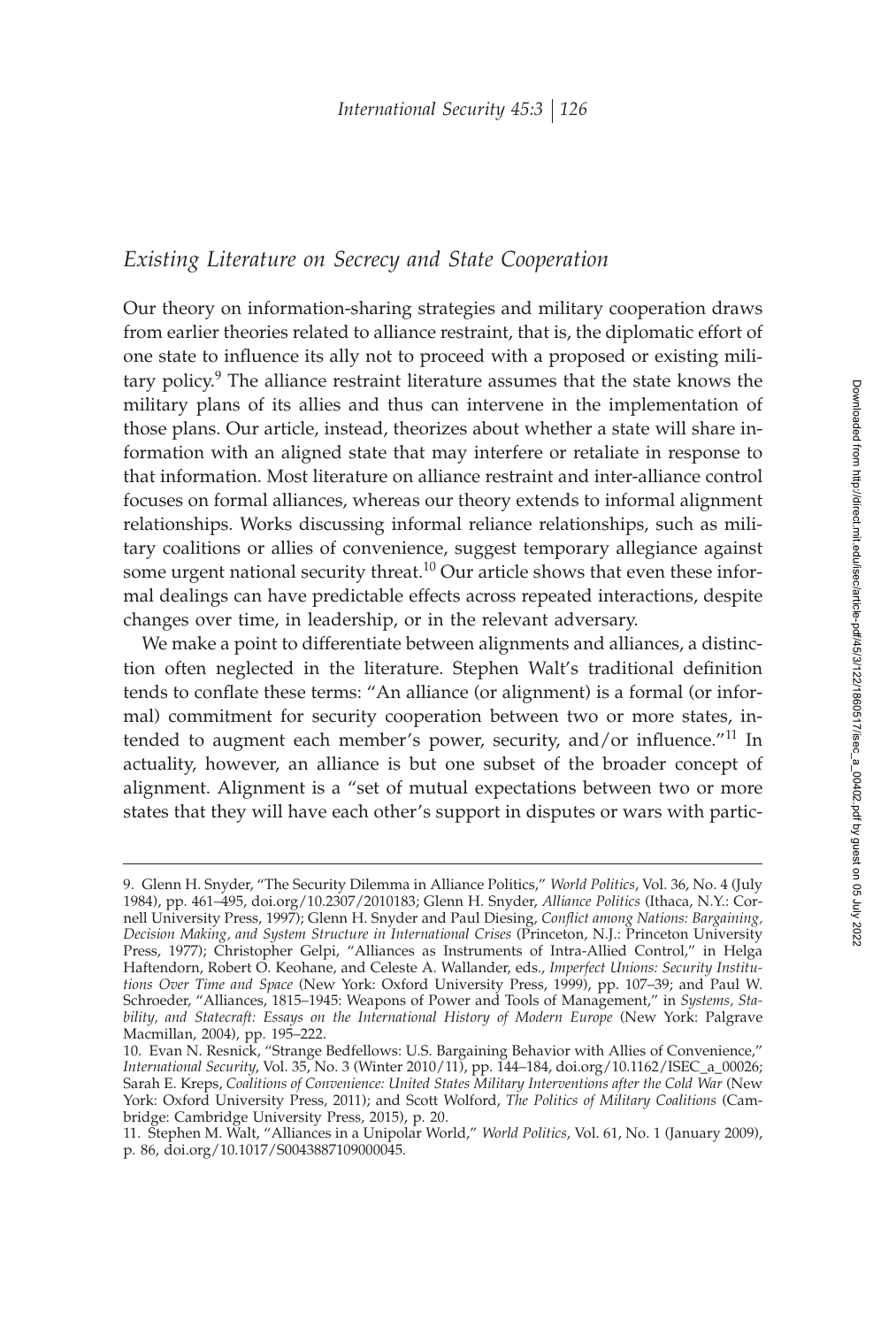ular other states."<sup>12</sup> Patterns of alignment preexist formal alliances and are driven by common interests, or conflicts, between states.<sup>13</sup> Therefore, as Glenn Snyder notes, there is a "vast area of political interaction lying between the relatively static interests and conflicts in the system and the formation and management of formal alliances. In this area much turns on nuances—friendly gestures, concessions, symbolic demonstrations, and so on—well short of alliance or even entente."<sup>14</sup> Alignments do not exist apart from larger signals of support between states, which may take the form of a public alliance or private military aid.<sup>15</sup>

Scholars understand how reassurances function within alliances, but the function of secrecy in alliance maintenance is understudied.<sup>16</sup> Our article adds to the growing, but still small, literature on secrecy and the relationships between allies. Most work on secret alliances examines the effect of their existence being kept secret, either for offensive advantage or as a means to create strategic uncertainty about states' capabilities.<sup>17</sup>

Studies of deception within alliances are also limited, with only a few examining when allies withhold information about themselves from partners or when allies share false information about others.<sup>18</sup> For example, allies may bluff regarding their own intentions or capabilities. They may also use interpersonal relationships to more easily and effectively dissemble.<sup>19</sup> Other works theorize that alliance deception may occur as the result of external, intense threats.<sup>20</sup> Mearsheimer suggests that lying can sometimes be a rational response to an anarchic system, in which states "have powerful incentives to

<sup>12.</sup> Glenn H. Snyder, "Alliance Theory: A Neorealist First Cut," *Journal of International Affairs*, Vol. 44, No. 1 (Spring/Summer 1990), p. 105, https://www.jstor.org/stable/24357226.

<sup>13.</sup> Ibid., p. 108.

<sup>14.</sup> Ibid., p. 116.

<sup>15.</sup> Keren Yarhi-Milo, Alexander Lanoszka, and Zack Cooper, "To Arm or to Ally? The Patron's Dilemma and the Strategic Logic of Arms Transfers and Alliances," *International Security*, Vol. 41, No. 2 (Fall 2016), pp. 90–139, doi.org/10.1162/ISEC\_a\_00250.

<sup>16.</sup> Brian Blankenship, "Promises under Pressure: Statements of Reassurance in U.S. Alliances," *International Studies Quarterly*, published online September 14, 2020, doi.org/10.1093/isq/sqaa071. 17. Muhammet Bas and Robert Schub, "Mutual Optimism as a Cause of Conflict: Secret Alliances and Conflict Onset," *International Studies Quarterly*, Vol. 60, No. 3 (September 2016), pp. 552–564, doi.org/10.1093/isq/sqw002; and Kuo, "Secrecy among Friends."

<sup>18.</sup> Alexander, "Introduction: Knowing Your Friends, Assessing Your Allies."

<sup>19.</sup> Brown, Lupton, and Farrington, "Embedded Deception."

<sup>20.</sup> James D. Fearon, "Signaling Foreign Policy Interests: Tying Hands versus Sinking Costs," *Journal of Conflict Resolution*, Vol. 41, No. 1 (February 1997), pp. 68–90, doi.org/10.1177/002200279 7041001004; Anne E. Sartori, *Deterrence by Diplomacy* (Princeton, N.J.: Princeton University Press, 2005); and Branislav L. Slantchev, "Feigning Weakness," *International Organization*, Vol. 64, No. 3 (July 2010), pp. 357–388, doi.org/10.1017/S002081831000010X.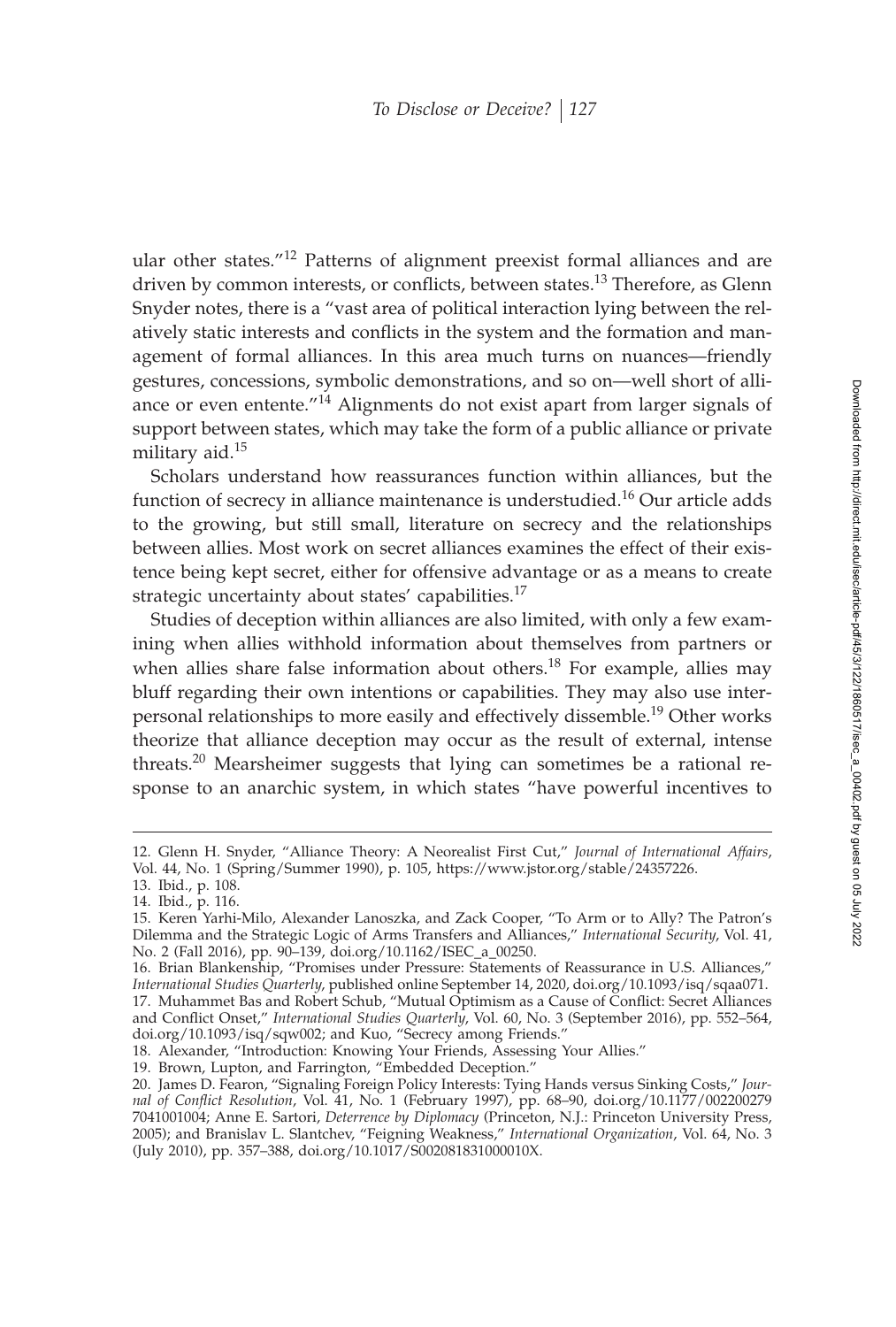sometimes act in ruthless and deceitful ways to ensure their survival." He predicts that leaders are more likely to lie to rivals than to allies, because states caught in a lie are likely to irreparably damage their alliance.<sup>21</sup> Yet, leaders do, in fact, sometimes lie to their friends, and our theory adds scope conditions to when leaders will or will not choose to lie.

Although scholars have some understanding about why states will lie to each other, we know less about the conditions under which aligned states choose lying versus concealment to manage or maintain their relationships with other states. Furthermore, the extant literature has rarely explored the choices that aligned states make between strategies of cooperation and deception. Our theory fills this gap. In so doing, it contributes to scholarship on the strategic use of secret information and carries implications for the study of alignment behavior, alliance restraint and cooperation, and international relations more generally.

# *To Disclose or Deceive?*

In considering whether to use military force, decisionmakers must weigh the likely benefits against strategic, domestic, political, economic, and myriad other risks. Once they have decided to use military force against a target, they face another dilemma: Should the state share information about its intentions and plans with an aligned state? Or, should it keep this information secret from its partner? Or, should it feed this state intentionally false information?

We consider two states: an Initiator, which wants to use military force against a target state, and a Partner, a state aligned with the Initiator that has the potential to assist it. Our study examines the Initiator's choice of whether to share information about potential uses of military force that (1) occur beyond the Initiator's borders, (2) directly or indirectly implicate the security interests of the Partner, and (3) the Initiator does not want publicized to the target state.

#### scope conditions

Before we present our theory, we should be clear about the situations and the conditions to which it pertains. First, it applies to limited offensive uses of military force that are kept secret until they begin, in order to maintain opera-

<sup>21.</sup> Mearsheimer, *Why Leaders Lie*, pp. 28, 44.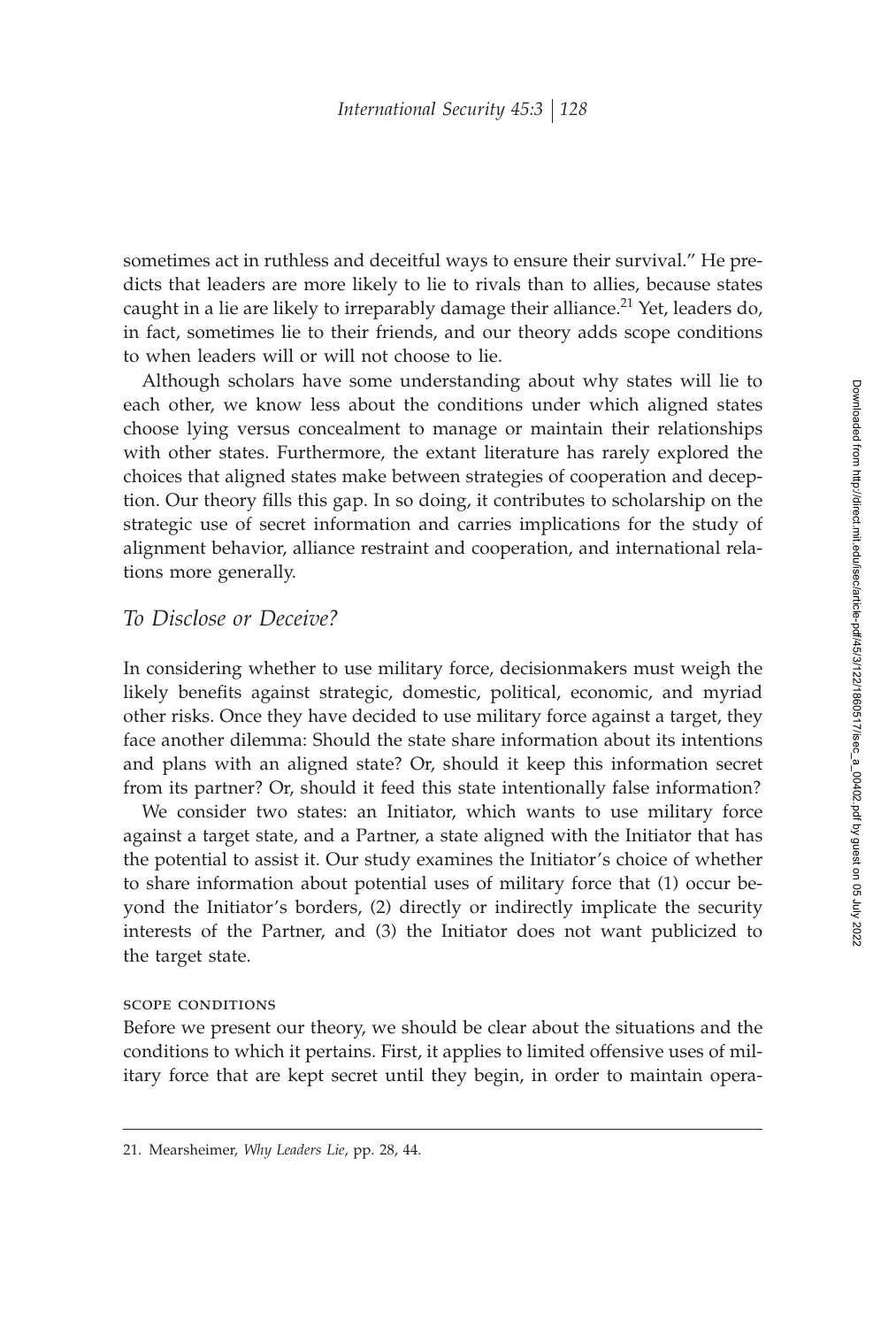tional surprise or to avoid pressure from domestic or international actors. In some cases, the operation will remain secret after it takes place, so that the state can maintain plausible deniability, control the risk of escalation, or reduce the chance that it is seen as acting hypocritically. Such operations may include preventive and preemptive strikes, as well as other types of offensive military missions such as cyberattacks with kinetic effects, covert rescue missions, targeted killing missions, and surprise offensive operations to seize territory.<sup>22</sup>

Second, the theory applies to situations where the planned use of force has implications for the Partner's security interests, writ large. Given their offensive nature, these operations could result in blowback between the partner states.<sup>23</sup> Although our theory focuses on when and how secret information is shared between partner states, it could also apply to formal alliances, especially to those whose terms are vague about whether a state is obligated to disclose its military plans to its allies. Even these states, however, may dispute when a disclosure is required for any given action. Moreover, while formal alliances may raise the costs of deception through their design—and intelligence-sharing mechanisms built into some of these arrangement could make it harder for the Initiator to conceal or lie about its military plans—they cannot prevent Initiators from attempting to deceive the Partner.

Third, our theory is not concerned with the general balance of power, and so the Initiator and the Partner may or may not be asymmetrical in terms of their military capabilities. Instead, we are interested in the contextualized balance of power: Does the Initiator, in a particular context and against a particular target, have the military capabilities to succeed in its mission? For instance, the Partner may have unique capabilities that make it especially useful for a certain mission but may otherwise not have superior capabilities. In this way, our theory does require some degree of dependency, but we consider the extent of this reliance relationship in calculating the costs of deceiving that Partner, as discussed below.

Finally, our interest is neither in whether the Initiator was correct in its assessment of the Partner's support or capabilities, nor in the deception costs it

<sup>22.</sup> Scott D. Applegate, "The Dawn of Kinetic Cyber," in Karlis Podins, Jan Stinissen, and Markus Maybaum, eds., 5th International Conference on Cyber Conflict Proceedings (Tallinn: NATO Cooperative Cyber Defence Centre of Excellence, 2013), https://ccdcoe.org/uploads/2018/10/10\_d2r1s4 \_applegate.pdf.

<sup>23.</sup> Jack L. Snyder, *Myths of Empire: Domestic Politics and International Ambition* (Ithaca, N.Y.: Cornell University Press, 1991), p. 41.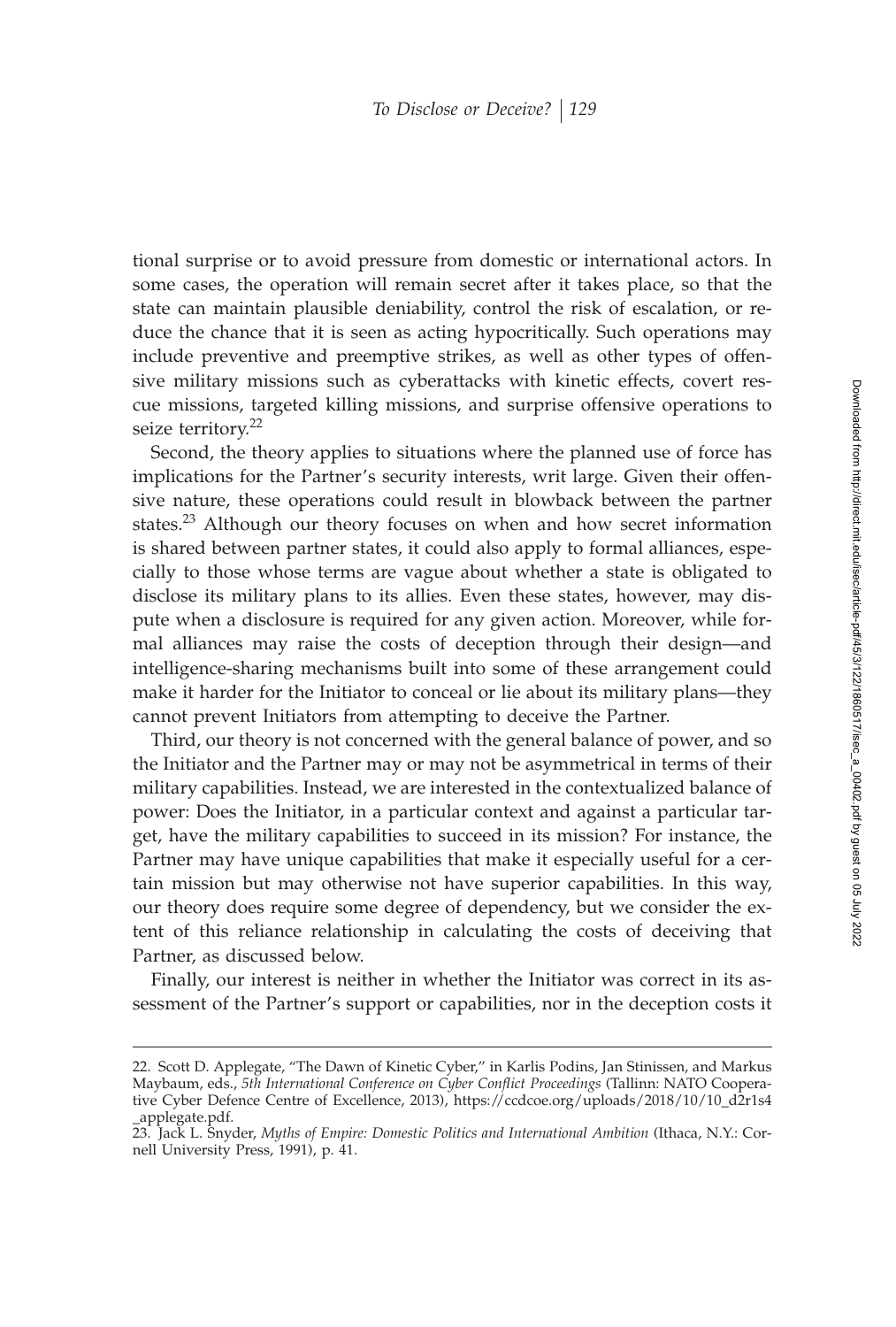| Table 1. Dependent Variable: Cooperative and Deceptive Information-Sharing Strategies |                                      |
|---------------------------------------------------------------------------------------|--------------------------------------|
| Cooperative Strategies                                                                | Deceptive Strategies                 |
| collusion-full information sharing                                                    | concealment-hiding of information    |
| compartmentalization-need-to-know-basis<br>information sharing                        | lying-provision of false information |

would face, nor in whether the mission was successful. Rather, we focus on whether and how these subjective assessments contribute to the informationsharing strategy the Initiator adopts.

## strategies of information sharing

In this section, we detail four types of information-sharing strategies an Initiator could adopt when contemplating the offensive use of military force. We identify two cooperative strategies: collusion and compartmentalization. We also include two deceptive strategies: concealment and lying (see table 1).

These information-sharing strategies involve varying degrees of truthtelling. At one extreme is collusion, in which the Initiator fully shares with its Partner its secret military plans to use force against a third party, including the nature, timing, and scope of the attack. This choice creates the potential for significant benefits and risks for the Initiator. For example, the Partner can potentially provide the Initiator with material benefits, such as assistance in planning or executing the attack or in providing cover, intelligence, and logistical support. These benefits need not be tangible, however. The Partner may provide an important source of legitimacy once the Initiator has employed force and must justify its actions before the international community. One example is the years of close cooperation between U.S. and Pakistani intelligence agencies to capture Khalid Sheikh Mohammed in 2003.<sup>24</sup>

At the same time, the Initiator must also consider potential risks of sharing information with its Partner, including possibly disruptive (intentional or

<sup>24.</sup> Mark Mazzetti, "The Devastating Paradox of Pakistan," *Atlantic*, March 15, 2018, https:// www.theatlantic.com/magazine/archive/2018/03/the-pakistan-trap/550895; Terry McDermott and Josh Meyer, *The Hunt for KSM: Inside the Pursuit and Takedown of the Real 9/11 Mastermind, Khalid Sheikh Mohammed* (New York: Little, Brown, 2012); and James Igoe Walsh, *The International Politics of Intelligence Sharing* (New York: Columbia University Press, 2009), pp. 3–4.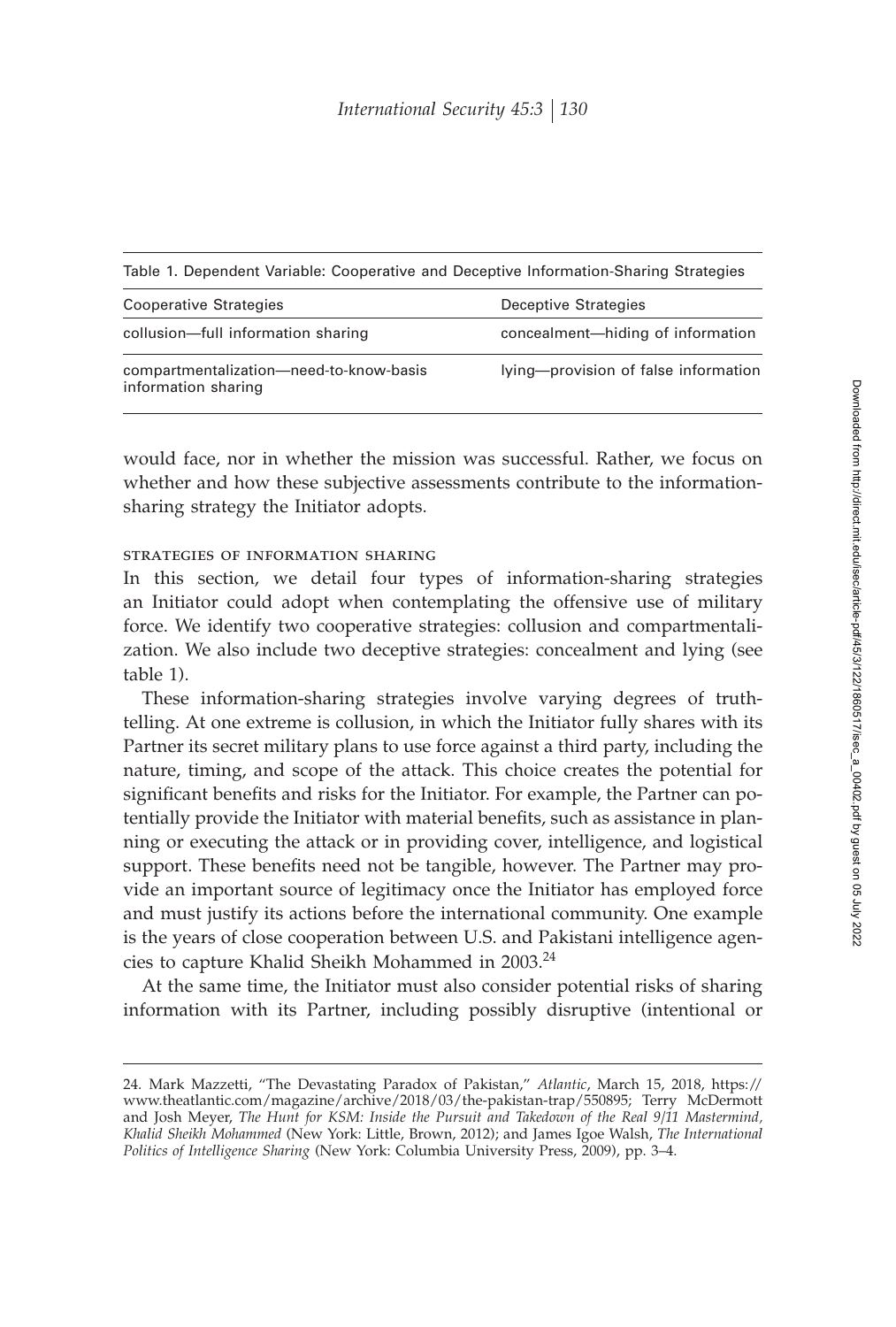unintentional) leaks by the Partner that could jeopardize the success of the military mission by eliminating the element of surprise or the possibility of plausible deniability. Additionally, once privy to the information, the Partner could seek to impose certain demands for changes to the Initiator's plans, thereby reducing the Initiator's autonomy over the mission. The Partner could further coerce the Initiator by engaging in strong-arm tactics, for example, imposing economic sanctions or threatening to help the target state. The Partner could also choose to sabotage the mission and reduce the ability of the Initiator to achieve success. This type of coercion can be seen in Britain's rejection of military intervention in Iran as a result of U.S. opposition. In 1951, the United States threatened to withhold its assistance to the British if a dispute between the British and the Iranians drew Soviet involvement.<sup>25</sup>

A strategy of compartmentalization, in which the Initiator provides only limited information to its Partner, mitigates some of the risks associated with collusion. This "need-to-know basis" approach ensures that the Partner is not blindsided by a military action that may adversely affect its foreign policy aims. For example, the Initiator could choose to selectively share its intentions, without operational details, to prevent unintended leaks. A Salvadoran army battalion trained at the U.S. Army School of the Americas during Ronald Reagan's administration was later implicated in human rights abuses during El Salvador's "dirty war," but the Salvadoran government had not shared operational details of the military's efforts with U.S. military advisers or U.S. diplomats.<sup>26</sup> On the other hand, the Initiator can choose to share operational details with its Partner in an effort to appear forthcoming, without revealing its full foreign policy objectives associated with the mission. Still, compartmentalization could invite further scrutiny from the Partner. Thus, while compartmentalization reduces some of the risks of sabotage and loss of autonomy inherent in sharing secret information with the Partner, it does not eliminate them.

We also identify two deceptive strategies. The first involves the Initiator fully concealing information from the Partner. Concealment refers to situations wherein the Initiator does not share information and leaves the Partner completely in the dark about its intentions. Concealment benefits the Initiator, in

<sup>25.</sup> Jeremy Pressman, *Warring Friends: Alliance Restraint in International Politics* (Ithaca, N.Y.: Cornell University Press, 2008), pp. 42, 44.

<sup>26.</sup> Raymond Bonner, *Weakness and Deceit: America and El Salvador's Dirty War* (London: OR, 2016); and Mark Danner, "The Truth of El Mozote," *New Yorker*, November 29, 1993, https://www .newyorker.com/magazine/1993/12/06/the-truth-of-el-mozote.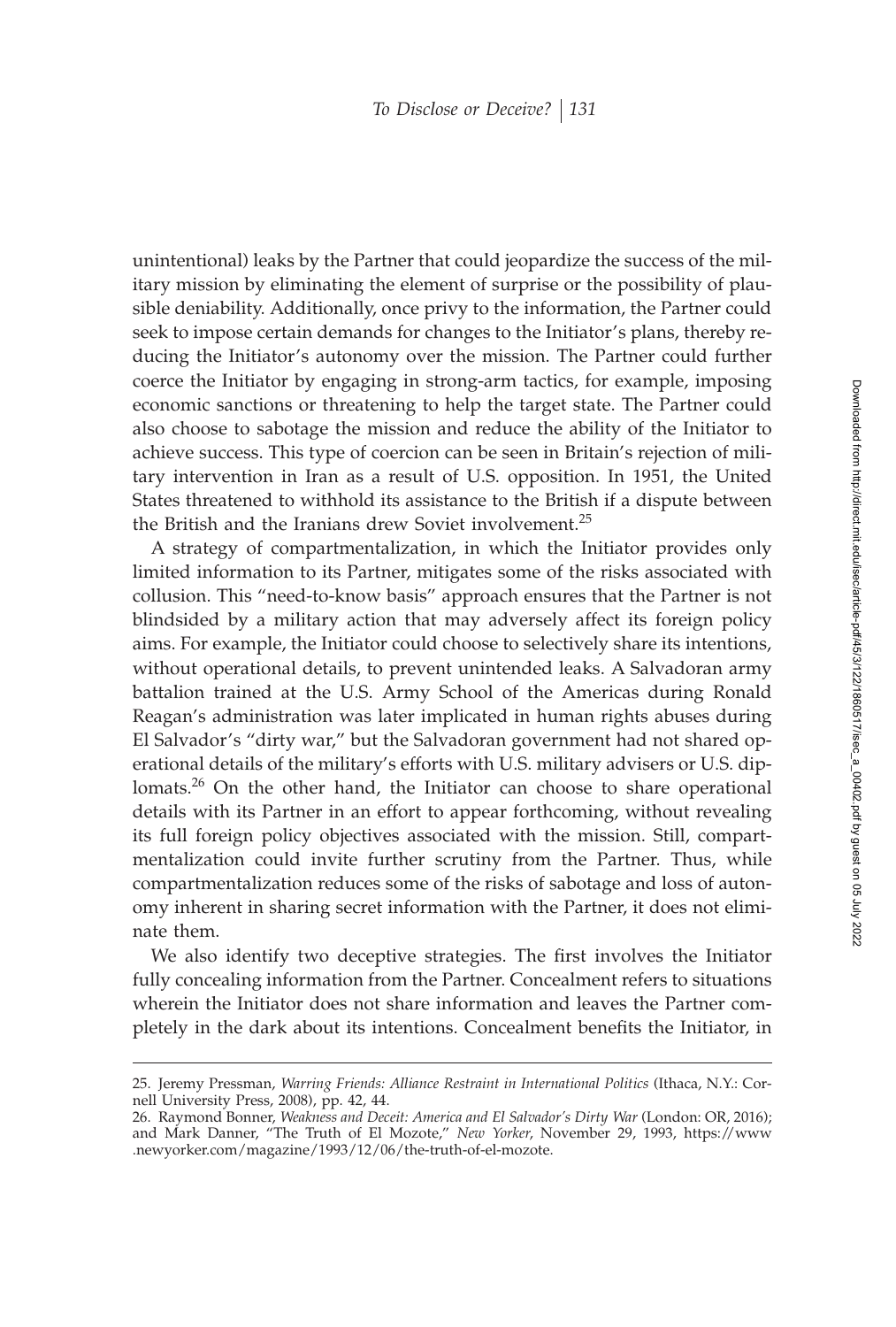that it is likely to prevent the Partner from sabotaging or restraining the Initiator, and it reduces the risk of pre-operational leaks. Concealment, however, involves additional types of costs compared with collusion and compartmentalization. Complete concealment could risk political or diplomatic retaliation from the Partner once the secret operation is revealed, especially if the Initiator's actions interfere with the Partner's foreign policy. Indeed, if the Partner believes that it should have been informed of the operation, it might impose "deception costs" on the Initiator. Deception costs refer to the expected reputational, material, diplomatic, or political costs the Initiator could anticipate, before the mission, that it would face as a result of being caught lying to (or concealing information from) its Partner.

The second deceptive strategy—lying—refers to situations wherein the Initiator chooses to communicate an untrue statement to the Partner with the intent to deceive or to give a false or misleading impression of its plans or intentions. Lying can involve some (but not all) of the information the Initiator shares with its Partner. For example, the Initiator can offer disinformation about the goal of the intended operation, but true information about the timing. We consider lying a means to ensure the Partner's support of the Initiator's military mission and willingness to play the role requested by the Initiator. The lie might be exposed before or after the mission is carried out, but the key is that the Initiator uses this type of information-sharing strategy during the lead-up to the mission.

Lying may involve two types of disinformation. The first type involves false private information about the Initiator's intentions or capabilities, such as misrepresenting its true military strengths or goals of the mission.<sup>27</sup> The second involves the Initiator's misrepresentation of intelligence about other states' capabilities or intentions. For example, Britain used propaganda in an attempt to shift U.S. attitudes away from isolationism in the lead-up to World War II. It spread disinformation that "ranged all the way from publicizing misleading information about allied strategy to undermining the prestige of an individual Nazi by encouraging salacious gossip about his private life."<sup>28</sup>

<sup>27.</sup> Fearon, "Signaling Foreign Policy Interests"; Slantchev, "Feigning Weakness"; and David Lindsey, "Military Strategy, Private Information, and War," *International Studies Quarterly*, Vol. 59, No. 4 (December 2015), pp. 629–640, doi.org/10.1111/isqu.12208.

<sup>28.</sup> David Ignatius, "How Churchill's Agents Secretly Manipulated the U.S. before Pearl Harbor," *Washington Post*, September 17, 1989, https://www.washingtonpost.com/archive/opinions/1989/ 09/17/how-churchills-agents-secretly-manipulated-the-us-before-pearl-harbor/0881f7a8-7c9d-49 d0-8338-eac3be333134/.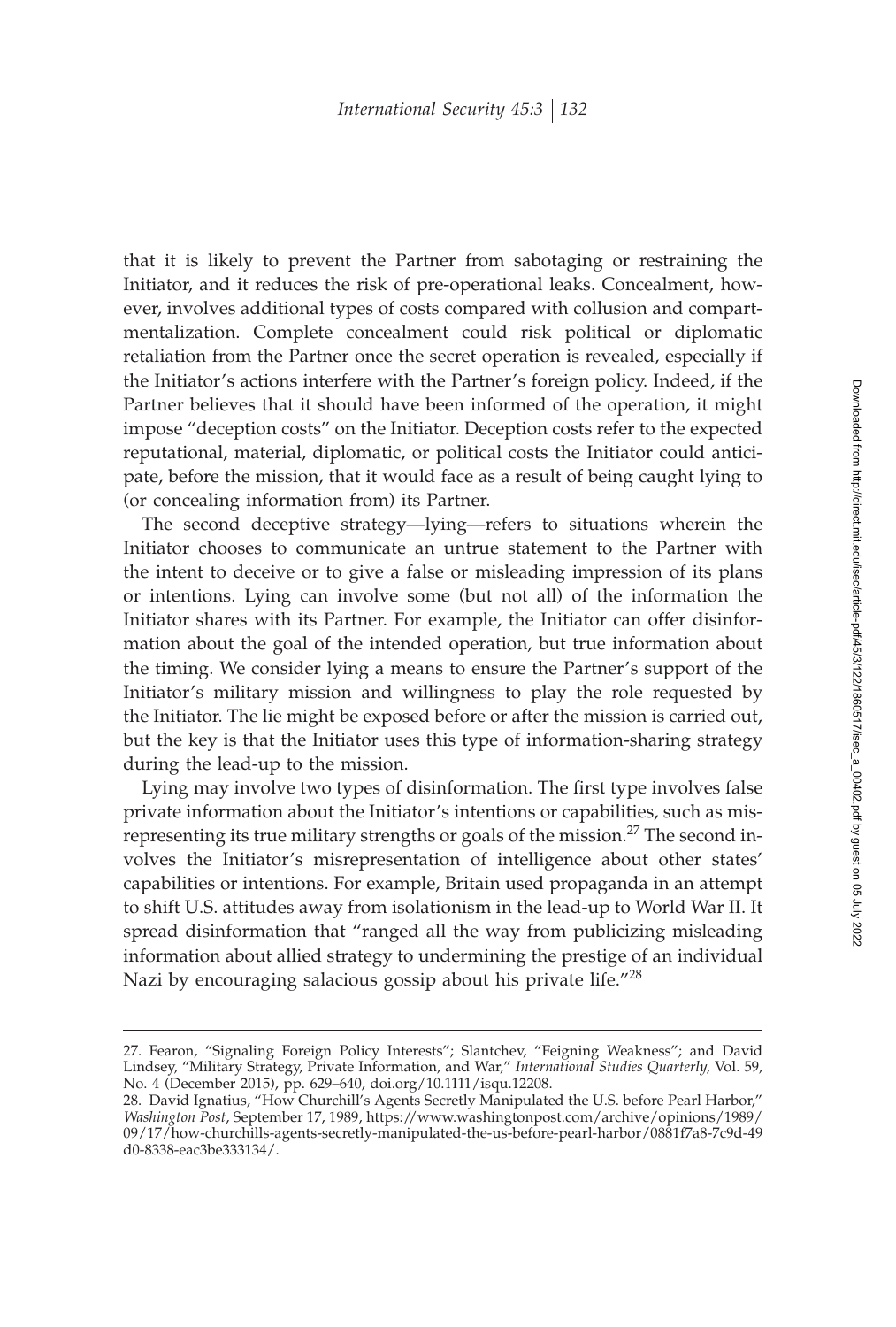In the next section, we explain the conditions that shape an Initiator's decision of which information-sharing strategy to adopt vis-à-vis its Partner.

#### the sources of information-sharing strategies

In this section, we argue that an Initiator's choice of information-sharing strategy depends on (1) the extent to which the Initiator believes that the Partner's capabilities are required for the military mission to succeed; (2) the Initiator's perceived likelihood that the Partner will support the Initiator in the form the Initiator requests; and (3) the Initiator's assessment of the deception costs it would likely incur if the Initiator deceived its Partner about its military plans. Importantly, our theory assumes that, all else being equal, an Initiator would prefer to adopt cooperative strategies with its Partner over deceptive ones, as long as the Partner is not expected to intentionally or inadvertently expose the military mission prematurely and will cooperate in the manner intended by the Initiator.

The first issue an Initiator must address is whether it needs its Partner's help to accomplish its military mission. The answer can vary depending on the type of mission being contemplated and the context-specific capabilities of the Initiator. Such assistance could include access to military or technological capabilities, intelligence, or manpower, or political, military, or diplomatic cover if the mission does not succeed as planned. If such help is deemed necessary, all else being equal, the Initiator is more likely to share information with the Partner if it chooses to go ahead with the mission.

Second, the Initiator must assess the Partner's likely reaction to the Initiator's willingness to cooperate in the form the Initiator desires. The Initiator is considering sharing information with the Partner in the hope that the Partner will play a certain type of role in the military mission. This role can be minimal or expansive, and can assume various forms, such as ground forces, air support, or intelligence, or even providing funds or political support to the Partner, but going no further. If the Initiator assesses that the Partner would be willing to play the requested role, all other things being equal, the Initiator should be more likely to share information. On the other hand, if the Initiator believes that its Partner will be utterly unwilling to play the requested role, it is likely to be deterred from sharing information out of concern that sharing could result in sabotage, premature exposure, or undesired loss of autonomy over the mission.

In such cases, the Initiator cannot risk the possibility that the Partner may sabotage its planning and thus is more likely to opt for a deceptive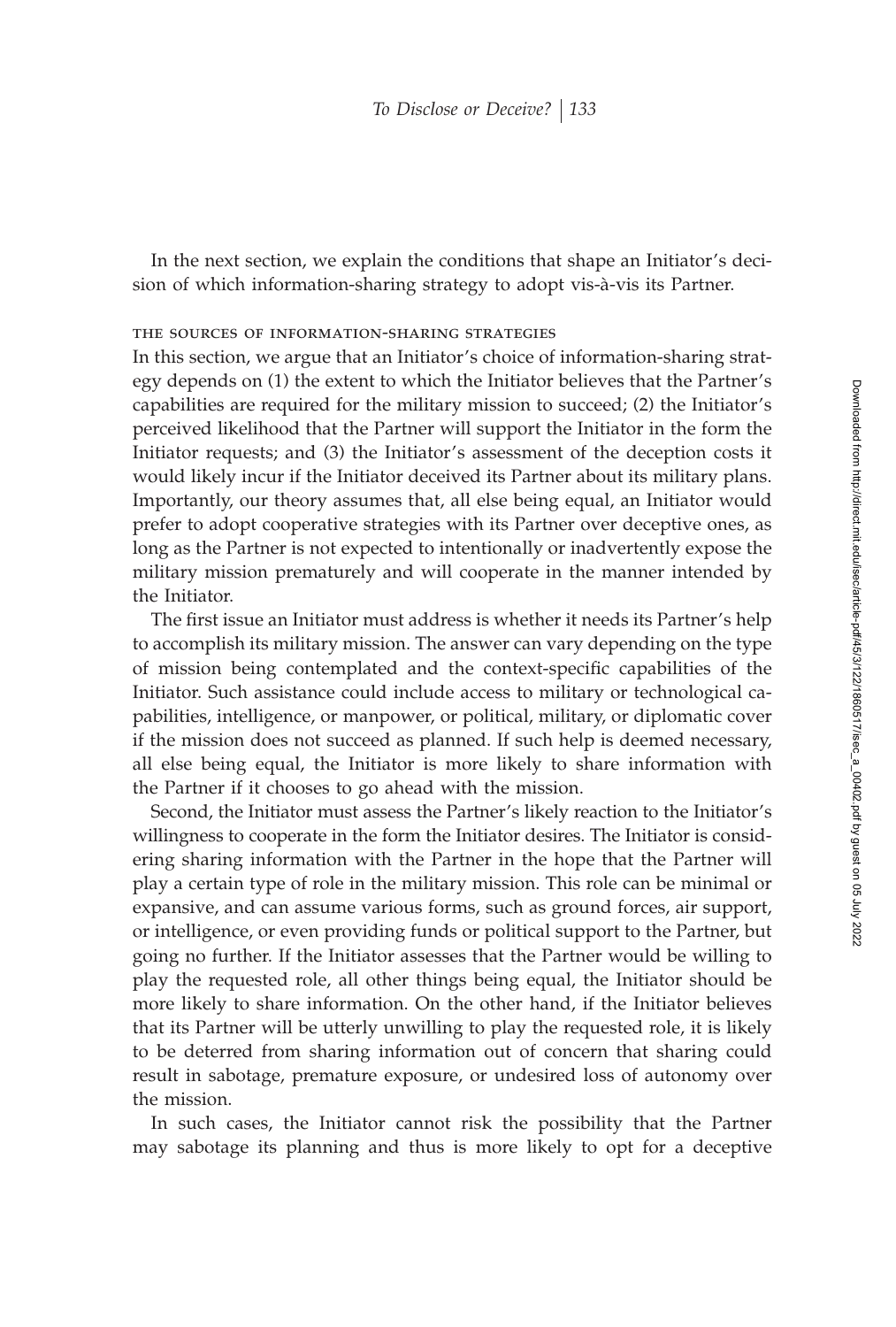information-sharing strategy. In other cases, the Initiator might assess that the Partner is unlikely to object to participation and would not sabotage the mission, but the Partner might be unlikely to play the role the Initiator intends for it to play. For instance, the Initiator may want the Partner to take a small role and remain in the shadows, while the Partner may want to be an active participant. In the 1990–91 Gulf War, for example, Israel sought to retaliate against Iraqi missile attacks, but the United States feared that such action could destroy the coalition fighting against Iraq.<sup>29</sup> Alternatively, the Initiator may want the Partner to play a large role, but the Partner prefers to act in a supporting role, such as providing intelligence but not ground support. In such cases, the Initiator will have to make a determination whether it can persuade the Partner to play the desired role and, if so, engage in a cooperative informationsharing strategy, or whether it is unlikely to budge, leading the Initiator to opt for deception, all else being equal.

To gauge the Partner's likely reaction, the Initiator might use trial balloons in the form of anonymous leaks to the media or informal conversations between unofficial envoys to gauge the reaction of the Partner.<sup>30</sup> Trial balloons are a key strategy designed to minimize the Initiator's uncertainty with regard to the Partner's capabilities, intentions, or deception costs to be imposed. Trial balloons are not always ideal, however; they may be too vague and solicit no reaction, or they may raise alarms and cause the Partner to respond out of concern that the Initiator is about to act. Moreover, trial balloons may reveal the Initiator's intentions and invite scrutiny or slide into deception and provide information that ends up not being quite true. Trial balloons may also be prone to miscommunication, leading to misunderstandings between what constitutes a green or yellow light. Judgments about the Partner's likely reac-

<sup>29.</sup> Laura Zittrain Eisenberg, "Passive Belligerency: Israel and the 1991 Gulf War," *Journal of Strategic Studies*, Vol. 15, No. 3 (1992), p. 310, doi.org/10.1080/01402399208437487.

<sup>30.</sup> A trial balloon is an idea or suggestion offered to an audience or group—typically the media or a member of an allied or adversarial government—to test whether that idea generates acceptance or interest. One example of trial balloons between allies can be seen in Russia's efforts to gain strategic partnerships with China and India. President Boris Yeltsin advocated a Sino-Russian "strategic co-operative partnership," and two years later, Russian Premier Yevgeny Primakov floated a trial balloon (disavowed by President Yeltsin) about a Russia-India-China "strategic triangle," which China and India rejected. Avery Goldstein, "The Diplomatic Face of China's Grand Strategy: A Rising Power's Emerging Choice," *China Quarterly*, Vol. 168 (December 2001), p. 848 n. 41, doi.org/10.1017/S000944390100050X. In an adversarial context, trial balloons are commonly used in the periodic peace negotiations between the Israelis and Palestinians. Josh Ruebner, *Shattered Hopes: Obama's Failure to Broker Israeli-Palestinian Peace* (New York: Verso, 2013); and Neil Caplan, *Futile Diplomacy* (Totowa, N.J.: Frank Cass, 1983).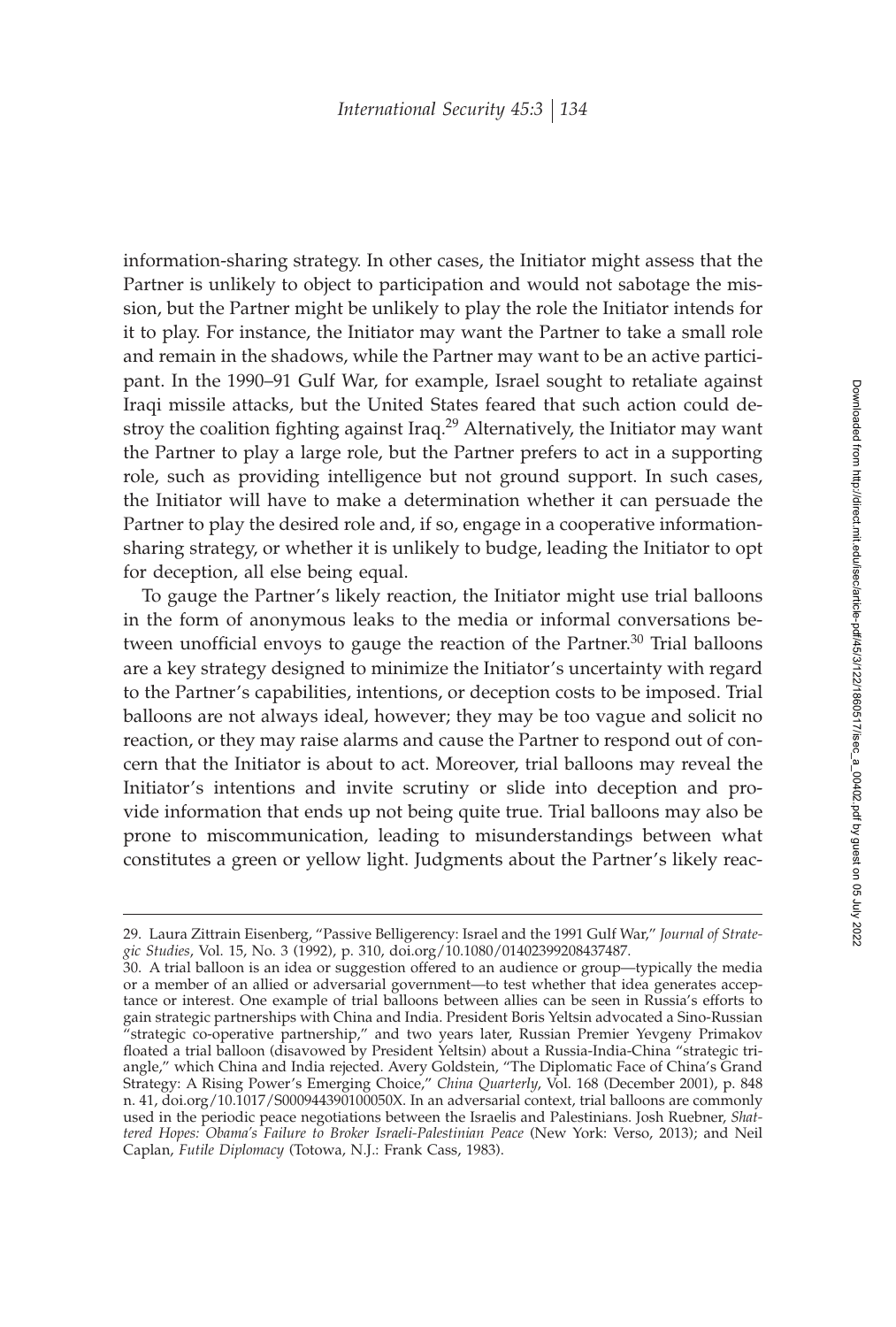tion are also inherently difficult to make when the Partner is not a unitary actor, or when there may be no clear intentions ex ante.

Third, the Initiator needs to assess the expected deception costs it would incur if it chose to conceal or lie. Deception costs are those perceived costs that the Initiator estimates before the military operation and that would be paid after the operation begins or becomes public. Here, we focus on deception costs imposed by the Partner, but theoretically they could also be imposed by an international organization, other allies, or even the Initiator's own domestic public, as long as they are imposed on the Initiator because it concealed or lied to the Partner about the use of force.

Because assessing likely deception costs is inherently difficult, the Initiator may look to several sources to determine whether and what types of costs might be incurred. Past interactions between the Initiator and the Partner over similar issues could give the Initiator an indication as to whether the Partner is likely to impose material costs—such as decreased military aid or a pause in diplomatic relations—or other costs in response to deception. Similarly, the Initiator may consider how the Partner has reacted to deceptive acts by other states. Additionally, the Initiator might engage in trial balloons to assess potential deception costs, but this strategy is subject to the caveats and risks mentioned above. Finally, the Initiator could try to assess not only what costs the leader of the Partner state would like to impose, but also whether it will be able to impose them: Is the Partner likely to face significant domestic political or strategic constraints if it tried to impose deception costs? If the answer is yes, then the Initiator might assess the actual deception costs to be low.

Given the subjective nature of these assessments, different Initiators might use different metrics to assess likely deception costs. With this caveat in mind, we postulate that, all else being equal, deception costs might be perceived to be high when there are repeated interactions between Initiator and Partner states with a high level of dependence. Also, some types of formalized alliances may have more institutionalized mechanisms for sharing privileged information, stipulating high deception costs in the event the rules are not followed. Finally, if the mission fails or otherwise goes wrong, creating an increased risk of the Partner becoming entrapped or embarrassed, the Partner might be forced to share some of the costs from failure. In such cases, we anticipate that the Partner would wish to impose higher deception costs.

Figure 1 illustrates how the independent variables—as perceived by the Initiator—combine in a stepped theory to result in four ideal types of information-sharing strategies. When the Initiator determines that the Partner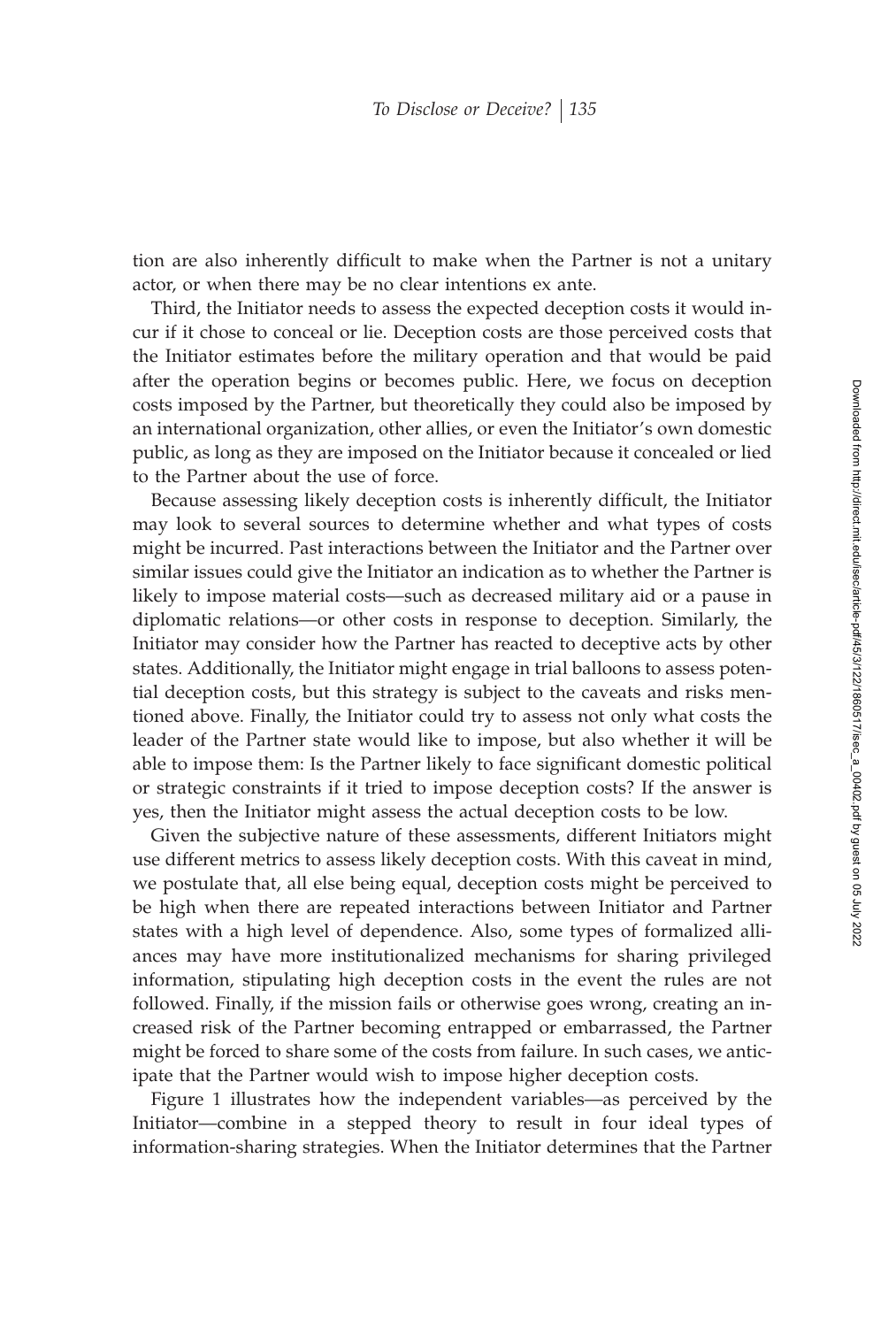



offers crucial capabilities for the success of the mission, the Initiator considers whether the Partner is likely to provide support in the way the Initiator desires. If so, then the Initiator will be more likely to engage in a cooperative strategy, because cooperation with a Partner is preferable to deception (as long as the Partner is not likely to expose the mission prematurely when informed about it). Which cooperative strategy, either collusion or compartmentalization, will depend on the Initiator's desire for autonomy, the risk of leaks, and other operational considerations, such as the particular capabilities the Initiator requires from the Partner. But because the Initiator needs the Partner's capabilities for the mission to succeed and expects the Partner to play the desired role, the Initiator, all else being equal, might be more likely to engage in collusion and fully share information with the Partner to both increase the likelihood of a successful mission and induce a vote of confidence in the Partner.

On the other hand, if the involvement of the Partner is necessary to the success of the mission, but the Partner is unlikely to agree to play the desired role, then the Initiator will have to consider whether it will incur deception costs if it deceives the Partner. If these deception costs are high, the Partner's per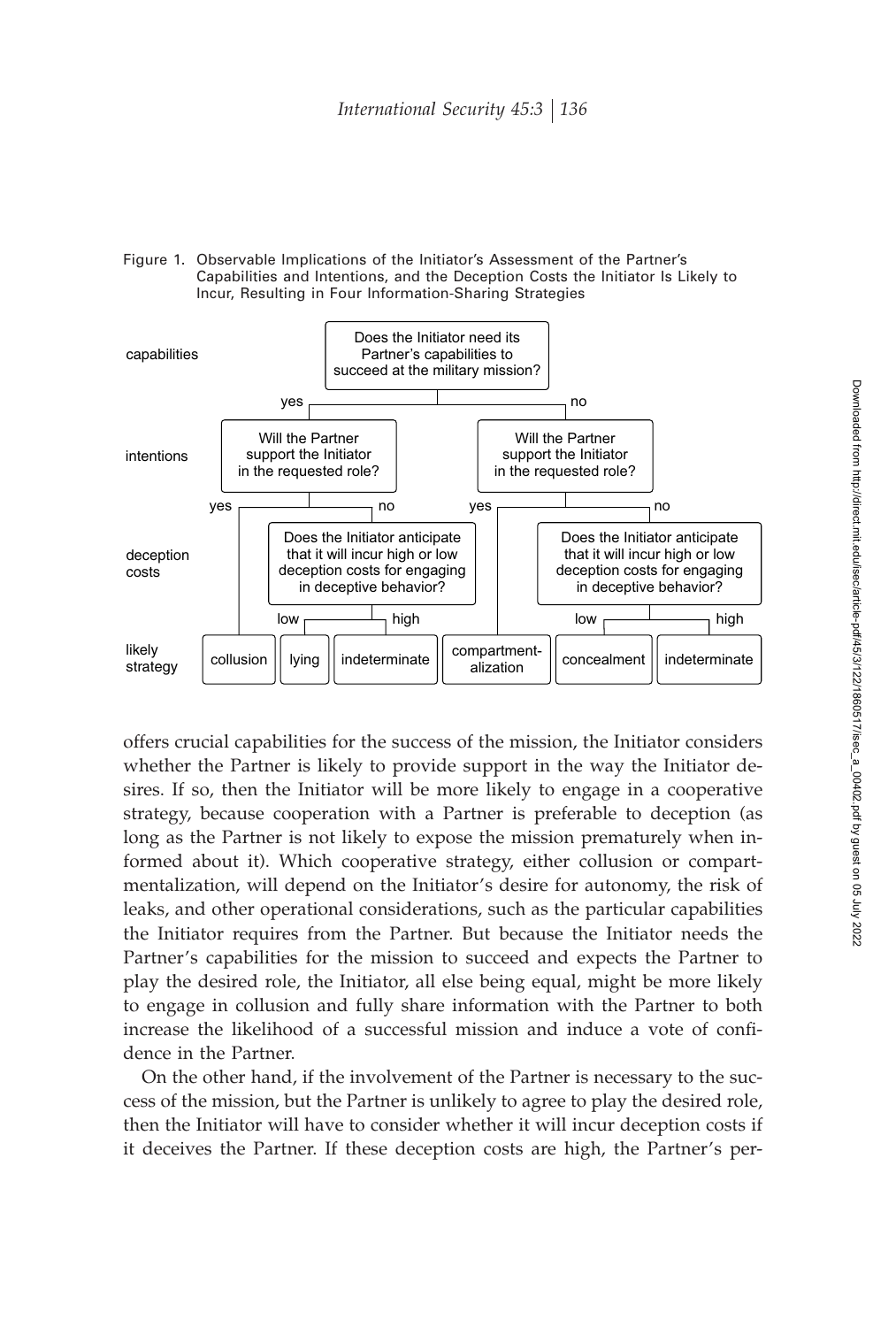ception that the Initiator is intentionally lying could destroy more of the trust between the two than if the Initiator pursued concealment or aborted the plan altogether. If the Initiator anticipates high deception costs, the likely strategy is indeterminate, because the Initiator's next steps depend on contextual factors. Specifically, the Initiator will likely first attempt to persuade the Partner to cooperate. Persuasion involves truthful arguments about capabilities, intent, or other aspects of the Initiator's plan. Persuasion can also involve reevaluating current information, providing new intelligence, or linking to other issues important to the Partner. Ultimately, though, if persuasion fails, the Initiator's insufficient capabilities to carry out the mission by itself could lead the Initiator to abort the mission (or delay it until more favorable conditions emerge), which would render moot the question of what information-sharing strategy to pursue. An example of an aborted mission occurred during the Gulf War, when Israel chose not to retaliate against Iraq for its Scud missile attacks following a phone call from Secretary of Defense Dick Cheney emphasizing that Israel risked losing U.S. patronage if it engaged in military action.<sup>31</sup>

When the Initiator needs its Partner's capabilities and assesses the Partner will be unwilling to play its desired role in the mission but is likely to impose only low costs for deception, the Initiator is more likely to choose to lie to the Partner. The goal of using disinformation is to shift the Partner's attitudes about its role in the mission toward what the Initiator desires. Anticipating low deception costs might make the idea of lying appealing to the Initiator. Nevertheless, given that these are ex post costs that the Initiator needs to anticipate ex ante, there is room for miscalculation and blowback.

As the decision tree in figure 1 shows, the Initiator may not need its Partner's help to successfully execute the military mission. In such circumstances, if the Partner is willing to assume the Initiator's desired role, the Initiator is likely to adopt one of the cooperative strategies (i.e., collusion or compartmentalization). Given the risk of unintended leaks inherent in collusion, the desire for more autonomy over the use of force, and the secondary role the Partner is expected to play, the Initiator is likely to engage in compartmentalization rather than collusion, withholding some details about the operation from the Partner.

Finally, when the Partner's support is unnecessary for the success of the mil-

<sup>31.</sup> David A. Welch, "The Politics and Psychology of Restraint: Israeli Decision-Making in the Gulf War," *International Journal*, Vol. 47, No. 2 (June 1992), pp. 335–337, doi.org/10.1177/0020702092 04700206.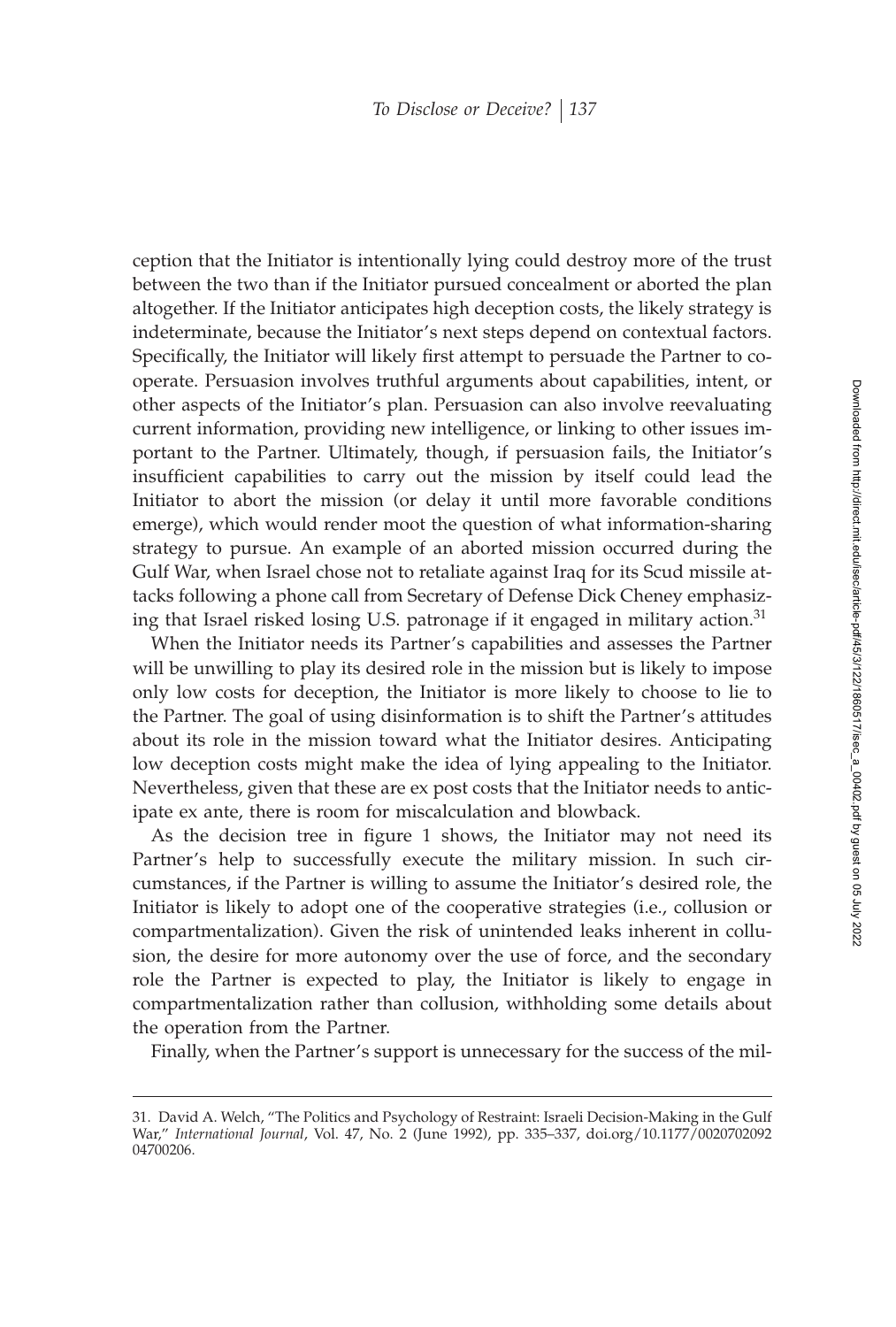itary mission, but the Partner is unlikely to provide the desired support, the Initiator might be tempted to conceal all information from the Partner prior to embarking on the mission. Concealment is more likely when the Initiator estimates the deception costs to be relatively low. Concealment might be difficult, however, especially when the Partner has good intelligence capabilities; when the Initiator is a democracy, in which leaks are common; and when the operation is so big or complex that maintaining operational secrecy until it is completed might be difficult. If the deception costs are anticipated to be high, however, the Initiator's likely strategy is again hard to predict. The Initiator will again be faced with the decision of whether to persuade the Partner to join, or abort the mission if persuasion fails or is too risky as it could result in exposure by the Partner. Given the Initiator's ability to carry the mission by itself, the anticipated high deception costs must be weighed against the security cost of aborting the mission if the Partner is unpersuadable.

#### shifting strategies

We consider an information-sharing campaign to begin with the Initiator's consideration of the use of force against the target state and to include all internal deliberations up to the final choice of an information-sharing strategy prior to the execution (or aborting) of the military mission.

The Initiator's information-sharing strategy may change during this period in response to new information about a number of factors: (1) as more information becomes available about the specific capabilities needed to complete the mission, the Initiator might change its assessment regarding whether the mission can be accomplished without help from the Partner; (2) in light of new intelligence or information obtained from trial balloons, the Initiator might reassess whether the Partner will agree to play the role desired by the Initiator; and (3) if the Initiator engages in a deceptive strategy, it may reevaluate the deception costs it may occur. New information can move the Initiator up/down or left/right, leading to a shift in strategy (see figure 1).

As long as deliberations over what information-sharing strategy to adopt are internal and not revealed or implemented, the Initiator might be at liberty to shift between strategies. But once the Initiator engages the Partner with either cooperation or deception, path dependencies could act as barriers to shifting strategies. For example, if the Initiator implements a collusion strategy, it will be more difficult for the Initiator to shift to concealment with the same Partner. Similarly, if the mission is exposed or revealed prematurely, the information-sharing strategies available to the Initiator might be considerably reduced.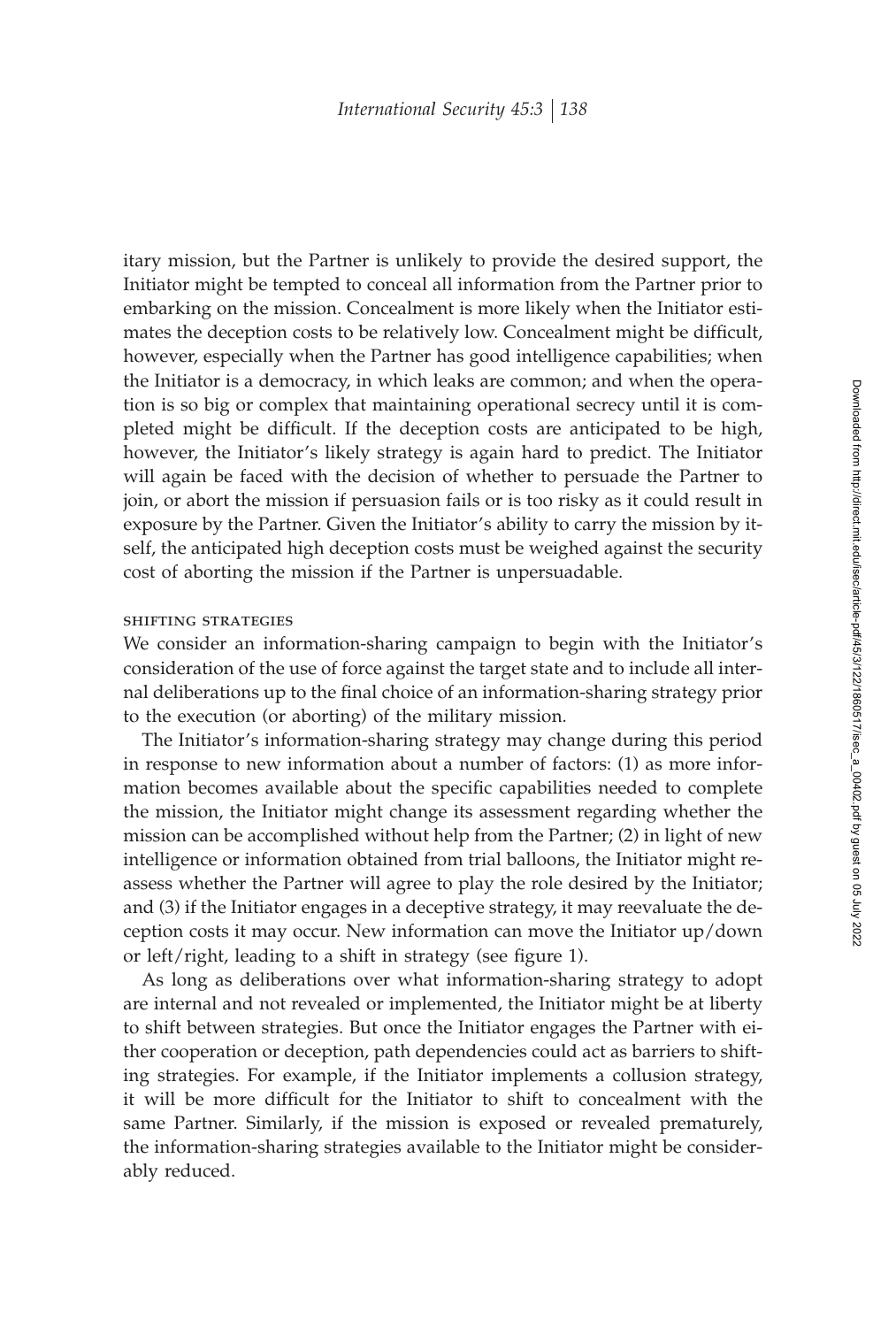| Table 2. Case Ociection for Empirical Analysis<br><b>Cooperative Strategies</b> | Deceptive Strategies                           |
|---------------------------------------------------------------------------------|------------------------------------------------|
| collusion-France-Israel in the Suez                                             | lying-Israel's attempts to convince the United |
| Crisis                                                                          | States to attack Iranian nuclear program       |
| compartmentalization-Israel's attack                                            | concealment—Israel-Britain-France vis-à-vis in |
| on Syria's al Kibar nuclear reactor                                             | Suez Crisis                                    |

NOTE: The Iran case study illustrates a deception that failed to achieve the desired results, whereas British propaganda operations in the United States, discussed above, show a successful use of deception to change U.S. policy.

# *Case Studies*

Table 2. Case Selection for Empirical Analysis

We test our theory against four historical case studies (see table  $2$ ).<sup>32</sup> To gain explanatory leverage, in most of our cases we hold constant the identity of the Initiator, Israel, as the actor contemplating the use of military force to eliminate or reduce a threat to its security, and its Partner, the United States. In so doing, we consider the U.S.-Israel relationship over time. We also examine the information-sharing strategy at work in France joining with Israel in the attack against Egypt in 1956, in which case France serves as the Initiator. In each case, we show how our variables shape the behavior of the Initiator and process trace its decisionmaking regarding whether and what information it should share with its Partner.

Our cases offer variation in the theory's independent variables and in the outcomes we seek to explain—the extent of Israel's information sharing with its main allies. The Suez Crisis features France colluding with Israel in the invasion of Egypt and actively concealing its plans from a disapproving United States. Although cases of collusion may be the least interesting to study as a phenomenon, because typically allies do cooperate in secret, this case is important because it highlights two information-sharing strategies to different allies at the same time. It also allows us to use primary documents to highlight the dilemmas involved in making such decisions. In cases of deceptive strategies (which are less intuitive and more surprising), we consider the role of contextualized alternative explanations for the Initiator's decision to conceal or lie.

<sup>32.</sup> Our online appendix includes two additional cases: one of collusion (Israel-U.S. Stuxnet attack against Iran's nuclear program) and one of concealment (Israel's bombing of Iraq's Osiraq reactor in 1981).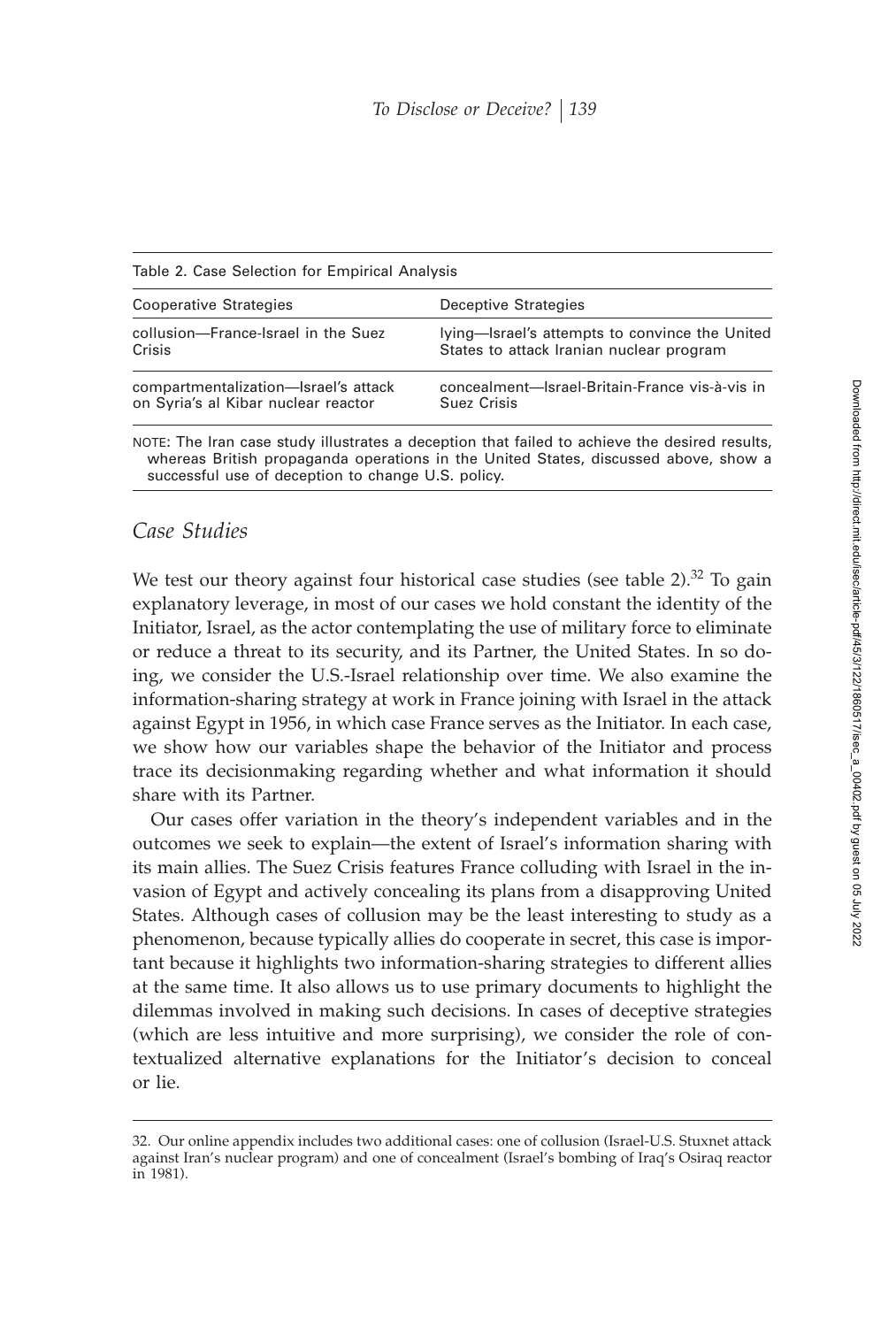The repeated interactions between Israel and the United States allow us to show that the dynamics we hypothesize are at work, despite variation in the leaders in power in both countries, the strategic environment of the Cold War, or the type of force being contemplated. One potential limitation of studying the U.S.-Israel dyad is that it is asymmetric. This asymmetry implies that, given Israel's dependence for security on the United States, Israel is more likely to need to share information with the United States before taking on military missions. We argue, however, that despite Israel's reliance on the United States for its security, Israel has attained significant independent military capabilities to carry out complex missions without explicit U.S. assistance or authorization, especially dating from the early 1970s.<sup>33</sup> As such, the U.S.-Israel relationship is not one in which Israel consistently needs its Partner's capabilities. Nor is it one where consistently high deception costs would dissuade any challenges to the Partner's position. One might object to our focus on Israel on the grounds that the U.S.-Israel relationship is special, in that the United States would provide unconditional support to Israel. We show empirically that this assumption is incorrect, especially because Israel's policy directly conflicted with that of the United States in several of these cases.

In two of our four cases, we hold constant not only the identities of the two actors, but also the threat of one of the Initiator's enemies developing an operational nuclear program. Despite these commonalities, we see extremely different information-sharing strategies adopted by Israel vis-à-vis the United States. Thus, the similarities across these cases and clear variation in the outcome of interest provide us with strong cases to test the strength of our causal claims.

#### collusion between israel and france in suez, 1956

The Suez Crisis demonstrates two information-sharing strategies: collusion among France, Britain, and Israel in the period from July 1956 until the invasion of Egypt in October 1956, and concealment from the United States of both the extent of that cooperation and the upcoming invasion, which we discuss in the next section.

The Suez Crisis originated with the rise to power of Col. Gamal Abdel Nasser, who played a role in the overthrow of Egypt's king in 1952 and be-

<sup>33.</sup> Dima Adamsky, *The Culture of Military Innovation: The Impact of Cultural Factors on the Revolution in Military Affairs in Russia, the U.S., and Israel* (Stanford, Calif.: Stanford University Press, 2010).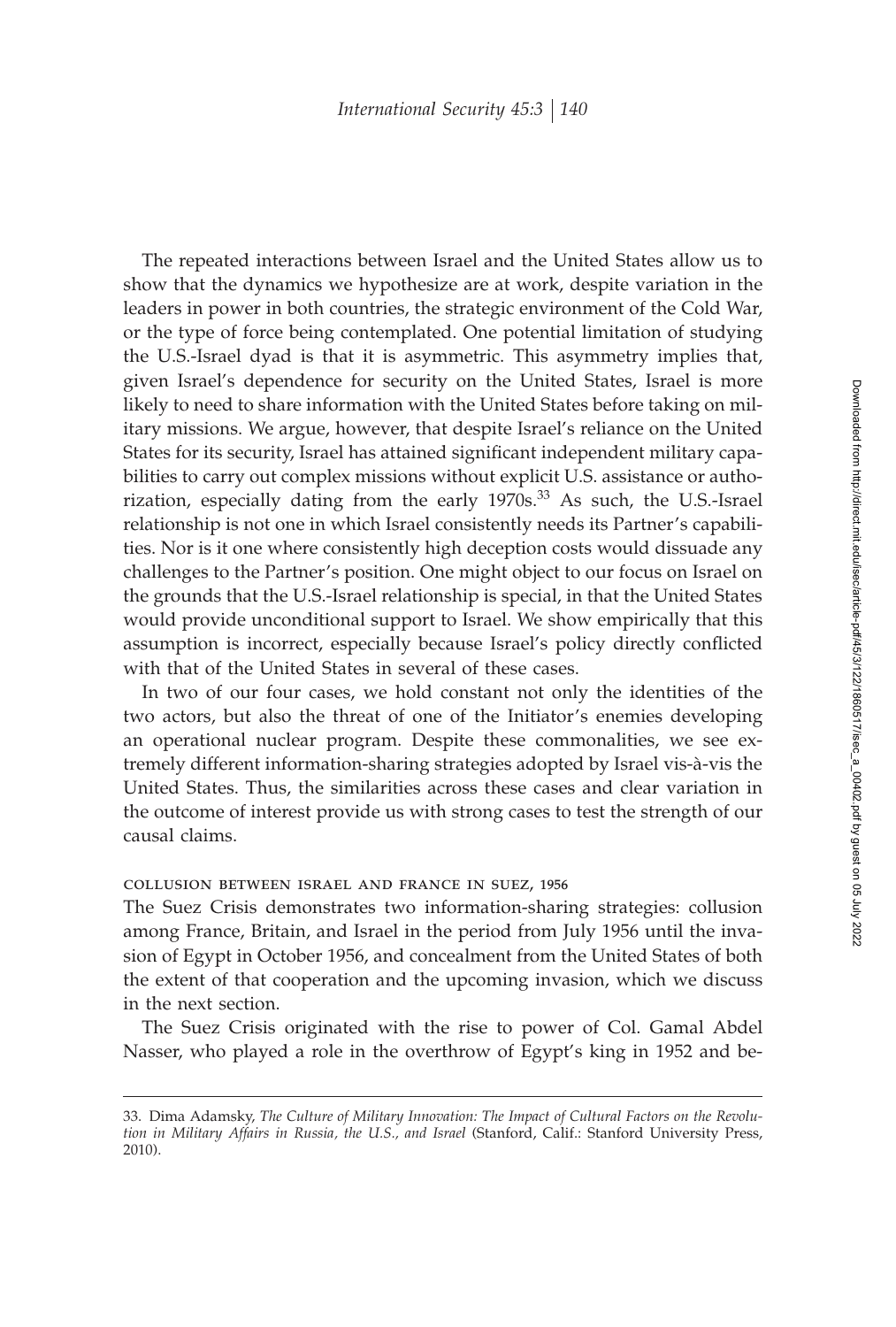came its second president from 1954 to 1970. Nasser sought to promote a pan-Arab movement of political unity by denouncing Israel and the West. During this time, the United States, Britain, and France sought to maintain the territorial status quo resulting from the 1948 Arab-Israeli War through the 1950 Tripartite Agreement. In September 1955, Nasser announced an arms deal with Czechoslovakia, in which Soviet weapons would give Egypt qualitative and quantitative superiority in combat aircraft over Israel. Tensions escalated when Nasser began to block traffic through the Straits of Tiran, cutting off the Israeli port of Eilat to the Red Sea. In response, the United States broke off talks about funding the Aswan Dam across the Nile River. Nasser retaliated by nationalizing the Suez Canal on July 27, 1956.

With Britain's approval, France began engaging in full information sharing with Israel about its plans to use force against Egypt in response to closure of the canal. We focus on the information-sharing strategy in which France which was the true Initiator of the fully formed strike as codified in the secret Protocol of Sèvres—engaged with Israel. France was concerned with eliminating Nasser's influence and Egypt's sponsorship of the rebels fighting against France in the Algerian War.<sup>34</sup> The French attitude toward Nasser was "one of unrelenting hostility and fear."<sup>35</sup> As Philip Zelikow and Ernest May note, "By the middle of September it is Paris that becomes the main driver of the moves toward war."36 Britain agreed with France's decision to share information with Israel, but it was the last party to sign off on the joint military plans. $37$ 

In what follows, we show that, consistent with our theory, France needed Israel to play a key role in its attack against Egypt, and it had good reason to suspect that Israel would agree to take part. France chose to collude with Israel (together with Britain), and an agreement between Israel and France (and Britain) emerged. Secret conversations continued between the three sides to finalize their operations, which was codified in the secret Protocol of Sèvres.

<sup>34.</sup> Philip Zelikow, "The World of 1956," in Zelikow, Ernest R. May, and the Harvard Suez Team, *Suez Deconstructed: An Interactive Study in Crisis, War, and Peacemaking* (Washington, D.C.: Brookings Institution Press, 2018), p. 24.

<sup>35.</sup> Memorandum from the Secretary of State's Special Assistant for Intelligence (Armstrong) to the Secretary of State, December 5, 1956, doc. 637, *Foreign Relations of the United States (FRUS), 1955–1957*, Vol. 16: *Suez Crisis, July 26–December 31, 1956* (Washington, D.C.: Government Printing Office [GPO], 1956).

<sup>36.</sup> Philip Zelikow, "Observations on Part Two," in Zelikow, May, and Harvard Suez Team, *Suez Deconstructed*, p. 226.

<sup>37.</sup> Avi Shlaim, "The Protocol of Sèvres, 1956: Anatomy of a War Plot," *International Affairs*, Vol. 73, No. 3 (July 1997), p. 511, doi.org/10.2307/2624270.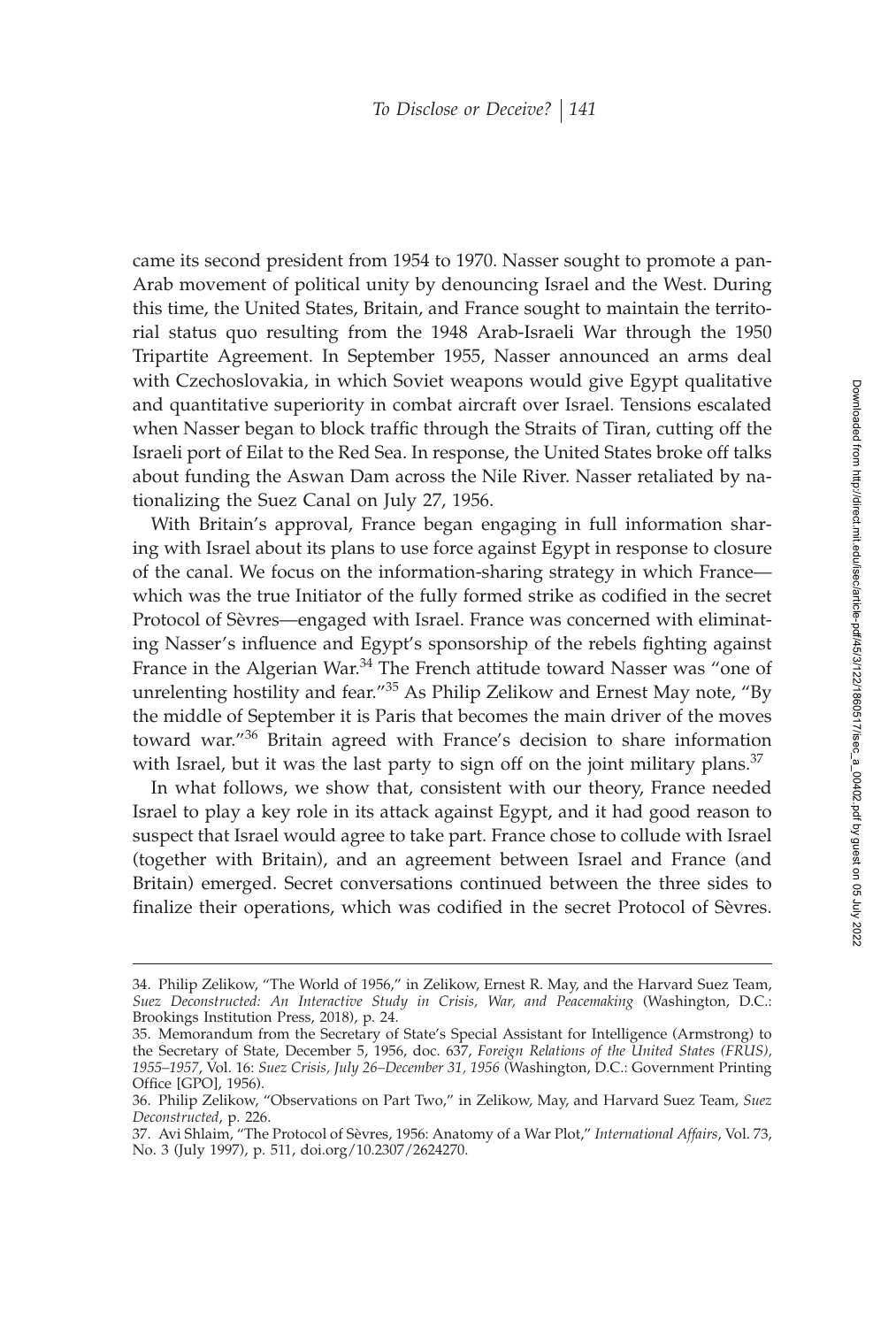Consistent with those plans, on October 29, Israeli Air Force P-51 Mustangs launched a series of attacks on Egyptian positions in the Sinai.

Even before Nasser's announcement to nationalize the Suez Canal, France's armed forces had undertaken studies of the possibility of an intervention in Egypt. The memoirs of Gen. Paul Ely, chief of staff of the French armed forces, discuss studies considering interventions by various combinations of France, Israel, Britain, and the United States. France was unable to act alone because it was unable to counter Egyptian air strength with no air base near Egypt and no aircraft carrier for jets. Operations involving France, Israel, and Britain would involve delays of a month or more. Any U.S. involvement was considered unlikely.<sup>38</sup> Indeed, while France needed British capabilities, especially access to Britain's bases in Cyprus to land its forces, it did not need Israel's capabilities to succeed in its military plans against Nasser. Instead, France saw Israel's inclusion in the Anglo-French plan as an important means of justifying the use of force against Egypt.

On July 28, the day after Nasser's nationalization of the Suez Canal, French Prime Minister Guy Mollet and British Prime Minister Anthony Eden discussed that the impending threat to Israel "might be the pretext for military action against Abd al-Nasir that both nations had sought."<sup>39</sup> Indeed, France began consulting with the Israelis almost immediately following the nationalization of the canal. During this time, Israel sought to remedy the shifting balance of power in the region by purchasing arms from the West. Rebuffed by the United States and Britain, in late September 1955, Israel was able to secure arms from France, including aircraft, tanks, and anti-tank guns. Mystère jet interceptors were to be delivered to the Israelis by April 1956.<sup>40</sup> Collusion between Israel and France intensified during the summer of 1956, as the two countries significantly expanded the scope of their intelligence sharing, primarily with regard to Egypt.<sup>41</sup> During this period, the French believed that a lack of parliamentary and public support was causing the British leadership to waver in its commitment to the plan against Egypt. $42$ 

<sup>38.</sup> Charles G. Cogan, "Paris," in Zelikow, May, and Harvard Suez Team, *Suez Deconstructed*, pp. 175–179.

<sup>39.</sup> Sylvia K. Crosbie, *A Tacit Alliance: France and Israel from Suez to the Six Day War* (Princeton, N.J.: Princeton University Press, 1974), p. 68.

<sup>40.</sup> Zach Levey, "French-Israeli Relations, 1950–1956: The Strategic Dimension," in Simon C. Smith, ed., *Reassessing Suez 1956: New Perspectives on the Crisis and Its Aftermath* (Aldershot, U.K.: Ashgate, 2008), pp. 64–70.

<sup>41.</sup> Ibid., p. 103.

<sup>42.</sup> Cogan, "Paris," p. 186.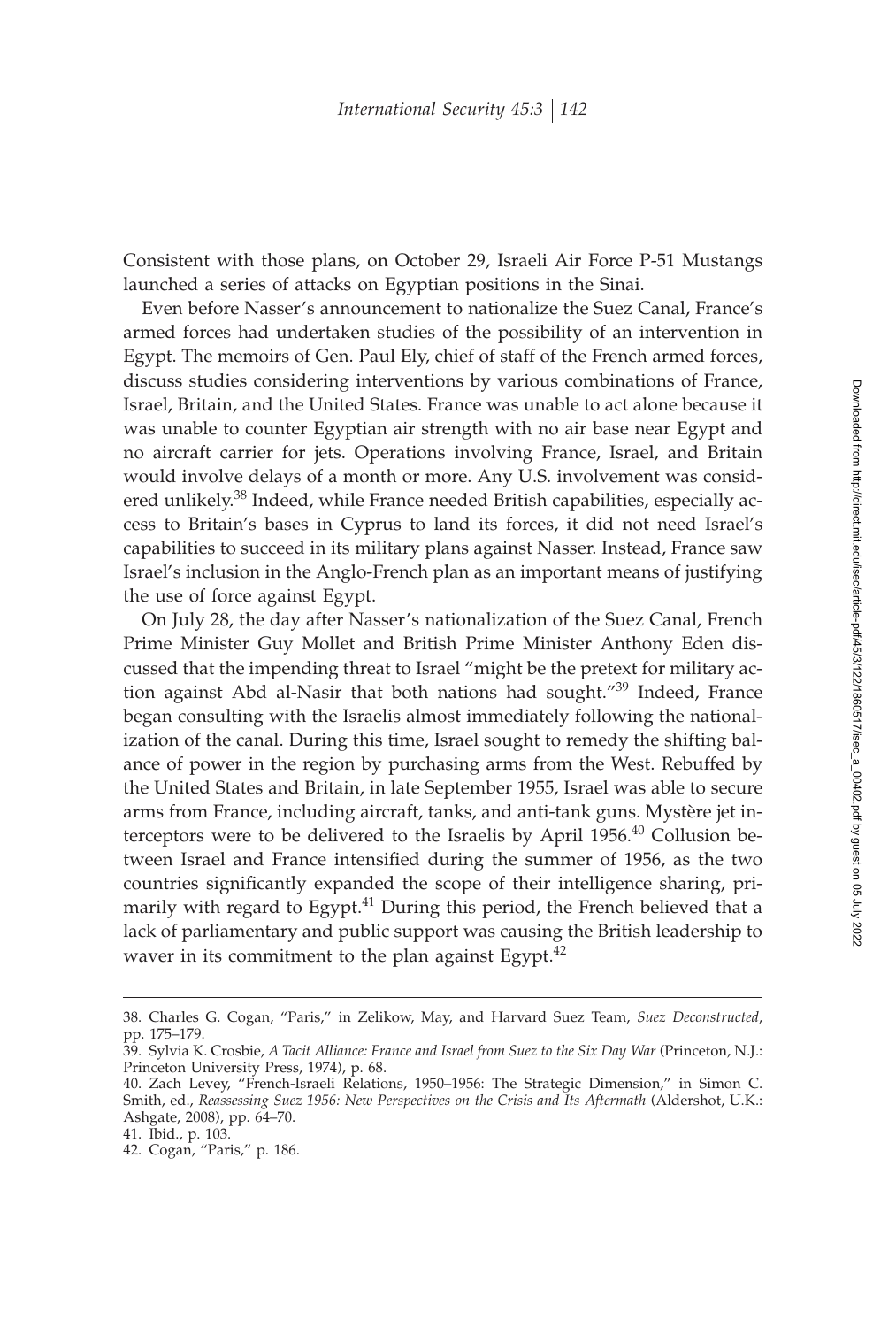Against this background, on July 27, 1956, French Defense Minister Maurice Bourgès-Maunoury met with Shimon Peres, director-general of Israel's Defense Ministry, at the French minister's request. There, Bourgès-Maunoury asked Peres, "Would Israel be prepared to take part in a tripartite military operation in which Israel's specific role would be to cross the Sinai?" Peres replied, "without hesitation" that "under certain circumstances I assume that we would be so prepared."<sup>43</sup> On August 1, Peres was told that "the English and the French had decided in principle on a joint military action to conquer the Canal."<sup>44</sup>

Prime Minister David Ben-Gurion immediately made it clear that Israel would cooperate fully with France. Furthermore, he instructed Peres to share with France any information they requested: "If we hide anything that is vital for them, we will be betraying their trust in us."<sup>45</sup> In mid-September, Ben-Gurion reiterated to the French that he was interested in cooperation, but that further discussions should follow with regard to the role Israel's military would play. Indeed, Ben-Gurion had become convinced that the Israeli alternative to such participation was a campaign in which Israel would stand alone against Egypt.<sup>46</sup> Moshe Dayan, chief of the General Staff of the Israel Defense Forces (IDF), recorded in his diary, "If indeed Britain and France capture the Suez Canal and restore its international status by force of arms, the political implications for us will be of the highest importance." Ben-Gurion told Dayan and Peres that "in principle, we are willing to cooperate."<sup>47</sup>

At the same time, Ben-Gurion balked at pursuing a secret mission in which Israel would be the aggressor. To ease Ben-Gurion's concerns, Dayan told the prime minister that "the only contribution that Israel was in a position to make to the Anglo-French operation was to provide the pretext. Everything else could easily be managed without Israeli help. That ability to supply the pretext was Israel's historic opportunity."<sup>48</sup> He added, "It would be easy

<sup>43.</sup> Ibid., p. 177.

<sup>44.</sup> Philip Zelikow, "Jerusalem," in Zelikow, May, and Harvard Suez Team, *Suez Deconstructed*, p. 195.

<sup>45.</sup> Ibid.

<sup>46.</sup> Terence Robertson, *Crisis: The Inside Story of the Suez Conspiracy* (New York: Atheneum, 1965), 134; Zach Levey, *Israel and the Western Powers, 1952–1960* (Chapel Hill: University of North Carolina Press, 1997), pp. 70–72; and Russell J. Leng, *Bargaining and Learning in Recurring Crises: The Soviet-American, Egyptian-Israeli, and Indo-Pakistani Rivalries* (Ann Arbor: University of Michigan Press, 2000), pp. 135–136.

<sup>47.</sup> Zelikow, "Jerusalem," p. 196.

<sup>48.</sup> Keith Kyle, *Suez: Britain's End of Empire in the Middle East* (London: I.B. Tauris, 2011), pp. 314– 315.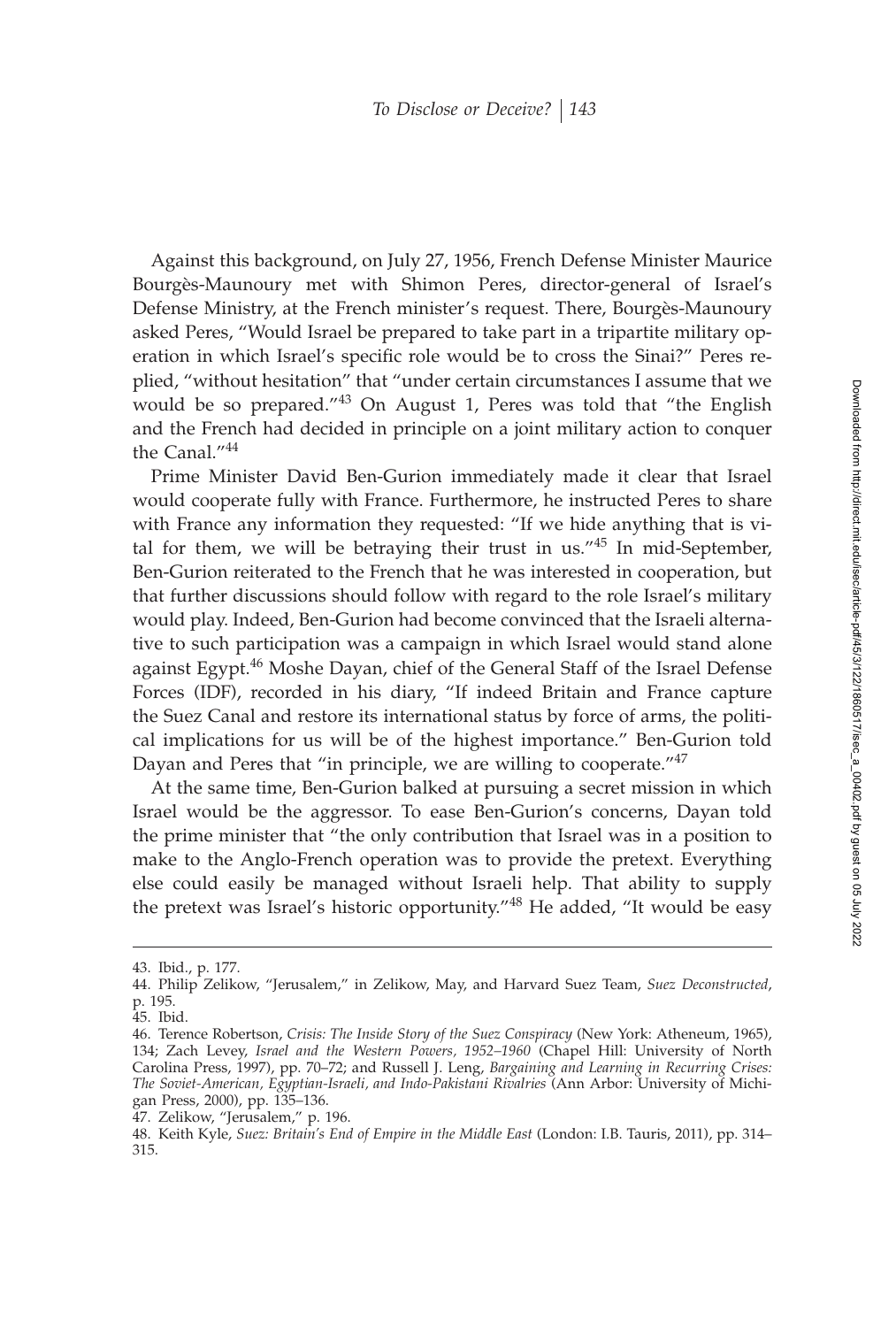now to extinguish this tiny flame of [French] readiness to go to war against Nasser, but it will be impossible to rekindle [it]."<sup>49</sup> Ben-Gurion followed Dayan's advice.

On September 30, the French and Israelis met in secret in France to discuss France's commitment of air and naval support for Israel. The meetings represented the first in-depth discussions of French-Israeli military operations against Egypt. French Foreign Minister Christian Pineau questioned whether the Israelis would be interested in joining France in a military operation if the British dropped out in response to domestic opposition, to which the Israelis responded in the negative.<sup>50</sup>

With Israel's cooperation secured, the French and the Israelis held a secret meeting on October 14, 1956, to discuss Israel's exact role in the mission. Gen. Maurice Challe, deputy chief of staff of the French Forces, proposed "that Israel should be invited to attack Egypt across the Sinai Peninsula and that France and Britain . . . should then order 'both sides' to withdraw their forces from the Suez Canal, in order to permit an Anglo-French force to intervene and occupy the Canal on the pretext of saving it from damage by fighting."<sup>51</sup> Ben-Gurion was angered that this scenario was a means to satisfy British political concerns while exposing Israel to military and political dangers and the risk of being branded as the aggressor. Ben-Gurion agreed to meet with Mollet and Eden in Paris.<sup>52</sup>

Indeed, during that time, Israel was extremely suspicious of the British in general, and of Eden in particular. Following Jordanian infiltrators harming several Israeli citizens, an Israeli reprisal raid against Jordan resulted in the loss of seventy to ninety Jordanian soldiers and police and several Israeli officers. The raid led the British to contemplate military intervention on behalf of Jordan, before the fighting there ended.<sup>53</sup> A private source warned Ben-Gurion that the British were preparing to take military action against

<sup>49.</sup> Michael Bar-Zohar, *Ben-Gurion: A Biography* (London: Weidenfeld and Nicolson, 1978), p. 233. 50. Cogan, "Paris," p. 187.

<sup>51.</sup> Paul Gaujac, "France and the Crisis of Suez: An Appraisal, Forty Years On," in David Tal, ed., *The 1956 War: Collusion and Rivalry in the Middle East* (Portland, Ore.: Frank Cass, 2001), p. 55; Keith Kyle, "Britain's Slow March to Suez," in Tal, ed., *The 1956 War*, p. 105; and Geoffrey Warner, "'Collusion' and the Suez Crisis of 1956," *International Affairs*, Vol. 55, No. 2 (April 1979), p. 232, doi.org/10.2307/2616319.

<sup>52.</sup> Mordechai Bar-On, "David Ben-Gurion and the Sèvres Collusion," in William Roger Louis and Roger Owen, eds., *Suez 1956: The Crisis and Its Consequences* (New York: Oxford University Press, 1989), pp. 148–151.

<sup>53.</sup> Zelikow, "Jerusalem," p. 204.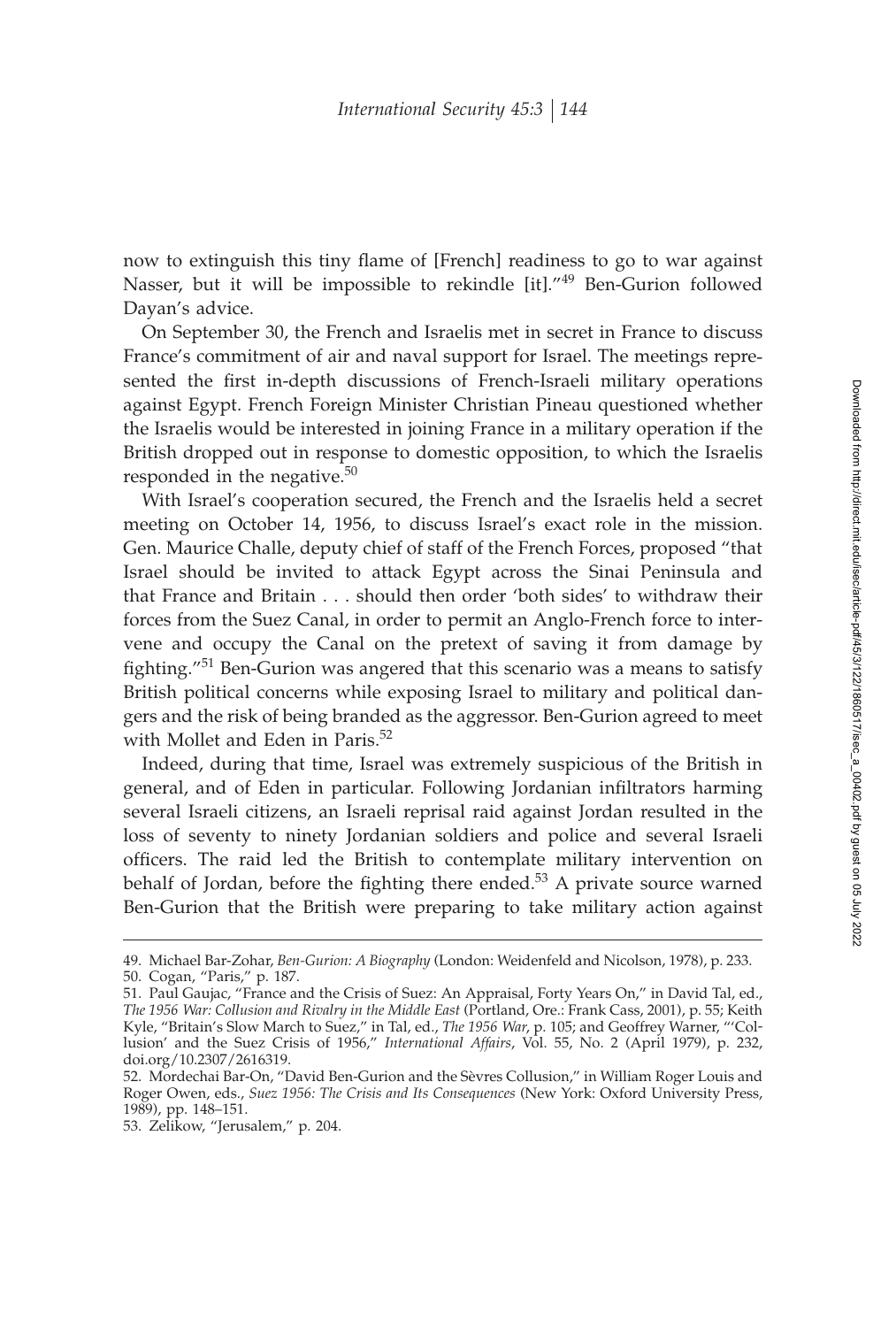Israel. As a result, Ben-Gurion had little faith in British assurances regarding cooperation in Suez, and "he feared that Britain might turn its back on Israel or even turn against it."<sup>54</sup>

The French were well aware of this mistrust and tried to offer Israel assurances and additional weapons shipments to allay its fears. While Israel was eager to participate in the Suez mission, it felt that there was little it could do to shape the exact role it would play; as a small state in need of weapons, Israel felt pressure to stay in the good graces of its French benefactor.<sup>55</sup> Ben-Gurion conceded that there was an unarticulated expectation that, to guarantee the flow of arms, Israel would abide by France's desire to go to war.<sup>56</sup> Israel's main goal in any cooperative relationship was to be seen as an equal partner.<sup>57</sup>

On October 22, Ben-Gurion, Dayan, and Peres traveled to Sèvres, in the suburbs of Paris, to negotiate an agreement. On the second day of the meeting, Dayan proposed an IDF paratroop drop, accompanied by a mechanized brigade, that would constitute "a real act of war" and provide the pretext for intervention by Britain and France.<sup>58</sup> Plans were finalized at Sèvres for Israel to mobilize on October 26. French Mystère squadrons would arrive in Israel via Cyprus throughout October 27 and 28. French warships would reach positions off the Israeli coast by October 29, the date Ben-Gurion set for the invasion of Egypt. The Israelis would attack in the Sinai with the objective of reaching the canal as fast as possible. The British would surprise the Egyptian air force while grounded on its airfields and continue bombing as a warning to other Arab states. Landings by the English and the French would protect the canal against both sides. Israel would accept France and Britain's ultimatum to cease fire; Israeli troops would then have twelve hours to withdraw to a point ten miles west of the canal.<sup>59</sup> This secret agreement was codified in the Protocol of Sèvres and was signed by all the parties. $60$ 

<sup>54.</sup> Shlaim, "The Protocol of Sèvres, 1956," p. 513.

<sup>55.</sup> Levey, "French-Israeli Relations, 1950–1956," p. 105.

<sup>56.</sup> Pnina Lahav, "A Small Nation Goes to War: Israel's Cabinet Authorization of the 1956 War," *Israel Studies*, Vol. 15, No. 3 (Fall 2010), p. 71, doi.org/10.2979/isr.2010.15.3.61.

<sup>57.</sup> Kyle, *Suez*, p. 259.

<sup>58.</sup> Avi Shlaim, "The Protocol of Sèvres, 1956," p. 517.

<sup>59.</sup> Office of Archives and History, "The Suez Crisis: A Brief Comint History," Special Series Crisis Collection Volume 2, United States Cryptologic History (National Security Agency, 1988), https:// www.archives.gov/files/declassification/iscap/pdf/2013-117-doc01.pdf.

<sup>60.</sup> Robertson, *Crisis*, pp. 160–163; and Shlaim, "The Protocol of Sèvres, 1956," pp. 520–522.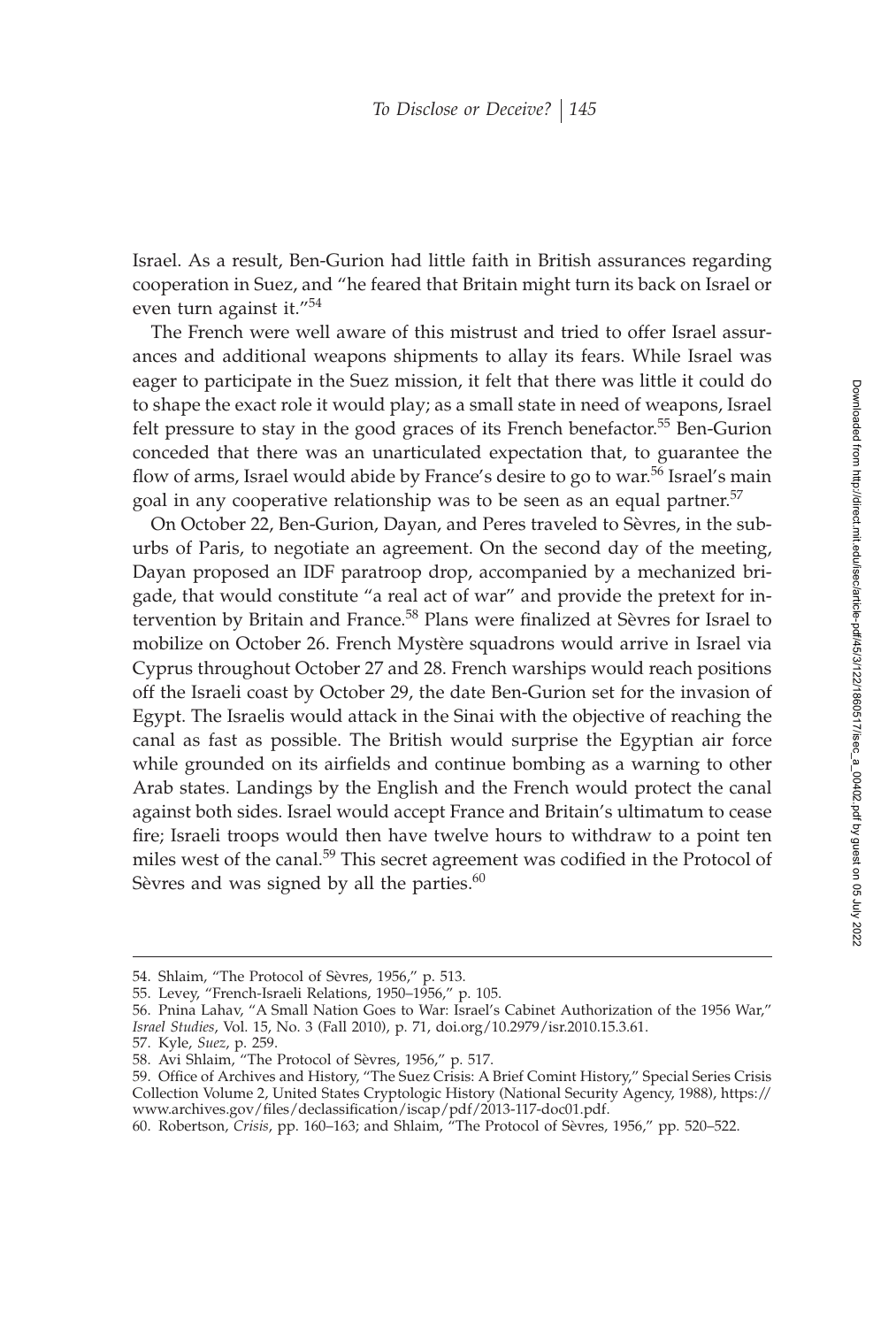### concealment from the united states in suez, 1956

The Suez case fits our theory's predictions as to when we should observe concealment. First, as discussed above, France and Britain—both members of the North American Treaty Organization (NATO)—had sufficient military capabilities, especially when combined with Israel, to retake the Suez Canal. Second, by early September 1956, the three parties had concluded that the United States was unwilling to act against Nasser for a variety of domestic and strategic reasons, opting for continued diplomacy instead.<sup>61</sup> Third, the French, British, and Israelis anticipated that they would incur low costs for their deceptive behavior against the United States for several reasons. The French believed that the United States would condone France, joined by Israel and Britain, in attacking Egypt, because France and Britain were two major NATO allies.<sup>62</sup> Pineau convinced Israel's foreign minister, Golda Meir, that acting without the United States would not result in U.S. military intervention against Israel, France, and Britain. Furthermore, economic sanctions against Israel would be unlikely, because President Dwight Eisenhower was seeking to secure the Jewish vote in the November election.<sup>63</sup> Ben-Gurion believed that "the United States would not get involved so close to a presidential election and in opposition to its European allies. He expected that if America stayed out, so would Russia."<sup>64</sup> At the same time, the Israelis were uncertain about how the United States would react, and whether it would break diplomatic ties with Israel.<sup>65</sup> In retrospect, the three parties clearly miscalculated the fury of U.S. leaders when the collusion was eventually exposed.

On August 1, Secretary of State John Foster Dulles told Pineau, "It is very important that this [the British-French-Israeli] operation not end in a gain for [Nasser]. The United States Government does not believe that military action would be justified at the present moment."<sup>66</sup> The next day, Dulles, Pineau, and their British counterpart, Selwyn Lloyd, agreed to pursue international management of the canal through a multilateral conference. As Charles Cogan describes, "If Nasser rejected the conference plan, the French understood that the Americans would not act jointly with England and France but would accept

<sup>61.</sup> Guy Laron, *Origins of the Suez Crisis: Postwar Development Diplomacy and the Struggle over Third World Industrialization, 1945–1956* (Washington, D.C.: Woodrow Wilson Center Press, 2013), pp. 156, 139, 170.

<sup>62.</sup> Ibid., pp. 172–173.

<sup>63.</sup> Kyle, *Suez*, p. 267.

<sup>64.</sup> Zelikow, "Jerusalem," in Zelikow, May, and Harvard Suez Team, *Suez Deconstructed*, p. 238.

<sup>65.</sup> Ibid., pp. 238–239.

<sup>66.</sup> Cogan, "Paris," pp. 177–178.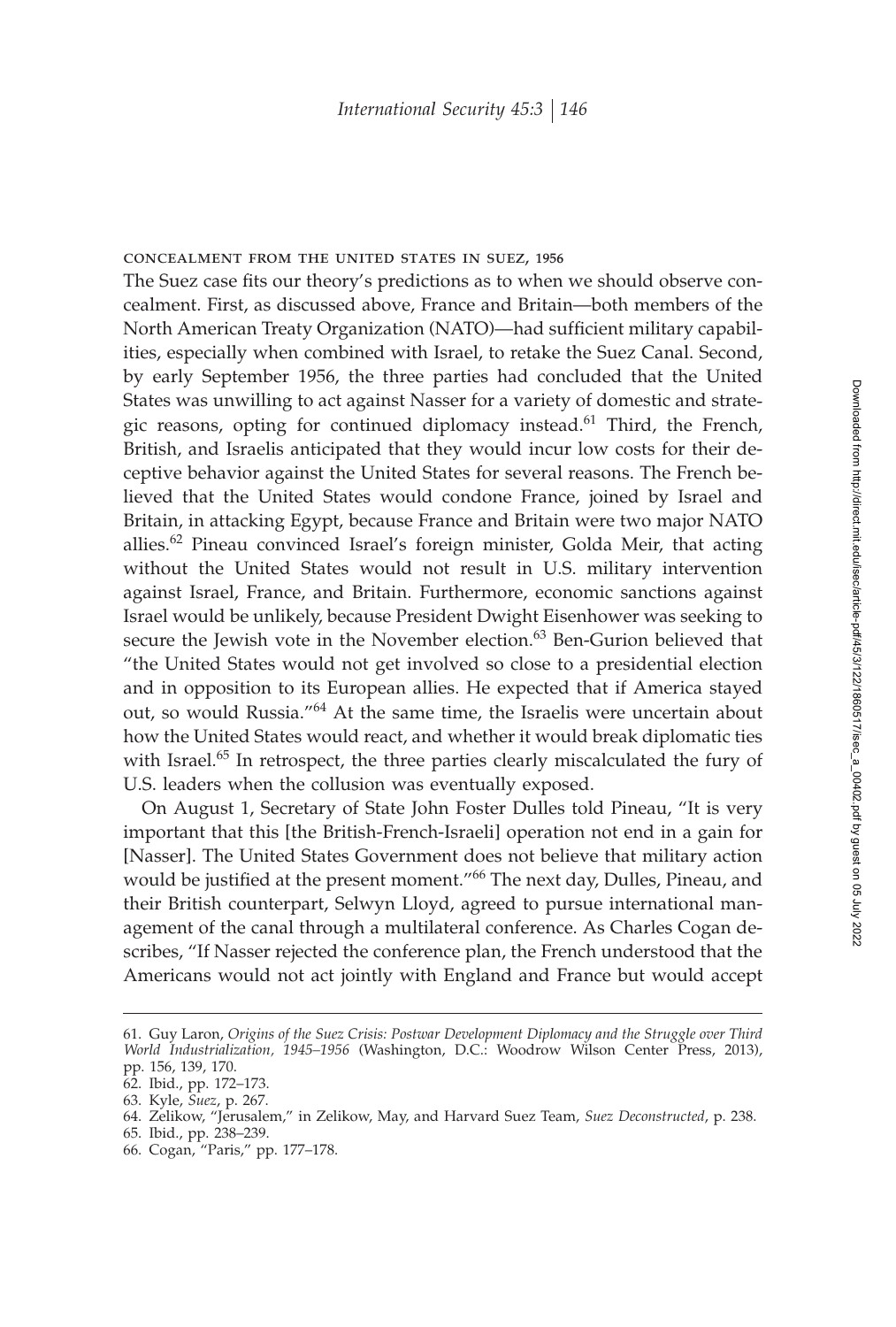Anglo-French action. The French thought of this as American 'moral support,' enough to keep the Russians at bay."<sup>67</sup> French intelligence reported that the Eisenhower administration was adamant that no action toward Egypt would be taken before the November 6 president election. After that, the United States would leave the initiative to Britain and France. Dulles declined Lloyd's requests to share military plans with their U.S. counterparts. As Jill Kastner describes, "British officials assumed this was intended to save face should awkward questions arise during the American election campaign."<sup>68</sup>

Around the same time, the United States began to suspect that Britain and France were engaging in coordination that did not include it, but U.S. leaders were unsure of Israel's involvement. At a National Security Council meeting on August 30, the chairman of the Joint Chiefs of Staff stated that "we do know in a general way what the British and French intend to do and the character of the forces they are mobilizing for possible use against Egypt."<sup>69</sup> The details about such an attack were unknown, however. A National Intelligence Estimate (NIE) from September 5 stated, "We consider it highly unlikely that the Israeli government would take advantage of a British-French military operation against Egypt to launch unprovoked major attacks on the Egyptian forces in Sinai. . . . In particular, the Israeli government almost certainly recognizes that the Western powers could not let it get away with such an attack if the West wished to preserve any standing with the other Arab states." $70$ 

The United States was unable to gather clear intelligence on the French, British, and Israeli plans. U-2 flights revealed the presence of sixty French Mystère jets in Israel, when France had reported the transfer of only twenty-four aircraft.<sup>71</sup> Eisenhower remarked that the Mystères seemed "to have a rabbit-like capacity for multiplication."<sup>72</sup> With this, Eisenhower made clear that he knew that France was arming Israel in contravention of the 1950

<sup>67.</sup> Ibid., p. 179.

<sup>68.</sup> Ibid., p. 192; and Jill Kastner and David Nickles, "London," in Zelikow, May, and Harvard Suez Team*, Suez Deconstructed,* p. 211.<br>69. Memorandum of Discussion at the 295<sup>th</sup> Meeting of the National Security Council*,* Washing-

ton, August 30, 1956, 9 a.m., doc. 149, *FRUS, 1955–1957*, Vol. 16.

<sup>70.</sup> Special National Intelligence Estimate, September 5, 1956, doc. 175, *FRUS, 1955–1957*, Vol. 16.

<sup>71.</sup> Telegram From the Embassy in France to the Department of State, July 27, 1956, doc. 4, *FRUS, 1955–1957*, Vol. 16; Memorandum From the Assistant Secretary of State for Near Eastern, South Asian, and African Affairs (Rountree) to the Under Secretary of State (Hoover), September 20, 1956, doc. 242, *FRUS, 1955–1957*, Vol. 16; and Memorandum From the Acting Secretary of State to the Assistant Secretary of State for Near Eastern, South Asian, and African Affairs (Rountree), October 6, 1956, doc. 305, *FRUS, 1955–1957*, Vol. 16.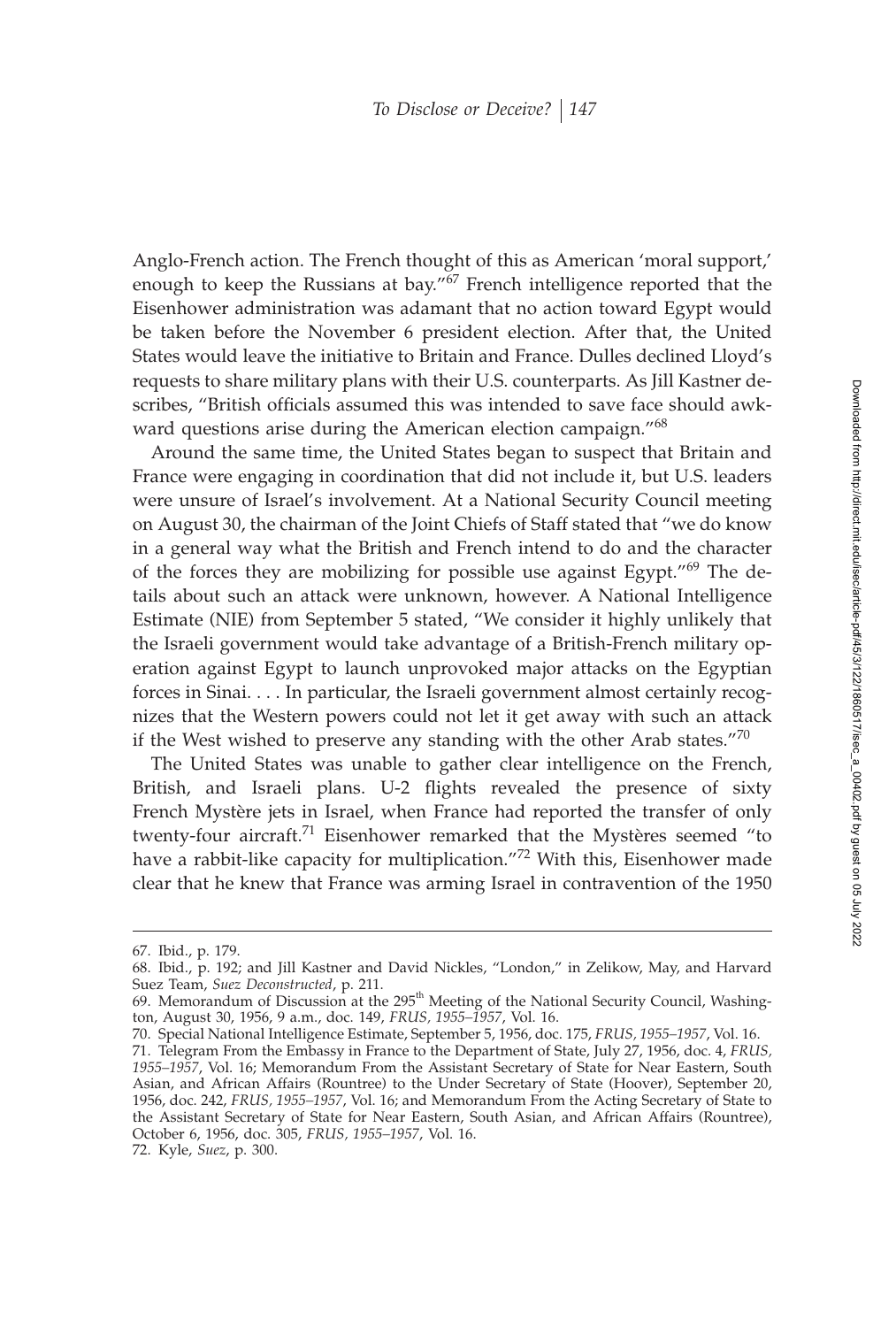Tripartite Agreement. The only additional information available to the Central Intelligence Agency (CIA) in October 1956 was that French military officials had recently met with their British counterparts.

Eisenhower continued to receive routine cables from U.S. embassies and CIA reports concerning meetings between French and British military planners, but he received little information from his Atlantic partners.<sup>73</sup> Steven Spiegel notes that as France, Britain, and Israel were concluding their collusion at Sèvres, Eisenhower and Dulles "had only tidbits of information: tension on the Jordanian-Israeli frontier, continuing Israeli mobilization, and Franco-British buildup in the Mediterranean, a suspicious termination of regular, high-level communications with Washington by Paris and London, a sizeable growth in Israeli-French diplomatic radio traffic, a large increase in French Mystère pursuit planes for Israel beyond the number reported to Washington."<sup>74</sup>

The British, French, and Israelis engaged in operational secrecy against the United States as the attack date approached. France and Britain intentionally created the "drying up of normal channels of information" with the United States, and Dulles reported a "loss of contact with their French and British colleagues" and "almost complete blackout of information from French and British with us regarding Middle East matters."<sup>75</sup> For example, Eden had Britain's ambassador to the United States, Roger Makins, recalled on October 11. Until November 8, Britain had no ambassador in Washington. Cole Kingseed argues that this "withdrawal marked the beginning of a deliberate attempt by Eden to mask his true intentions from the American president." During this time, "Eden and Mollet deliberately lied to Eisenhower to conceal the extent of their collusion with Israel."<sup>76</sup> Between October 16 and the launching of the Israeli attack on Egypt on October 29, effective communication among Washington, Paris, and London on Suez almost ceased. As the State Department post-mortem describes, "Working level contacts between NEA [Near East and Africa, meaning the Bureau of Near Eastern, South Asian, and African Affairs at the Department of State] and the British and French

<sup>73.</sup> Cole C. Kingseed, *Eisenhower and the Suez Crisis of 1956* (Baton Rouge: Louisiana State University Press, 1995), p. 83.

<sup>74.</sup> Steven L. Spiegel, The Other Arab-Israeli Conflict: Making America's Middle East Policy, from Tru*man to Reagan* (Chicago: University of Chicago Press, 1985), p. 72.

<sup>75.</sup> Telegram from the Department of State to the Embassy in France, October 29, 1956, doc. 403, *FRUS, 1955–1957*, Vol. 16.

<sup>76.</sup> Kingseed, *Eisenhower and the Suez Crisis of 1956*, p. 84.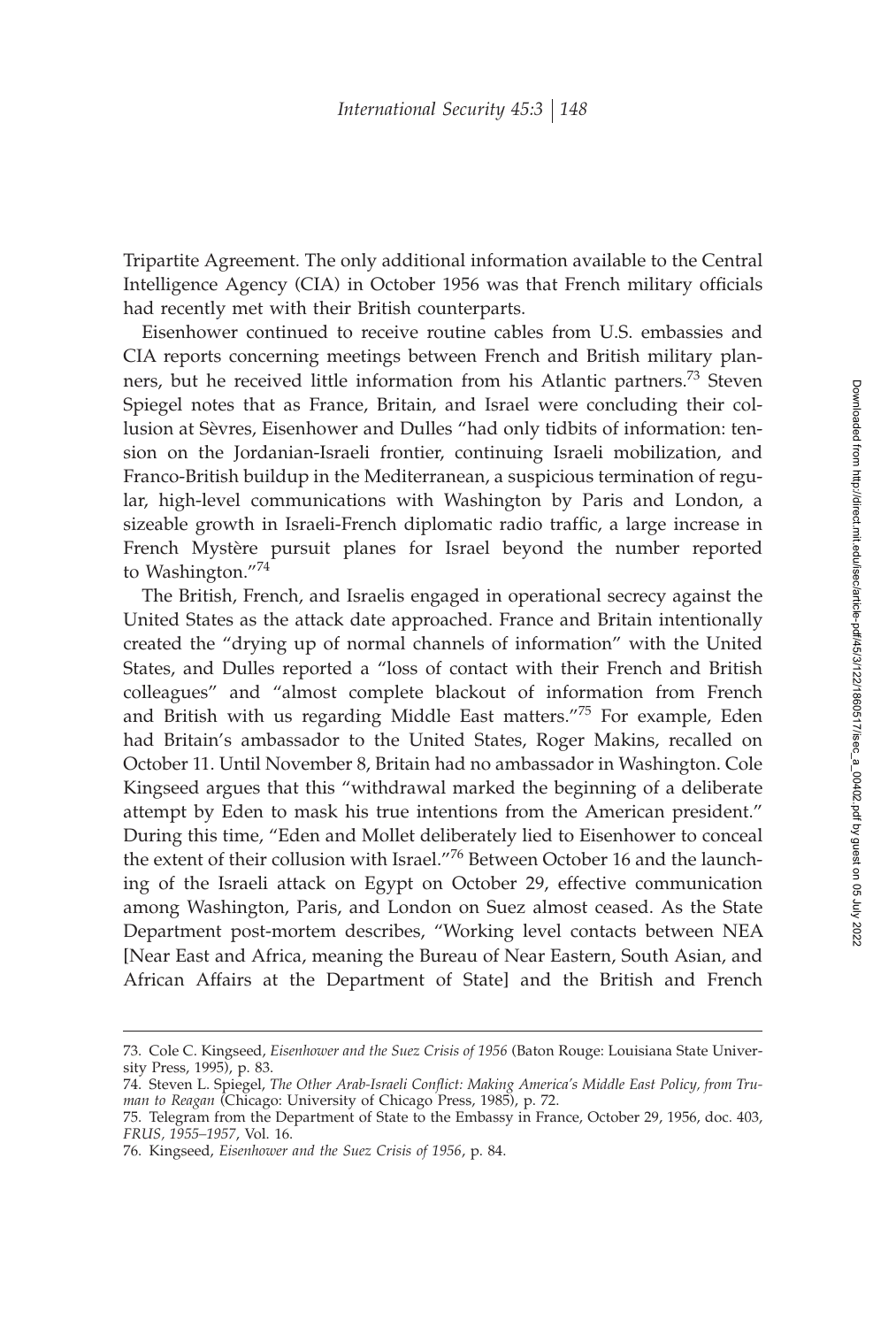Embassies in Washington virtually stopped.... Both at home and abroad the extent and kind of Anglo-French commitment was a closely held secret. British and French Foreign officials, except for a very few, were kept in the dark. No British or French ambassador in the Near East or Washington appears to have been informed."<sup>77</sup>

One might wonder whether France, Britain, and Israel concealed information from the United States out of concern for a superpower conflict if the United States were apprised of the plans against Egypt. Although there is some evidence to show concern about Soviet involvement in the Suez Crisis, the Initiators were primarily concerned with the United States' reaction. For example, the French ambassador to Moscow confirmed "real concern" on the part of the Soviet Union concerning Anglo-French military preparations in September 1956. The ambassador also assessed, however, "the generally acknowledged opinion—which I personally share—is that in case of military operations, the USSR will not intervene directly as long as the United States itself abstains." But, he warned, "Any Anglo-French decision to intervene militarily should take into account these formidable risks and weigh them against the grave consequences that a success of Nasser would have vis-à-vis the British and French positions in Africa and Asia."<sup>78</sup>

U.S. intelligence began to suspect Israeli intentions to move against Egypt, as made clear in an October 28 report to the Intelligence Advisory Committee, consisting of the chiefs of the national intelligence agencies, that "new evidence of heavy Israeli mobilization on a scale which would permit Israel to," among other things, "penetrate Egypt to the Suez Canal and hold parts of Sinai for a considerable time."<sup>79</sup> On the same day, Ben-Gurion told the U.S. ambassador to Israel that Israel had mobilized only "a few units" strictly as a "defensive precaution."<sup>80</sup> That day, Israel's ambassador to the United States, Abba Eban, met with U.S. Assistant Secretary of State for Near Eastern Affairs William Rountree and assured him of Israel's "defensive posture." The meeting was interrupted with the delivery of a note stating there had been "a mas-

<sup>77.</sup> Memorandum from the Secretary of State's Special Assistant for Intelligence (Armstrong) to the Secretary of State, December 5, 1956.

<sup>78.</sup> Cogan, "Paris," pp. 182–183.

<sup>79.</sup> Special Watch Report of the Intelligence Advisory Committee, October 28, 1956, doc. 391, *FRUS, 1955–1957*, Vol. 16; Message From President Eisenhower to Prime Minister Ben Gurion, October 27, 1956, doc. 388, *FRUS, 1955–1957*, Vol. 16; Memorandum of Conversation, Department of State, Washington, October 28, 1956, 5:57 p.m., doc. 399, *FRUS, 1955–1957*, Vol. 16; and Kyle, *Suez*, pp. 344–345.

<sup>80.</sup> Kyle, *Suez*, p. 344.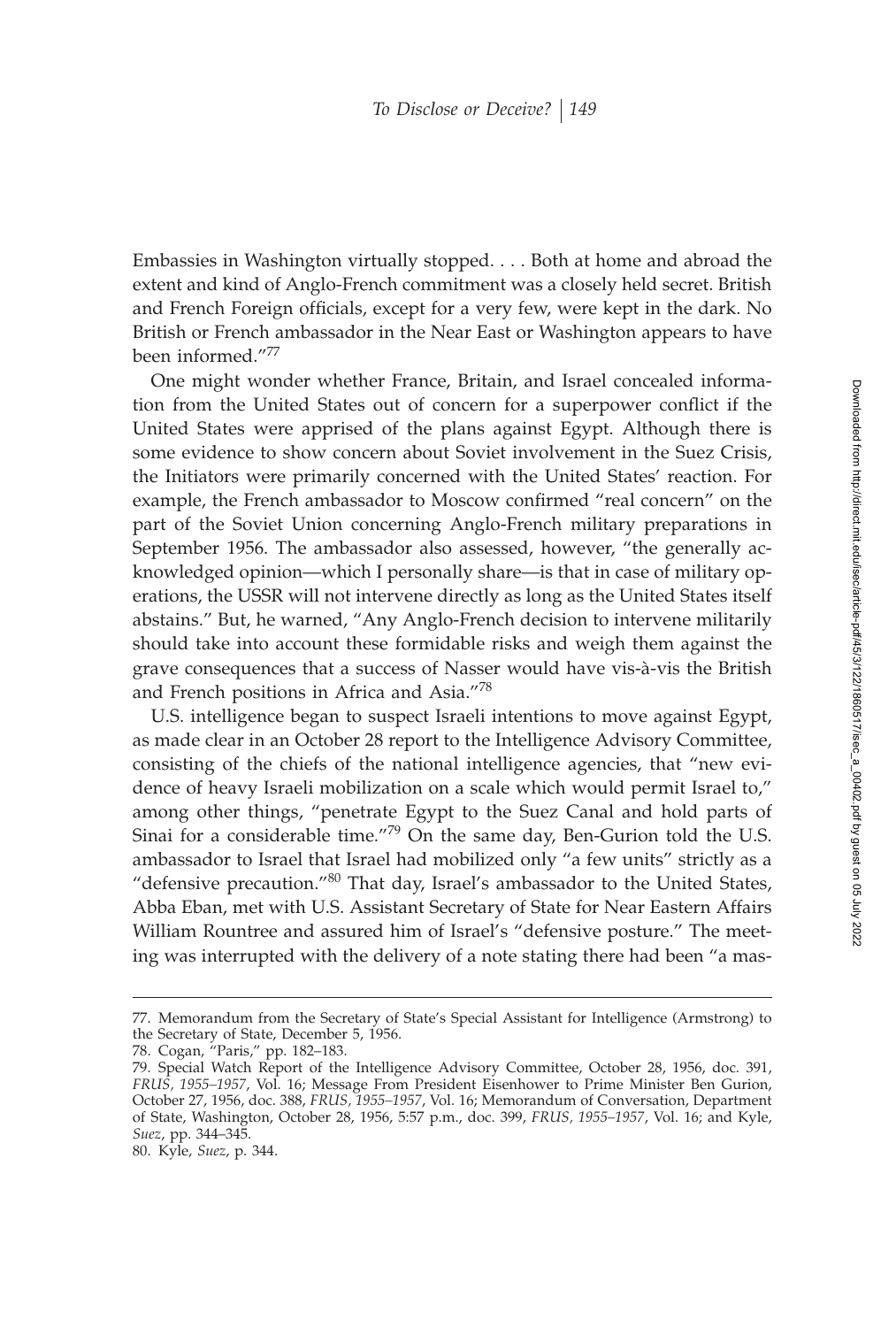sive eruption of Israeli forces around the Egyptian boundary and a parachute drop deep into Sinai." As Eban relates, Rountree said, "I expect you'll want to get back to your embassy to find out what is happening in your country."<sup>81</sup> On the morning of October 29, Dulles cabled the U.S. ambassador in Paris to say that "bits of evidence are accumulating which indicate that the French Government, perhaps with British knowledge, is concerting closely with [the] Israelis to provoke action which would lead to Israeli war against Egypt with possible participation by French and British." News of the Israeli attack was received about four hours later, at approximately  $3:30$  p.m. $^{82}$ 

When news of the first attacks reached the White House, Eisenhower exclaimed: "What does Anthony think he's doing? Why is he doing this to me?" He then told Dulles, "We have to stop them—fast." Robert Murphy, the deputy undersecretary of state, responded: "Washington simply was not informed of what the British and French were doing. We didn't know they intended going so far."<sup>83</sup>

## israel's attack on syria's al kibar nuclear reactor, 2007

Israel's 2007 attack on Syria's nuclear reactor in al Kibar is a case of a state employing a compartmentalization information-sharing strategy. Consistent with our theoretical expectations, Israel did not require U.S. capabilities to succeed in its mission. Instead, Israel wanted the United States to lead the operation to send a political message that it could both prevent Syrian nuclear proliferation and deter Iran's nuclear program. Although the United States was unwilling to be the face of the operation, it was willing to provide diplomatic cover to Israel as it prepared its military mission. The United States supported maintaining the covertness of the operation and signaled to Israel that it would not tell the Israelis to abort the mission. Throughout this process, Israel shared information and intelligence with the United States that preparations for the

<sup>81.</sup> Warren Bass, *A Surprise Out of Zion? Case Studies in Israel's Decisions on Whether to Alert the United States to Preemptive and Preventive Strikes, from Suez to the Syrian Nuclear Reactor* (Santa Monica, Calif.: RAND Corporation, 2015), p. 5; and Abba Eban, *Personal Witness: Israel through My Eyes* (New York: Putnam, 1992), p. 258.

<sup>82.</sup> Telegram from the Department of State to the Embassy in France, October 29, 1956, doc. 403, *FRUS, 1955–1957*, Vol. 16; Robert R. Bowie, "Eisenhower, Dulles, and the Suez Crisis," in Louis and Owen, eds., *Suez 1956*, pp. 207–208; Leng, *Bargaining and Learning in Recurring Crises*, p. 143; and Geoffrey Warner, "The United States and the Suez Crisis," *International Affairs*, Vol. 67, No. 2 (April 1991), p. 313, doi.org/10.2307/2620833.

<sup>83.</sup> Isaac Alteras, "Eisenhower and the Sinai Campaign of 1956: The First Major Crisis in U.S.- Israeli Relations," in Tal, ed., *The 1956 War*, p. 29; Bowie, "Eisenhower, Dulles, and the Suez Crisis," p. 208; and Robertson, *Crisis*, pp. 168–171.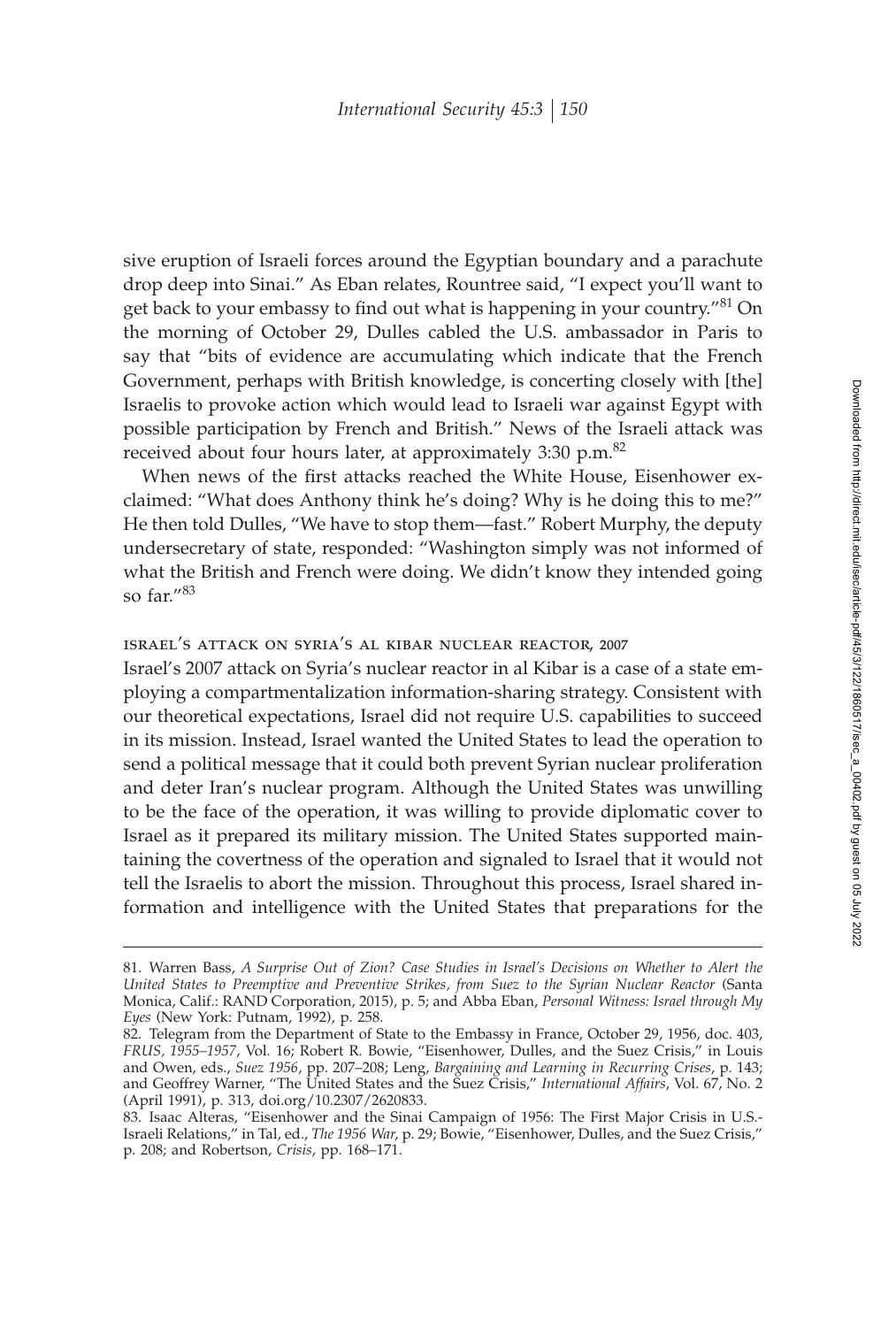strike were almost complete. However, the United States was not informed of the exact timing of the attack prior to it being carried out. Thus, Israel provided the United States with limited information on a need-to-know basis confirming that an attack would take place, but without bringing it into the operational fold.

israel's information-sharing dilemma. Both Israel and the United States were aware of Syria's desire to obtain nuclear weapons after Syrian President Hafez al-Assad sought to buy nuclear research reactors from Argentina and Russia in the 1990s. As a result of U.S. pressure, however, the deals collapsed. But in 2006, Israel obtained intelligence regarding possible renewed Syrian attempts to obtain a nuclear weapons capability. In March 2007, operatives from Mossad, Israel's intelligence agency, recovered from the home of the head of Syria's Atomic Energy Commission photographs taken from inside the al Kibar reactor, "indicating that it was a top-secret plutonium nuclear reactor."<sup>84</sup>

Prime Minister Ehud Olmert decided to inform the United States of the intelligence regarding the Syrian reactor that Mossad had amassed. In April 2007, Mossad's chief, Meir Dagan, met with Vice President Dick Cheney, National Security Adviser Stephen Hadley, and Elliott Abrams, deputy national security adviser handling the Middle East.<sup>85</sup> Although the United States had satellite reconnaissance, Dagan shared something it did not have: photos from inside the al Kibar reactor, including one photo featuring the head of the Syrian Atomic Energy Commission with a North Korean nuclear official.<sup>86</sup> After President George W. Bush was subsequently shown the photos, he spoke with Olmert on the phone. Olmert said, "George, I'm asking you to bomb the compound." Bush replied that he would examine the intelligence and respond.<sup>87</sup>

Why did the Israelis choose to engage in a compartmentalization informationsharing strategy instead of concealment? Given the Bush administration's hawkishness and many of its members' strong support of Israel, the Israelis assumed that some in the administration would favor an attack against the

<sup>84.</sup> David Makovsky, "The Silent Strike," *New Yorker*, September 10, 2012, https://www .newyorker.com/magazine/2012/09/17/the-silent-strike.

<sup>85.</sup> Elliott Abrams, "Bombing the Syrian Reactor: The Untold Story," *Commentary*, February 2013, https://www.commentarymagazine.com/articles/elliott-abrams/bombing-the-syrian-reactor-theuntold-story/.

<sup>86.</sup> Bass, *A Surprise out of Zion*? pp. 45–48.

<sup>87.</sup> George W. Bush, *Decision Points* (New York: Crown, 2010), p. 421.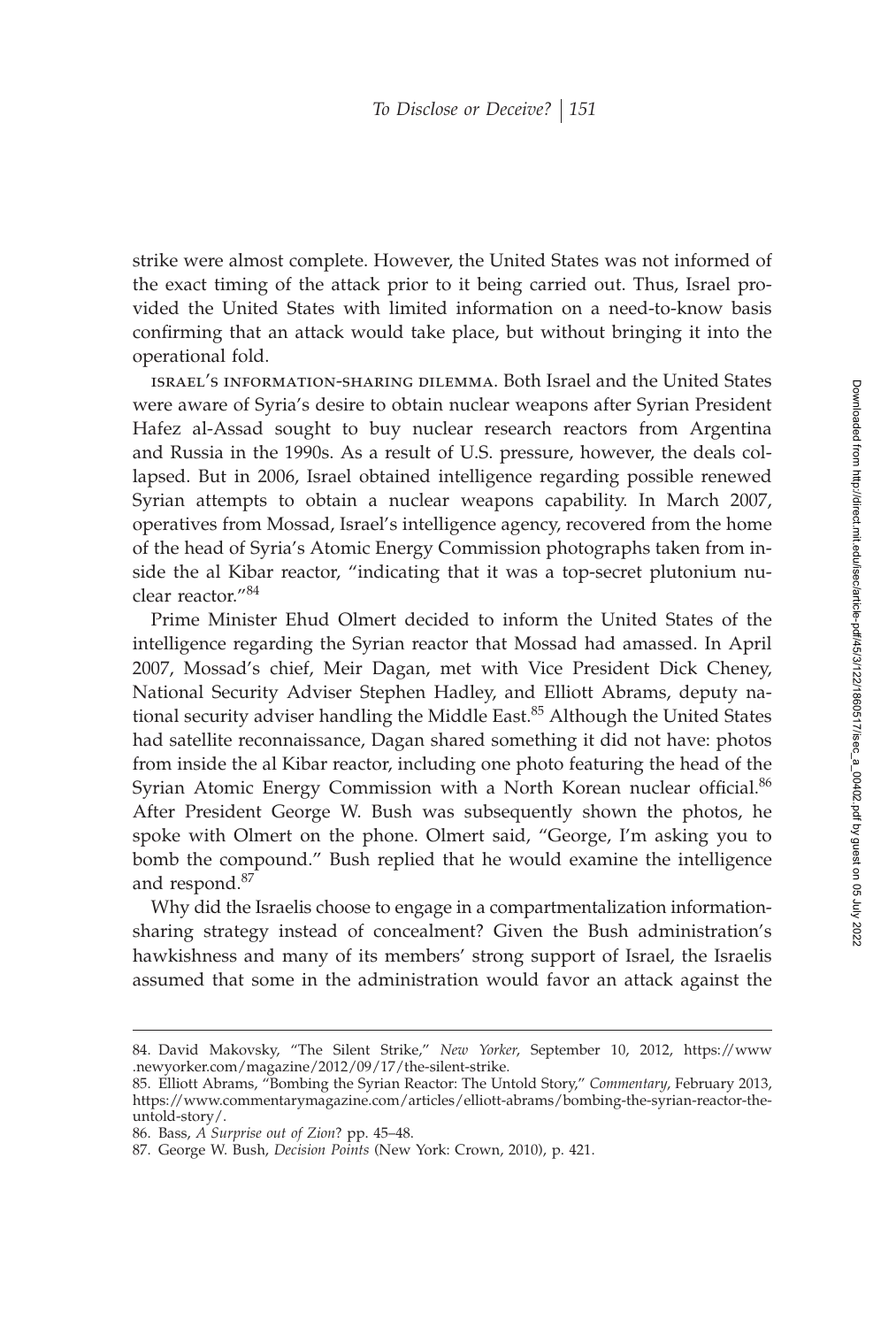Syrian reactor and would see it as an opportunity to regain U.S. credibility as a force against nuclear proliferation in the region, after the failure of U.S. troops to find evidence of weapons of mass destruction in Iraq. Moreover, the Israelis thought the United States might have an interest in exposing and terminating Pyongyang's cooperation with Damascus.<sup>88</sup> Based on these factors, the Israelis took a calculated risk to share intelligence on the Syrian reactor with the United States, believing that they could gain intelligence on North Korea's involvement and whet U.S. interest in counterproliferation.

a step back by the united states. The Bush administration entered a heated internal policy debate, with several options having been considered. A purely diplomatic approach failed to gain much traction. A covert operation involving a small team that would destroy critical equipment was deemed to be too risky by the CIA and the Department of Defense. An air bombing raid risked the United States being seen as engaging in a second preemptive war in the Middle East. The Bush administration hesitated giving Israel approval for a direct military option or ordering a U.S. strike out of fear of escalation into the wider Middle East. Lastly, the administration considered an international effort that would publicize the existence of the reactor and dismantle the Syrian nuclear project under the auspices of the International Atomic Energy Agency (IAEA).<sup>89</sup>

Olmert met with Bush administration officials in Washington on June 19, arguing that a U.S. strike would "kill two birds with one stone," and also serve to dissuade Iran from pursuing its own nuclear program. Olmert told Bush that Israel would attack al Kibar regardless, but that Israel wanted to provide the administration the information and incentives it would need to join the effort. $90$  Bush explained to Olmert that the administration first would need to inform Congress that Israel was the source of intelligence about the reactor, potentially hindering U.S. action. He further explained, "I cannot justify an attack on a sovereign nation unless my intelligence agencies stand up and say it's a weapons program." At that point, U.S. intelligence could not confirm this was the case. Bush offered to send Secretary of State Condoleezza Rice to the

<sup>88.</sup> Yaakov Katz, *Shadow Strike: Inside Israel's Secret Mission to Eliminate Syrian Nuclear Power* (New York: St. Martin's, 2019).

<sup>89.</sup> Bush, *Decision Points*, p. 421; Dick Cheney, *In My Time: A Personal and Political Memoir* (New York: Threshold, 2011), p. 469; Michael V. Hayden, *Playing to the Edge: American Intelligence in the Age of Terror* (New York: Penguin, 2016), p. 262; and Condoleezza Rice, *No Higher Honor: A Memoir of My Years in Washington* (New York: Crown, 2011), p. 708.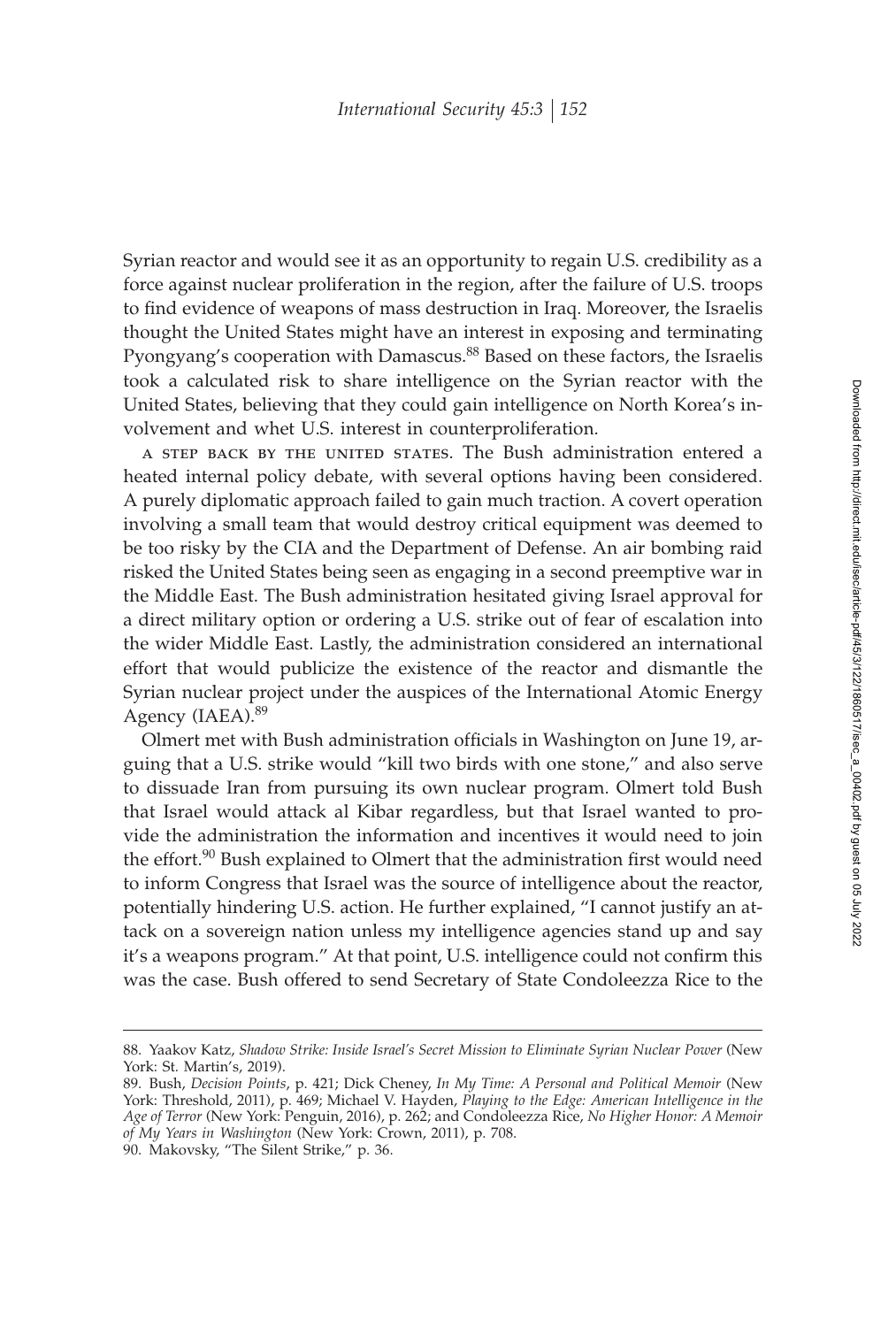region, but Olmert was not interested, fearing that pursuing a diplomatic route would enable Syria to stall until the reactor came online. In his memoir, Bush wrote that "the prime minister was disappointed" at the U.S. preference for diplomacy, adding that Olmert told him, "This is something that hits at the very serious nerves of this country."<sup>91</sup>

At no point, however, did Bush suggest that the United States would block Israeli action. "Olmert said he did not ask Bush for a green light, but Bush did not give Olmert a red light," an Israeli general stated. "Olmert saw it as green." Indeed, as Abrams recalls, when Olmert was making the case to the president why Israel could not pursue diplomatic means and was planning on attacking on its own if need be, "Bush was listening calmly, hanging up, and admiringly saying, 'That guy has guts'" (or, reportedly, another anatomical variant of the same thought). From that point on, as CIA Director Michael Hayden noted, the United States needed to "step back," because "we cannot enable someone to do something (even in their own national interest) that we are not authorized to do ourselves. We had no authority to bomb. We couldn't help anyone else do it, either." Thus, the Bush administration stepped back and waited.<sup>92</sup>

israel's unilateral action in communicating with washington. On September 1, an Olmert aide communicated to the White House that Israel's preparations for the strike on al Kibar were almost complete. Israel also shared information about the strike with Britain's foreign intelligence service, MI6. It did not, however, inform Washington of "the precise timing so that both nations could claim, with technical accuracy, that the Americans had not known about the attack in advance."<sup>93</sup> On September 5, Israel's F-15s and F-16s launched at midnight and destroyed the reactor.<sup>94</sup> In this case, Israel retained operational secrecy, although the United States (and Britain) had received prior notice that the attack was imminent.

In the days following the strike, the Israeli government asked the Bush administration not to reveal what it knew. President Bush promised that the administration would remain "buttoned up" and suggested that "we let some time go by and then reveal the operation as a way to isolate the Syrian re-

<sup>91.</sup> Bush, *Decision Points*, p. 421.

<sup>92.</sup> Makovsky, "The Silent Strike," p. 37; and Hayden, *Playing to the Edge*, p. 264.

<sup>93.</sup> David E. Sanger, *The Inheritance: The World Obama Confronts and the Challenges to American Power* (New York: Harmony, 2009), p. 278.

<sup>94.</sup> Ehud Barak, *My Country, My Life: Fighting for Israel, Searching for Peace* (New York: St. Martin's, 2018), p. 412.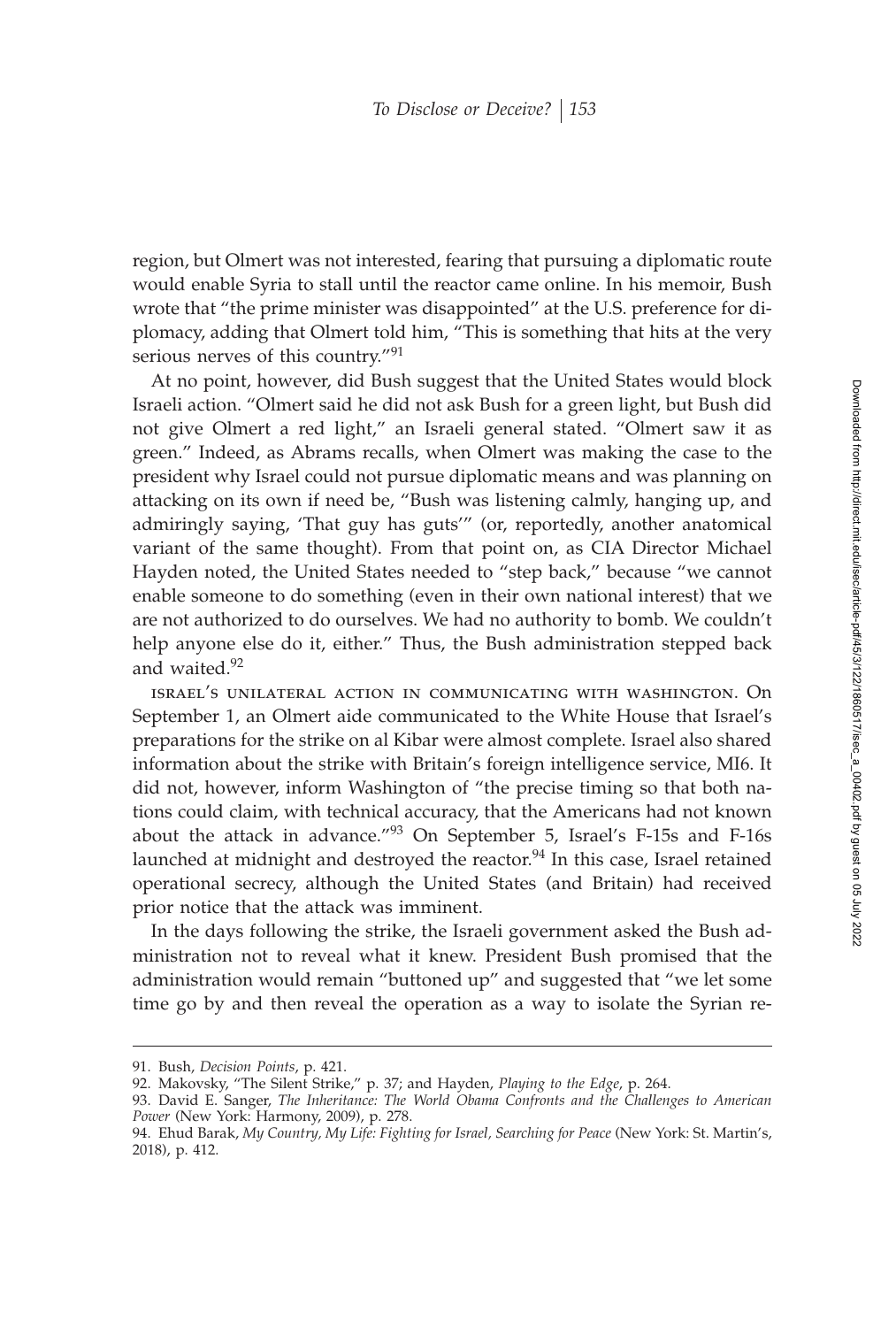gime."<sup>95</sup> To avoid retaliation and escalation, Israel opted for a targeted strike that would allow President Bashar al-Assad to deny the existence of a nuclear program in Syria. The Israeli and U.S. governments did not announce the secret raid for seven months.<sup>96</sup>

## u.s.-israel clash over iran's nuclear program, 2010–12

Iran revealed a secretly constructed uranium enrichment facility in 2002. The United States announced in mid-2005 that Iran had a secret weapons program; in response, Iran suspended cooperation with the IAEA. However, a 2007 NIE backtracked to conclude, "We judge with high confidence that in fall 2003, Tehran halted its nuclear weapons program." In a first draft, months earlier, the authors wrote that Iran still had a nuclear weapons program. This conclusion was revised after the CIA received personal communications from suspected weapons specialists that convinced them the Iranian government had terminated the weapons program in late 2003. This NIE was highly controversial, in that it did not support the narrative of the Bush administration regarding the dangerousness of Iran. $\frac{97}{7}$  After the imposition of further sanctions by the UN, Iran agreed to recommence negotiations in October 2009. When Iran's counterproposals were rejected by the United States and the European Union, in June 2010 the Security Council imposed a complete arms embargo on Iran and banned it from any activities related to ballistic missiles. In January 2011, renewed talks made no progress. But in late 2011 and early 2012, the IAEA confirmed that it had evidence of Iran conducting ongoing weapons research. The confirmation sparked rumors that Israel might launch a unilateral attack on Iran.<sup>98</sup>

Some of Israel's efforts to sway the United States to assist in preventing Iran's proliferation are consistent with an information-sharing strategy of lying. Specifically, Israel used the costly signal of a military buildup together with warnings of its intentions to attempt to sway the U.S. intelligence com-

<sup>95.</sup> Bush, *Decision Points*, p. 422.

<sup>96.</sup> Makovsky, "The Silent Strike," pp. 34–40.

<sup>97.</sup> Seymour M. Hersh, "Iran and the Bomb," *New Yorker*, May 30, 2011, https://www.newyorker .com/magazine/2011/06/06/iran-and-the-bomb-seymour-m-hersh; Josh Rogin, "Exclusive: New National Intelligence Estimate on Iran Complete," *Foreign Policy*, February 15, 2011, https:// foreignpolicy.com/2011/02/15/exclusive-new-national-intelligence-estimate-on-iran-complete/; and Gareth Porter, "How U.S. Intelligence Got Iran Wrong," *Middle East Policy*, Vol. 21, No. 3 (Fall 2014), pp. 95–103, doi.org/10.1111/mepo.12085.

<sup>98.</sup> Steven Hurst, "Obama and Iran," *International Politics*, Vol. 49, No. 5 (September 2012), pp. 546–547, doi.org/10.1057/ip.2012.20.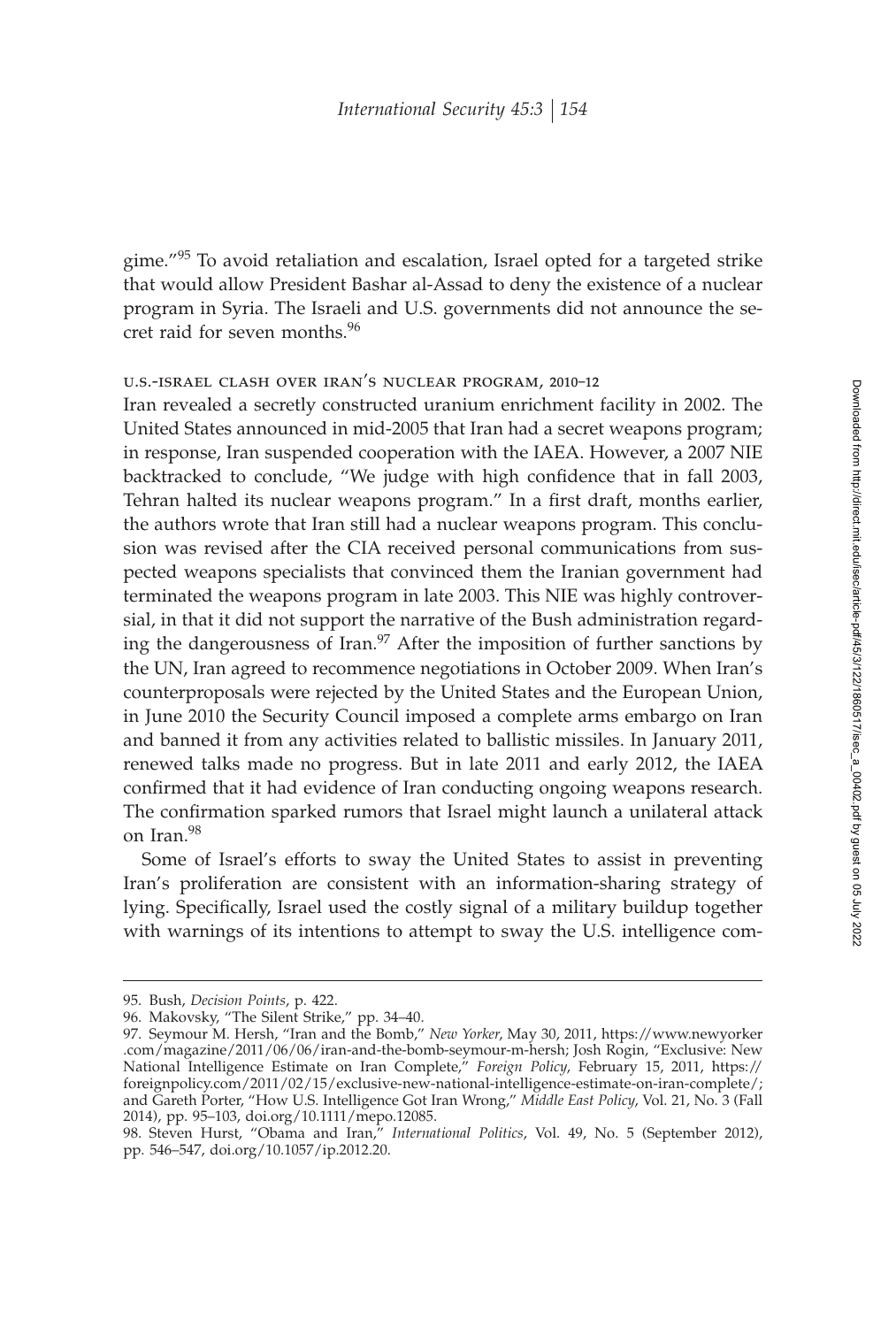munity and military establishment to believe that it was indeed making credible movements toward unilateral action against Iran. Importantly, we do not argue that the sole purpose of the buildup was to bluff; in fact, the buildup had two purposes—to deter Iran, and to convince the United States that it was willing to act alone against the Iranians. Deep divisions within Israel on the appropriateness of military force against Iran were kept within the debates of top political and military figures, and not shared with the United States. Thus, we find deception in that top Israeli leaders likely did not intend a unilateral attack.<sup>99</sup> Importantly, while Israel engaged in a campaign to shift U.S. policy that included disinformation, there were other elements in that campaign that did not feature lying, such as engaging in domestic political manipulation by communicating directly to Congress.

Consistent with our theoretical expectations, Israel resorted to a lying information-sharing strategy because it lacked the military capabilities necessary to ensure effective destruction of Iran's nuclear infrastructure. U.S. support could also add legitimacy if Israel tried to justify that a strike against Iran was done in self-defense. Also, Israel understood that the United States was going to oppose using force given its investment in a diplomatic resolution to hinder Iran's proliferation efforts. To push U.S. policy in a favorable direction, Israel exaggerated its willingness to attack Iran unilaterally. Israeli leaders believed that this exaggeration was likely to result in low deception costs. Israel's true intentions were difficult to assess, by design, given the secrecy in the upper echelons of the Israeli government and engagement by Israeli leaders in extreme rhetoric when discussing the threat posed by Iran in the past, with little retribution. Israel's efforts ultimately failed to convince the United States to cooperate in a military strike against Iran. To date, Israel has refrained from attacking Iran's nuclear reactors unilaterally.

israel's dilemma and misinformation about intentions. As noted above, one option to slow Iran's progress toward obtaining a nuclear weapons capability was a preventive attack on its nuclear facilities. Israel quickly realized, however, that unlike with the Osiraq or al Kibar attacks, this time it needed U.S. military support to complete the mission. Israel possessed penetrating munitions, but only the United States had the military capabilities to hinder Iran's nuclear success. The United States had high-precision heavy munitions, stealth air attack capabilities, and "bunker busters" designed to destroy underground facilities, such as the uranium enrichment facility

<sup>99.</sup> Barak, *My Country, My Life*, pp. 425–26, 428.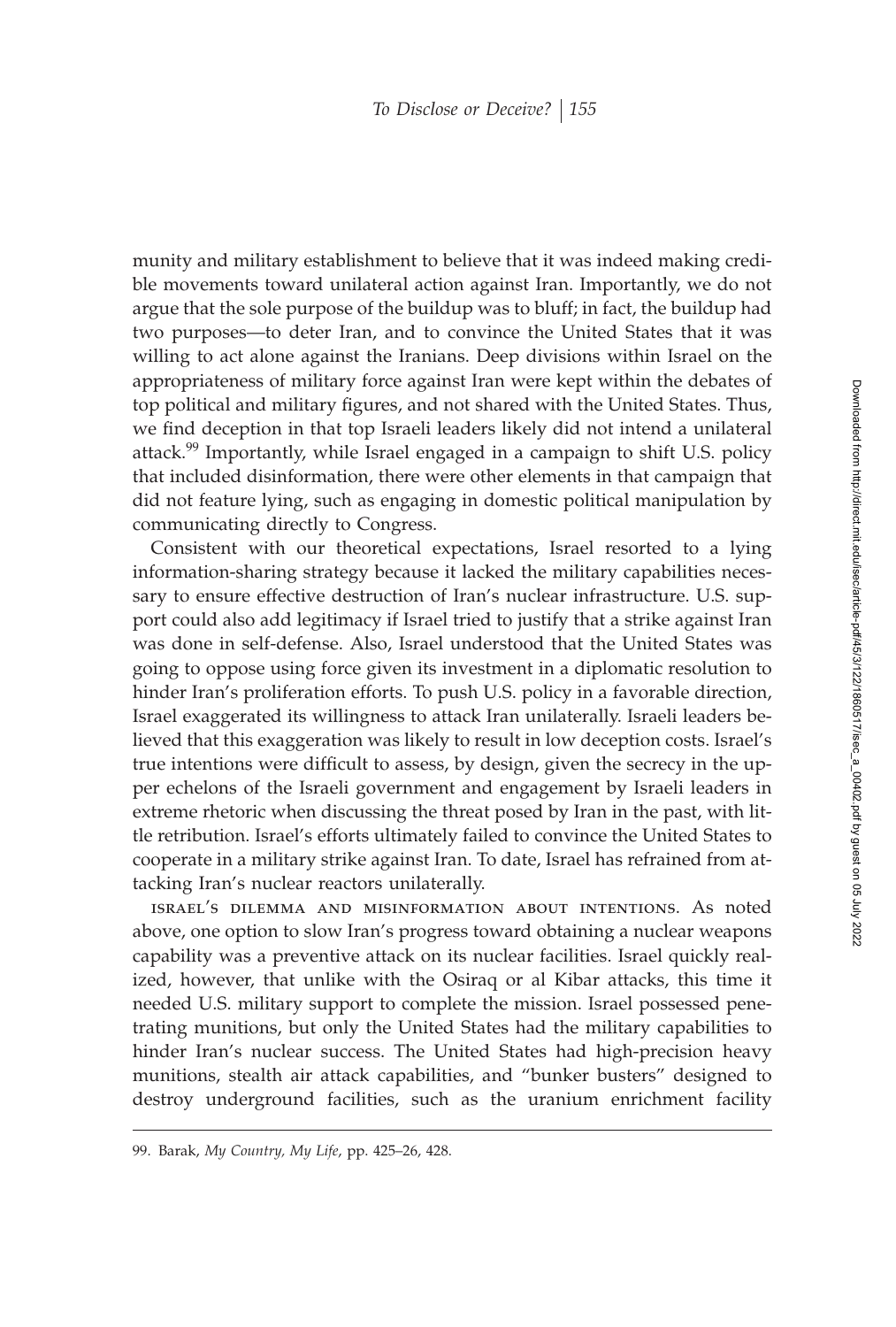at Natanz. Israel's bombs, on the other hand, would only have the limited ability to damage entrances. Israel may also have lacked the intelligence to determine if an attack had destroyed all aspects of Iran's decentralized nuclear program.<sup>100</sup>

By late 2011, the Iran nuclear issue had gained urgency. Israeli officials had come to understand that the United States was not interested in using military force. Senior Israeli administration members communicated to Minister of Defense Ehud Barak that a military strike was extremely unlikely to happen in a Barack Obama administration. Barak contacted U.S. Secretary of Defense Leon Panetta in late 2011 to ask if a joint military exercise, scheduled to take place in Israel in April 2012, could be delayed. This request was intended to signal that Israel was contemplating military action. U.S. defense officials and former officials communicated to the press that they feared an Israeli attack possible between April and June.<sup>101</sup>

Barak also held a series of meetings with Panetta, National Security Adviser Tom Donilon, Secretary of State Hillary Clinton, and President Obama. He shared only the outlines of Israel's plans with Panetta. In response, Panetta urged him to "think twice, three times" before ordering a military strike. At one point, he even asked, "If you do decide to attack the Iranian facilities, when will we know?" Barak said the United States would not get more than a few hours' notice, but that he "recognize[d] our responsibility not to leave the Americans in the dark." Obama, in a conversation with Barak, highlighted that domestic support for an attack was weak: "We hear that even people high up in your military, in military intelligence and the Mossad, are against it." $102$ 

Seeking to persuade U.S. decisionmakers to reconsider their attitude toward a military strike against Iran, Prime Minister Benjamin Netanyahu addressed a joint session of Congress on May 24, 2011. In an effort to convince the Obama administration that Iran's nuclear program required military interven-

<sup>100.</sup> Ibid., p. 424; Anthony H Cordesman, "Israeli and U.S. Strikes on Iran: A Speculative Analysis" (Washington, D.C.: Center for Strategic and International Studies, March 5, 2007); Whitney Raas and Austin Long, "Osirak Redux? Assessing Israeli Capabilities to Destroy Iranian Nuclear Facilities," *International Security*, Vol. 31, No. 4 (Spring 2007), pp. 7–33, doi.org/10.1162/isec.2007 .31.4.7; Matthew Kroenig, "Time to Attack Iran: Why a Strike Is the Least Bad Option," *Foreign Affairs*, Vol. 91, No. 1 (January/February 2012), pp. 76–80, 82–86, https://www.foreignaffairs.com/ articles/middle-east/2012-01-01/time-attack-iran; and Jeffrey Goldberg, "The Netanyahu Disaster," *Atlantic*, January 27, 2015, https://www.theatlantic.com/international/archive/2015/01/ Netanyahu-vs-Obama-on-Iran/384849/.

<sup>101.</sup> Barak, *My Country, My Life*, p. 429.

<sup>102.</sup> Ibid., pp. 431, 434.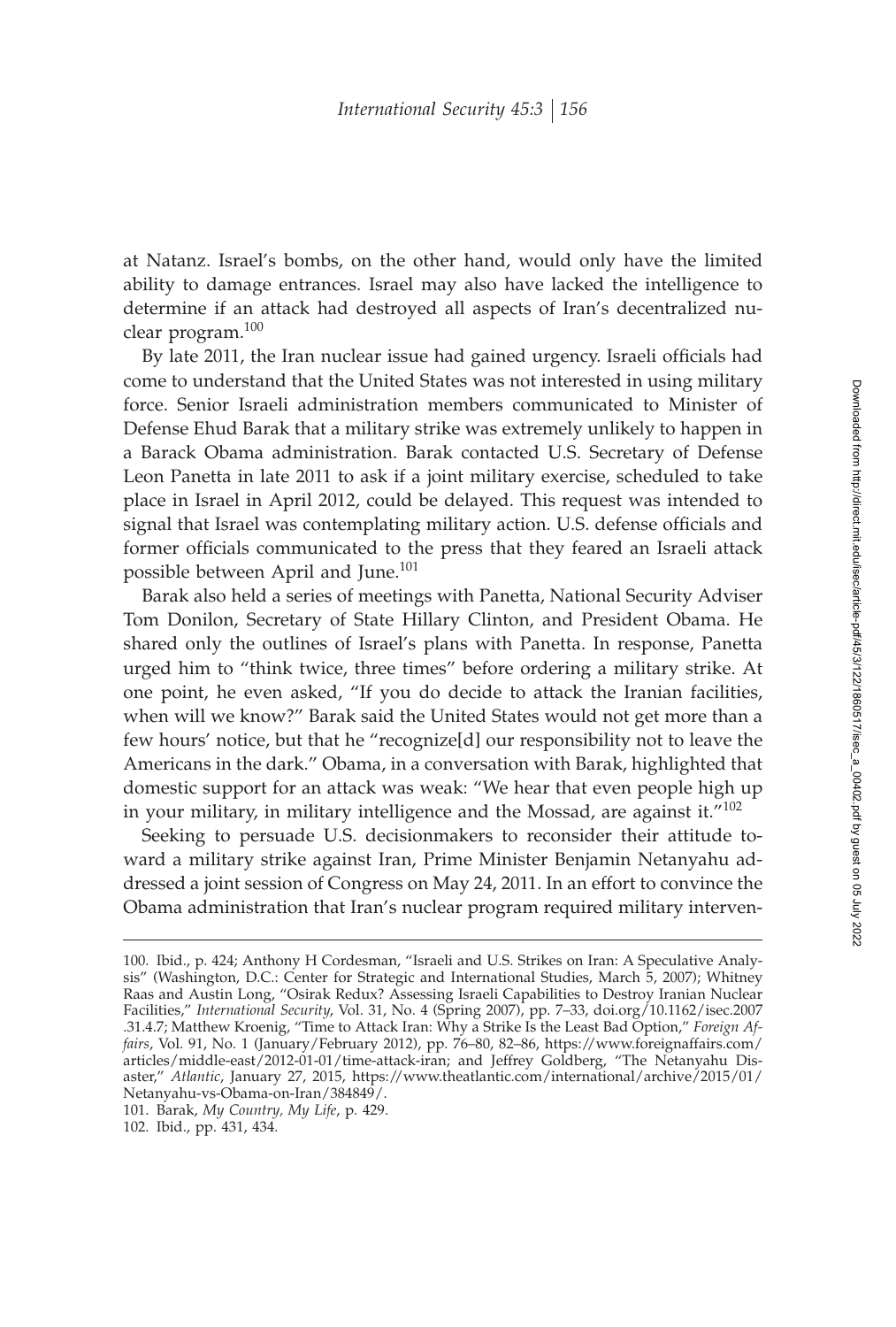tion, Netanyahu emphasized the urgency of addressing Iran's proliferation.<sup>103</sup> Netanyahu calculated that the U.S. debate could be swung in favor of military strikes on Iran by persuading the United States that the time line of Iran's nuclear program posed an imminent threat. The Israeli prime minister, however, had a reputation for exaggerating the imminence of this nuclear threat, having claimed on many occasions that Iran was only six months away from obtaining a nuclear bomb.<sup>104</sup> In fact, intelligence from Mossad contradicted Netanyahu, concluding that Iran was "not performing the activity necessary to produce weapons."<sup>105</sup> Netanyahu's use of disinformation was indeed known among U.S. diplomats. As former Secretary of State Rex Tillerson once observed, "In dealing with Bibi, it's always useful to carry a healthy amount of skepticism in your discussions with him."<sup>106</sup>

DECEPTIVE SIGNALS. With diplomatic pressure on the United States having failed, Israeli decisionmakers decided to pursue a lying information-sharing strategy to obtain the much-needed U.S. military support for a strike against Iran. The key act of deception occurred in 2012, when Israel, in an effort to underscore the credibility of its threat to attack Iran, launched a massive military buildup. In describing Israel's "war scare" strategy, Daniel Sobelman writes, "To enhance its leverage over the United States, Israel led its principal strategic ally to infer that a unilateral Israeli attack on Iran could be imminent." Unlike its attacks on Osiraq and al Kibar, "Israel deliberately created the impression of an impending unilateral attack and then harnessed this perception in a deliberate effort to limit Obama's flexibility, influence U.S. policy, and alter Iran's strategic calculus."<sup>107</sup>

Israel understood that military expenditures represented a costly signal

<sup>103.</sup> Benjamin Netanyahu, "Speech by PM Netanyahu to a Joint Meeting of the U.S. Congress," Israel Ministry of Foreign Affairs, May 24, 2011, https://mfa.gov.il/MFA/PressRoom/2011/ Pages/Speech\_PM\_Netanyahu\_US\_Congress\_24-May-2011.aspx.

<sup>104.</sup> Netanyahu claimed that Iran was one to seven years away from a nuclear weapon on five separate occasions since 1992. Ryan Cooper, "The Sky Isn't Falling: Why Benjamin Netanyahu Has No Credibility on the Iranian Threat," *Week*, March 3, 2015, https://theweek.com/articles/542072/ sky-isnt-falling-why-benjamin-netanyahu-no-credibility-iranian-threat.

<sup>105.</sup> Jonathan Broder, "Leaked Mossad Document Challenges Bibi's Credibility on Iran," *Newsweek*, February 25, 2015, https://www.newsweek.com/mossad-iran-netanyahu-309440.

<sup>106.</sup> Christina Pazzanese, "Tillerson's Exit Interview," *Harvard Gazette*, September 18, 2019, https://news.harvard.edu/gazette/story/2019/09/rex-tillerson-details-his-frustrations-on-iranisrael-russia-and-his-revamp-of-the-state-department/.

<sup>107.</sup> Daniel Sobelman, "Restraining an Ally: Israel, the United States, and Iran's Nuclear Program, 2011–2012," *Texas National Security Review*, Vol. 1, No. 4 (August 2018), p. 22, doi.org/10.15781/ T23T9DS99.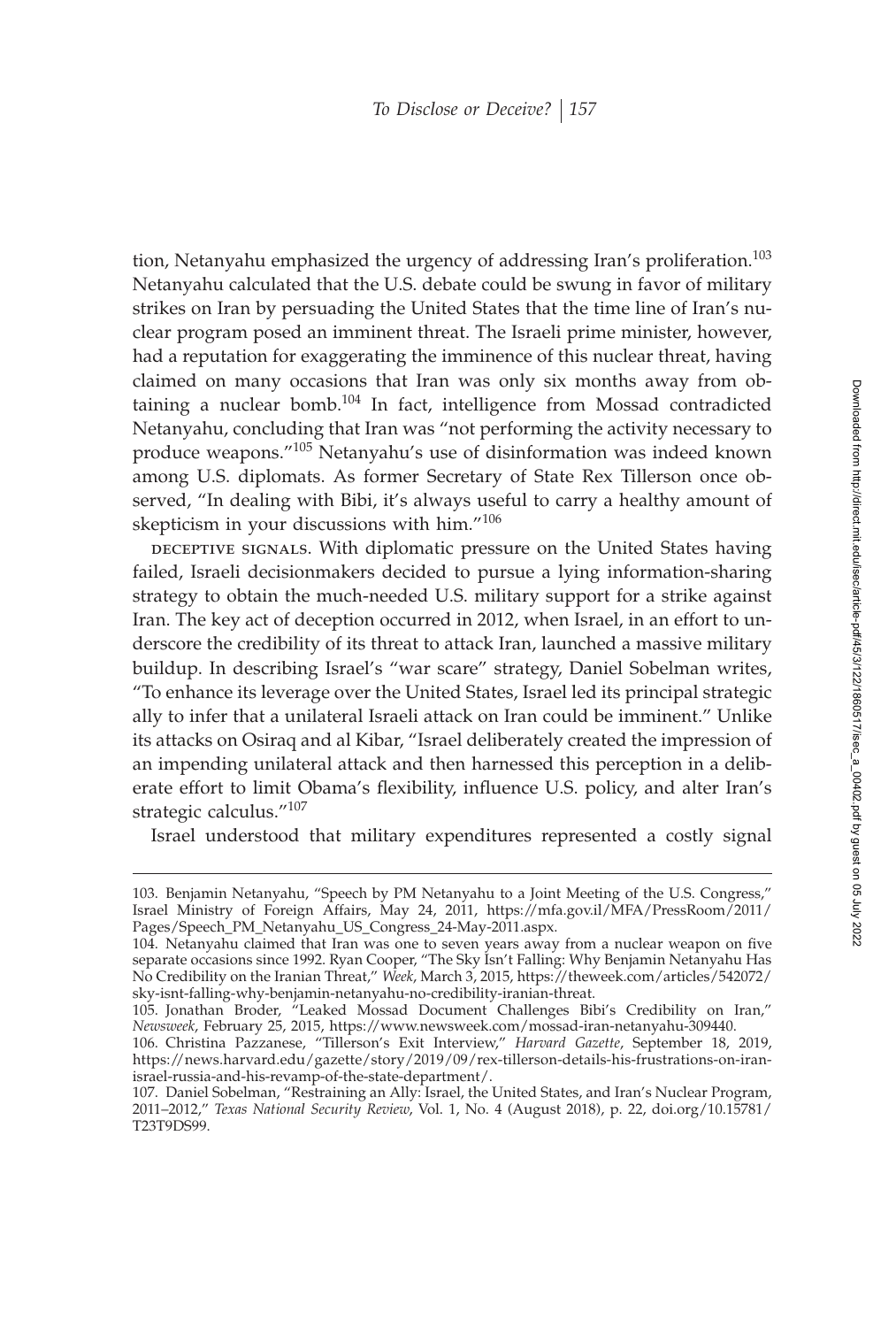and could serve as a last-ditch effort to make its intentions to attack appear more credible. The Netanyahu government was spending billions of dollars on a military buildup, as well as consolidating military cooperation with Azerbaijan near Iran's northern border. This buildup included preparations for "an all-out air attack, supported by commando forces, in the heart of Iran." In September 2012, Netanyahu notified the IDF and Mossad that they should prepare for a full-scale attack on Iran to occur in thirty days.<sup>108</sup> Barak believed that U.S. radar systems and electronic intercepts had detected the volume and nature of air force exercises Israel had conducted over recent months, and so the United States understood that Israel was preparing for military action.<sup>109</sup>

Alarmed, the Obama administration shifted its assessment as more highlevel U.S. officials began to assess the Israeli threat as credible.<sup>110</sup> One official, Gary Samore, the Obama administration's White House coordinator for arms control and weapons of mass destruction, said that "with the exception of Vice President Joseph Biden, who thought it was all a big bluff," senior members of the administration, including Obama and Panetta, felt "pressured" by Israel's signals.<sup>111</sup>

Some observers might argue that Israel may have chosen to engage in deception because of the notoriously bad relationship between Obama and Netanyahu.<sup>112</sup> Perhaps this is one of the reasons why Israel's actions did not convince the Obama administration to abandon its diplomatic efforts in favor of military actions against Iran's proliferation. At the same time, Israel's strategy was not just about changing the personal attitudes of President Obama, but about targeting the United States as a whole, as its alleged deceptive efforts extended to Congress and the U.S. intelligence community through the tangible military buildup.

By the summer of 2012, however, the idea of an attack against Iran seemed

<sup>108.</sup> David Horovitz, "Netanyahu's Threats to Attack Iran 'Panicked' Obama into Nuke Talks, Author Says," *Times of Israel*, January 26, 2018, https://www.timesofisrael.com/netanyahusthreats-to-attack-iran-panicked-obama-into-nuke-talks-author-says/.

<sup>109.</sup> Barak, *My Country, My Life*, pp. 429–432.

<sup>110.</sup> Shibley Telhami, "Netanyahu Steered U.S. toward War with Iran–the Result Is a Deal He Hates," Reuters (blog), July 21, 2015, http://blogs.reuters.com/great-debate/2015/07/20/the-realcredit-for-the-iran-deal-goes-to-israels-benjamin-netanyahu/.

<sup>111.</sup> Amos Harel, "Israel's Threat against Iran: How Netanyahu and Barak Stoked a War Scare to Pressure the U.S.," *Haaretz*, August 21, 2018, https://www.haaretz.com/middle-east-news/iran/ .premium-israel-s-iran-threat-how-netanyahu-and-barak-stoked-a-war-scare-to-pressure-the-u-s-1 .6390605; and Sobelman, "Restraining an Ally," pp. 24–26.

<sup>112.</sup> Jeffrey Goldberg, "Explaining the Toxic Obama-Netanyahu Marriage," *Atlantic*, October 9, 2015, https://www.theatlantic.com/international/archive/2015/10/dennis-ross-iran-obamanetanyahu/409420/.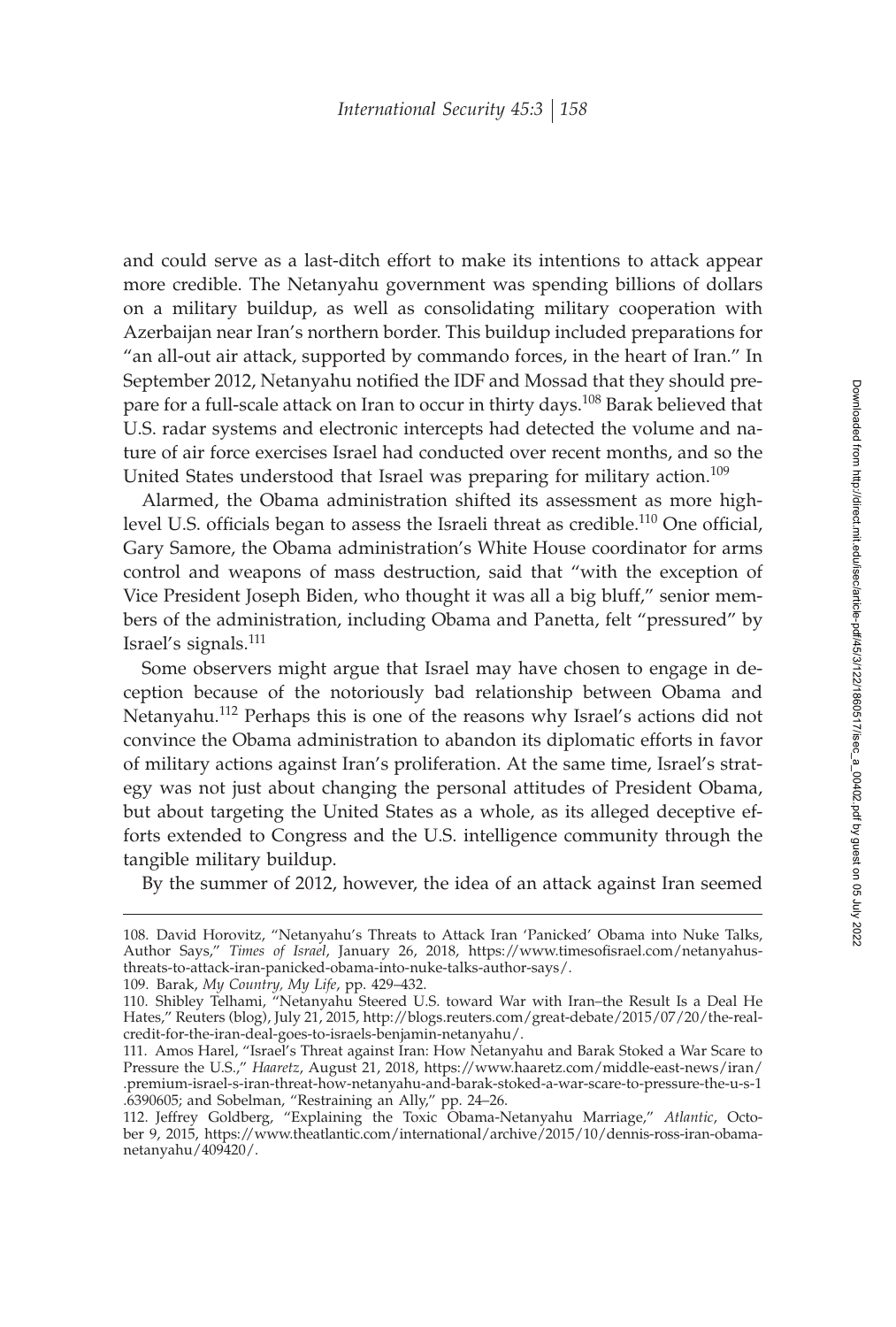to have lost steam. Barak writes: "I finally realized that an Israeli strike would not be possible. This wasn't because I doubted the damage it could still do to Iran's nuclear efforts, but because of the damage it would do to our ties with the United States. No matter how we might explain our attack, with the joint exercises about to begin, it would come across as a deliberate attempt to implicate our most important ally in a potential conflict with Iran, against the explicit wishes and policy of President Obama and the US government."<sup>113</sup> Barak balked at the suggestion of one of Netanyahu's allies to strike immediately before the 2012 U.S. presidential election and force U.S. support. Israeli threats to attack Iran dissipated around Barak's meetings with senior U.S. officials in September 2012. That same month, Netanyahu stated in a speech at the UN that there were still months left to stop Iran, hinting that an imminent attack was unnecessary.<sup>114</sup>

A year later, there were suggestions—including one from former Israeli Prime Minister Ehud Olmert—that Netanyahu had spent billions to make his threats look more credible to Washington rather than to prepare Israel's military for an attack.<sup>115</sup> Journalist Ronen Bergman interviewed Ehud Barak, who approved of the air strike, but did not believe that Netanyahu really intended to attack. Others assess that Netanyahu "only wanted to make Obama believe that he intended to attack, in order to force Obama's hand, to steer him to the conclusion that America would inevitably get embroiled in the war anyway, so it would be better for the United States to carry out the attack itself, in order to control the timing."<sup>116</sup> Israel's national security adviser at the time, Yaakov Amidror, said that he "truly believed they were not bluffing." Mossad Director Tamir Pardo claims to have had doubts the entire time, saying, "A deception at this level requires that no more than one or two people be in the loop." However, "when the prime minister 'tells me to commence the countdown, you realize that he is not playing games with you. These things [entering a state of preparedness] have enormous implications. It's not something he is allowed to do only as a drill.'"<sup>117</sup> The opacity surrounding Israel's intentions remains because the decision was kept between Netanyahu and Barak

<sup>113.</sup> Barak, *My Country, My Life*, p. 435.

<sup>114.</sup> Ibid., pp. 435–436; and Harel, "Israel's Threat against Iran."

<sup>115.</sup> Telhami, "Netanyahu Steered U.S. toward War with Iran."

<sup>116.</sup> Ronen Bergman, "Will Israel Attack Iran?" *New York Times*, January 25, 2012, https://www .nytimes.com/2012/01/29/magazine/will-israel-attack-iran.html; and Horovitz, "Netanyahu's Threats."

<sup>117.</sup> Sobelman, "Restraining an Ally," pp. 24–26.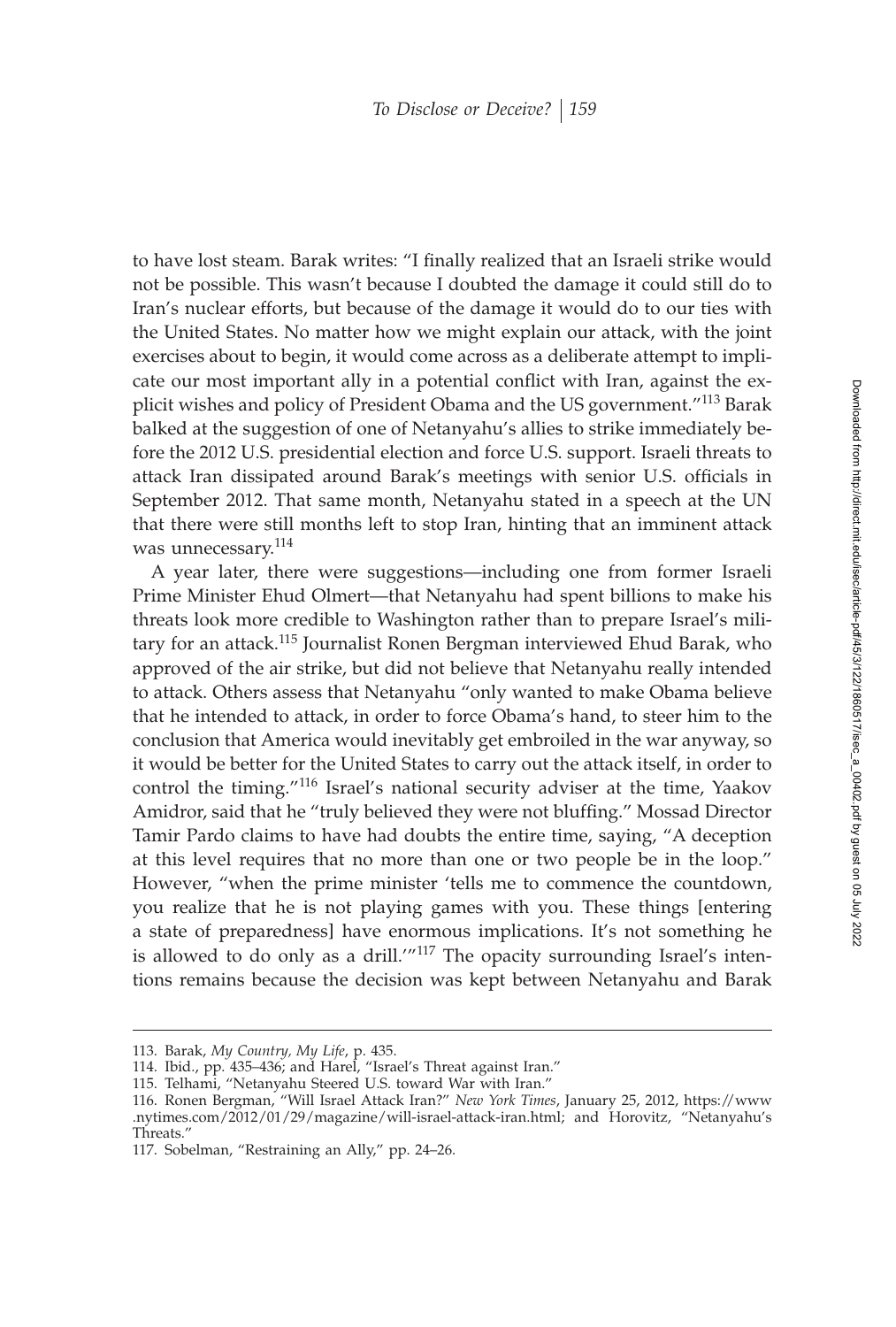and not shared with Israel's security chiefs, to enhance the credibility of the threatened assault.

# *Conclusion*

In this article, we offered a typology of information-sharing strategies, developed a theory that explains this variation, and tested the theory's predictions against several illustrative case studies. Our findings highlight unique and understudied dynamics in world politics. We showed that the choice of information-sharing strategies plays an important role in shaping not only whether Initiators ultimately choose to use force or abort a particular military mission, but also whether that use of force is unilateral or multilateral. Moreover, the information-sharing strategies the Initiator chooses to adopt can shape subsequent interactions between the aligned states, leading to more trust and further cooperation, or the imposition of deception costs and alliance discord.

One set of implications of our argument involves the capacity of the Partner to restrain the Initiator. Information-sharing strategies have important implications for both aligned and allied states because they affect how states manage and alter the behavior of friendly states. All else being equal, the Partner has the least restraint potential when the Initiator chooses to conceal its plans from the Partner. Without information about the impending plans to attack, there is little the Partner can do to dissuade the Initiator. Although it is hard to restrain the Initiator if the use of military force is a surprise, the Initiator also faces an increased risk of blowback if it engages in concealment. This may take the form of future reluctance to assist in similar military missions or in other aspects of the reliance relationship. The Partner also has the lowest restraint potential when lying, given that a Partner cannot act without relevant true information. The Partner has the highest restraint potential when the Initiator engages in collusion. This is because the Partner is privy to the greatest amount of information about the plans of attack, and its involvement is likely necessary for the operation to succeed; thus, the Partner has many points of leverage to restrain the Initiator. The Partner enjoys a medium level of restraint potential when it provides information on a need-to-know basis. The Partner is less able to restrain the Initiator because the Initiator likely has the capabilities to use force on its own, and because it probably has withheld some important aspect of the planned mission that affects the Partner's restraint potential.

Our findings also shed light on how states assess whether to use force against nuclear proliferators. We uncovered significant variation in the